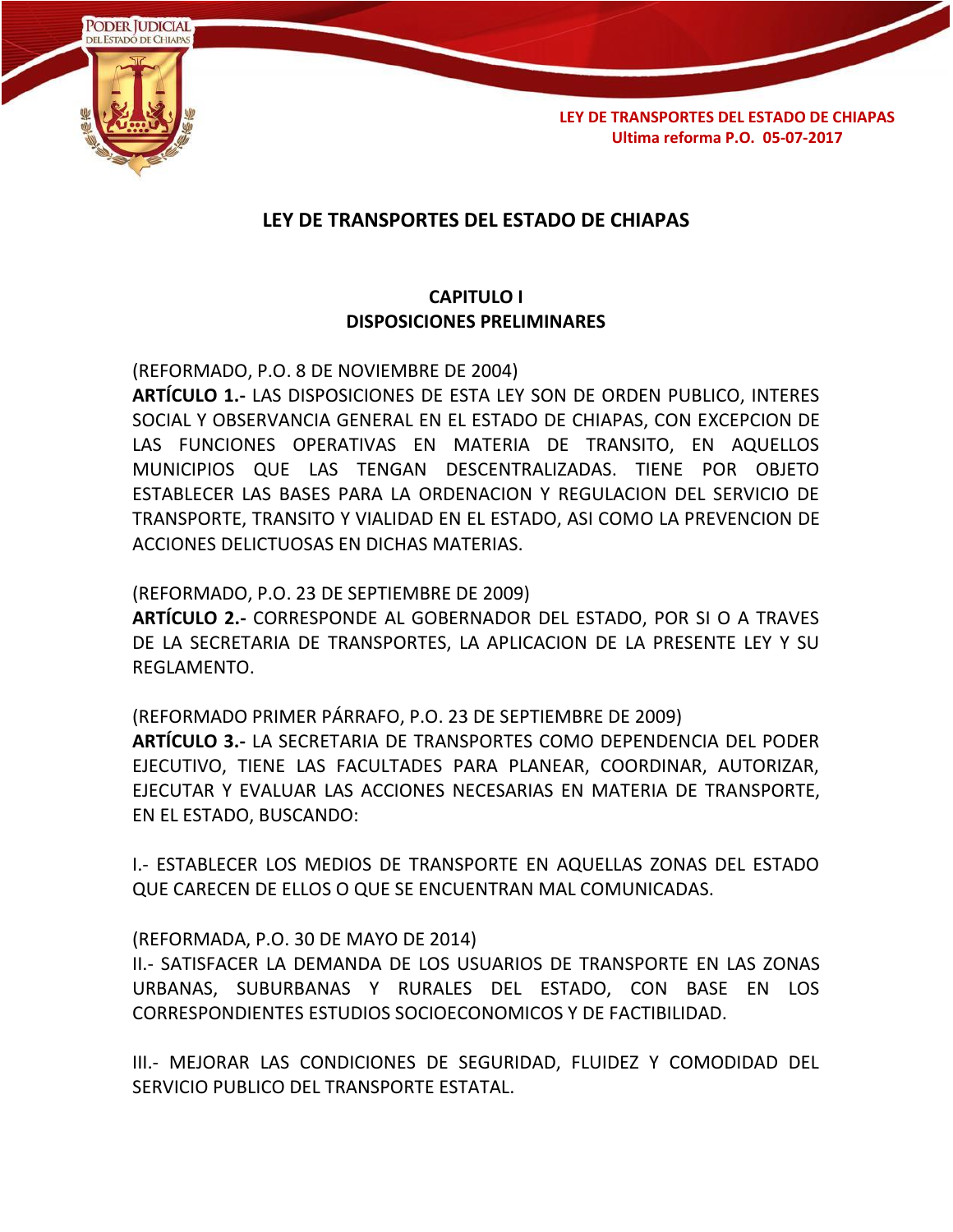

(ADICIONADA, P.O. 8 DE NOVIEMBRE DE 2004) IV.- REGULAR EL TRANSITO DE PEATONES, VEHICULOS Y SEMOVIENTES, EN LAS VIAS PUBLICAS.

(ADICIONADA, P.O. 30 DE MAYO DE 2014)

V.- SUSCRIBIR CONVENIOS DE COORDINACION, CON AUTORIDADES FEDERALES, ESTATALES Y MUNICIPALES, ENTIDADES FEDERATIVAS EN MATERIA DE OPERATIVOS PARA LA REVISION Y DETENCION DE VEHICULOS QUE SIN LA AUTORIZACION LEGAL PRESTAN UN SERVICIO DE TRANSPORTE PUBLICO Y VERIFICACION DE ESTABLECIMIENTOS QUE FUNCIONEN COMO TERMINALES DE PASAJEROS QUE NO CUENTEN CON LA AUTORIZACION CORRESPONDIENTE.

(REFORMADO, P.O. 30 DE MAYO DE 2014)

**ARTÍCULO 4.-** LA SECRETARIA DE TRANSPORTES, CONTARA CON UN COMITE CONSULTIVO EN MATERIA DE TRANSPORTE PUBLICO, INTEGRADO POR TRANSPORTISTAS CONCESIONADOS Y/O PERMISIONARIOS LEGALMENTE CONSTITUIDOS EN PERSONAS MORALES, QUE TENDRA POR OBJETO ORIENTAR LAS POLITICAS Y COADYUVAR EN LA INSTRUMENTACION DE LOS PROGRAMAS EN DICHA MATERIA; DEBERA CONOCER DE LAS SOLICITUDES DE CONCESIONES Y, EN SU CASO, DE LAS REVOCACIONES DE LAS MISMAS; TENDRA UN CARACTER CONSULTIVO, DE PARTICIPACION CIUDADANA Y SU ORGANIZACION Y FUNCIONAMIENTO SE REGIRAN POR LA PRESENTE LEY, SU REGLAMENTO GENERAL Y DEMAS DISPOSICIONES APLICABLES.

**ARTÍCULO 5.-** (DEROGADO, P.O. 8 DE NOVIEMBRE DE 2004)

# **CAPÍTULO II**

## **DE LAS ATRIBUCIONES**

(REFORMADO, P.O. 16 DE NOVIEMBRE DE 2011) **ARTÍCULO 6.-** LA SECRETARIA DE TRANSPORTES ES LA INSTANCIA COMPETENTE EN MATERIA DE TRANSPORTE CON CARACTER DE AUTORIDAD Y SUS ATRIBUCIONES SON LAS SIGUIENTES: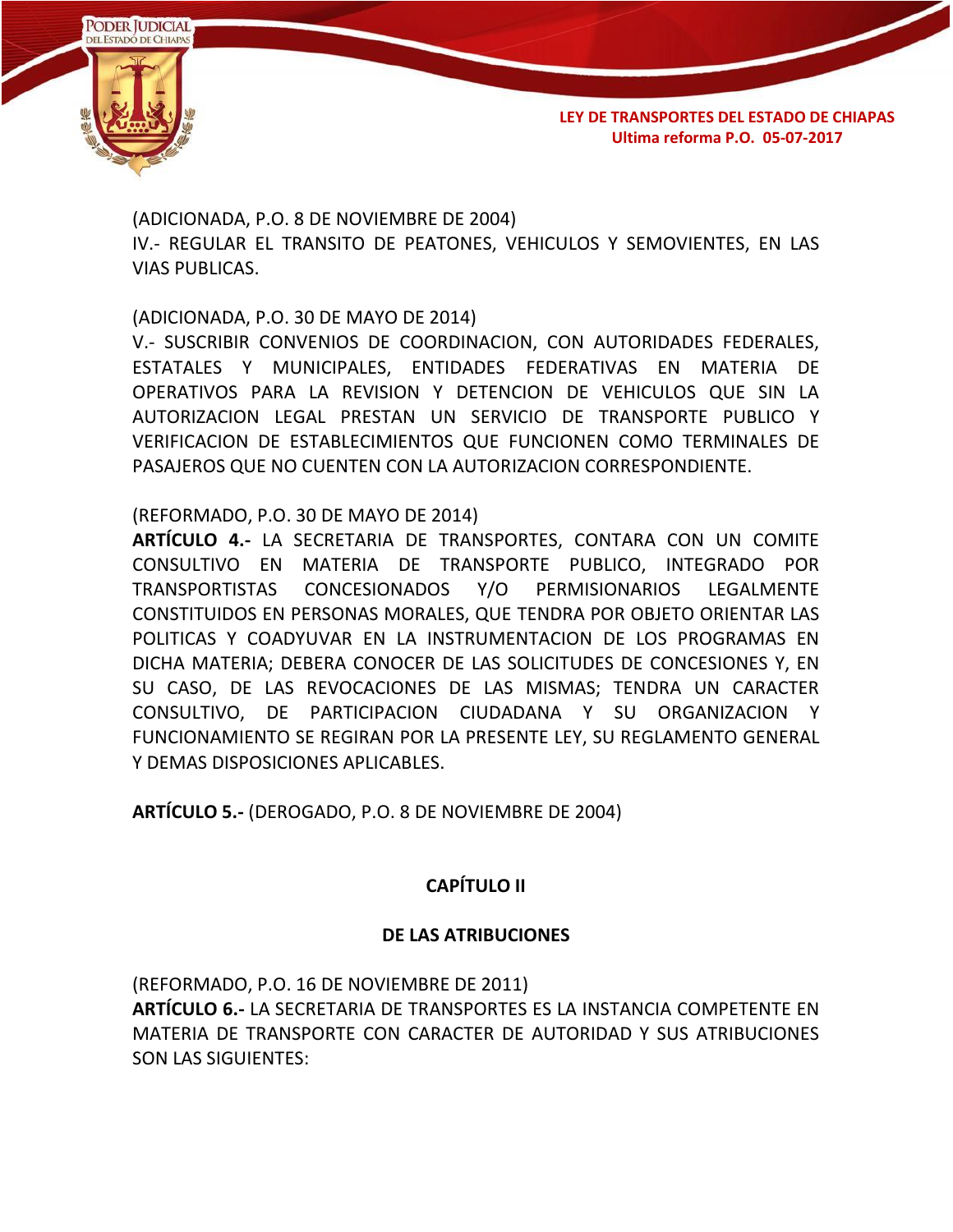

I. REGULAR, PLANEAR, VIGILAR Y COORDINAR EL TRANSITO DE PEATONES, VEHICULOS Y SEMOVIENTES EN LAS VIAS PUBLICAS.

(REFORMADA, P.O. 30 DE MAYO DE 2014)

II. INSTALAR MEDIANTE CONVOCATORIA PUBLICA EL COMITE CONSULTIVO EN MATERIA DE TRANSPORTE PUBLICO, PARA DAR DEBIDO CUMPLIMIENTO A LO ESTABLECIDO EN EL ARTICULO 4° DE LA PRESENTE LEY.

III. ESTABLECER LOS MEDIOS DE TRANSPORTE EN AQUELLAS ZONAS DEL ESTADO QUE CARECEN DE ELLOS O QUE SE ENCUENTRAN MAL COMUNICADAS.

(REFORMADA, P.O. 30 DE MAYO DE 2014)

IV. SATISFACER LA DEMANDA DE LOS USUARIOS DE TRANSPORTE EN LAS ZONAS URBANAS, SUBURBANAS Y RURALES DEL ESTADO, CON BASE EN LOS CORRESPONDIENTES ESTUDIOS SOCIOECONOMICOS Y DE FACTIBILIDAD.

V. FORMULAR, DEFINIR Y EJECUTAR POLITICAS, PLANES Y PROGRAMAS PARA EL DESARROLLO DEL TRANSPORTE TERRESTRE EN EL ESTADO.

VI. FIJAR LAS MODALIDADES PARA LA ADECUADA PRESTACION DEL SERVICIO PUBLICO DE TRANSPORTE EN EL ESTADO.

VII. MODIFICAR CONCESIONES Y PERMISOS PARA LA PRESTACION DEL SERVICIO PUBLICO DE TRANSPORTE.

(REFORMADA, P.O. 30 DE MAYO DE 2014)

VIII. INTEGRAR, TRAMITAR Y RESOLVER LOS PROCEDIMIENTOS DE REVOCACION DE CONCESIONES DE RUTA O ZONA Y DE CANCELACION DE PERMISOS DEL SERVICIO PUBLICO DE TRANSPORTES.

IX. ELABORAR Y FOMENTAR PROGRAMAS EN MATERIA DE SEGURIDAD, FLUIDEZ, COMODIDAD, ASI COMO LAS MEDIDAS NECESARIAS PARA LA REALIZACION EFECTIVA Y MEJORAMIENTO DEL TRANSPORTE PUBLICO Y PARTICULAR, TRANSITO Y VIALIDAD.

(REFORMADA, P.O. 30 DE MAYO DE 2014)

X. ORDENAR, REGULAR Y EJERCER EL CONTROL SOBRE CONDUCTORES DE VEHICULOS DEL SERVICIO PUBLICO Y PARTICULAR, APLICANDO LAS SANCIONES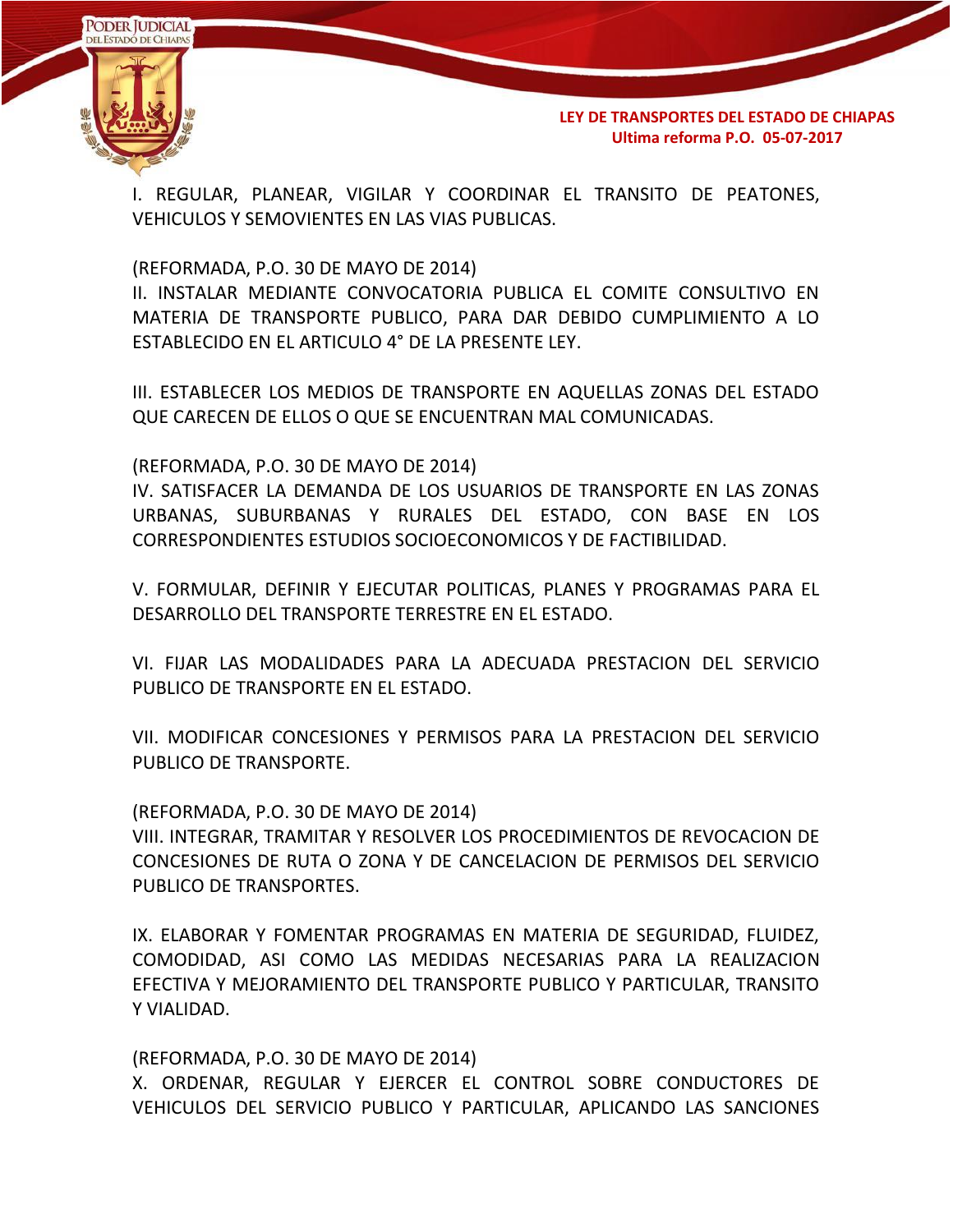

QUE CORRESPONDAN DE ACUERDO AL REGLAMENTO GENERAL, ASI COMO TOMAR LAS MEDIDAS DE SEGURIDAD NECESARIAS PARA PREVENIR DELITOS CON MOTIVO DE LA CIRCULACION VEHICULAR Y PROPORCIONAR LOS CURSOS NECESARIOS QUE EN MATERIA DE TRANSPORTE SEAN CONDUCENTES PARA EL OTORGAMIENTO DE LOS CERTIFICADOS DE APTITUD DE OPERADORES DE VEHICULOS DEL SERVICIO DE TRANSPORTE PUBLICO.

### (REFORMADA, P.O. 30 DE MAYO DE 2014)

XI. ESTABLECER CONVENIOS DE COORDINACION, CON AUTORIDADES FEDERALES, ESTATALES, ENTIDADES FEDERATIVAS Y AYUNTAMIENTOS DEL ESTADO, EN MATERIA DE TRANSPORTE, ASI COMO EN LA APLICACION DE OPERATIVOS PARA LA REVISION Y DETENCION DE VEHICULOS QUE, SIN LA AUTORIZACION LEGAL, PRESTAN EL SERVICIO PUBLICO DE TRANSPORTE; ASI COMO LA VERIFICACION DE ESTABLECIMIENTOS QUE FUNCIONEN COMO TERMINALES DE PASAJEROS QUE NO CUENTEN CON LA AUTORIZACION CORRESPONDIENTE. ADEMAS DE ELABORAR PLANES Y PROGRAMAS PARA EL DESARROLLO Y MEJORAMIENTO DEL SERVICIO PUBLICO DE TRANSPORTE, TRANSITO Y VIALIDAD.

#### (REFORMADA, P.O. 30 DE MAYO DE 2014)

XII. AUTORIZAR, PROMOVER Y MEJORAR LA OPERACION DE INSTALACIONES, TERMINALES, ANDENES Y PARADAS DE ASCENSO Y DESCENSO DEL SERVICIO DE TRANSPORTE PÚBLICO, EN SUS DIVERSAS MODALIDADES, ASI COMO DECLARAR ADMINISTRATIVAMENTE SU CANCELACION Y EJERCER EL DERECHO DE REVISION.

XIII. REPRESENTAR AL EJECUTIVO DEL ESTADO ANTE TODA CLASE DE AUTORIDADES EN LAS QUE SE VENTILEN ASUNTOS RELACIONADOS CON EL TRANSPORTE PUBLICO Y PARTICULAR.

XIV. FIRMAR LOS ACUERDOS ADMINISTRATIVOS QUE AUTORIZA ESTA LEY, SU REGLAMENTO GENERAL Y EL REGLAMENTO INTERIOR DE LA SECRETARIA.

XV. REALIZAR ESTUDIOS SOBRE LA OFERTA Y DEMANDA DEL SERVICIO PUBLICO DE TRANSPORTE EN LA MODALIDAD QUE DETERMINE EL REGLAMENTO GENERAL.

XVI. REGULAR Y ORGANIZAR LOS CENTROS DE APRENDIZAJE DE CONDUCCION VEHICULAR.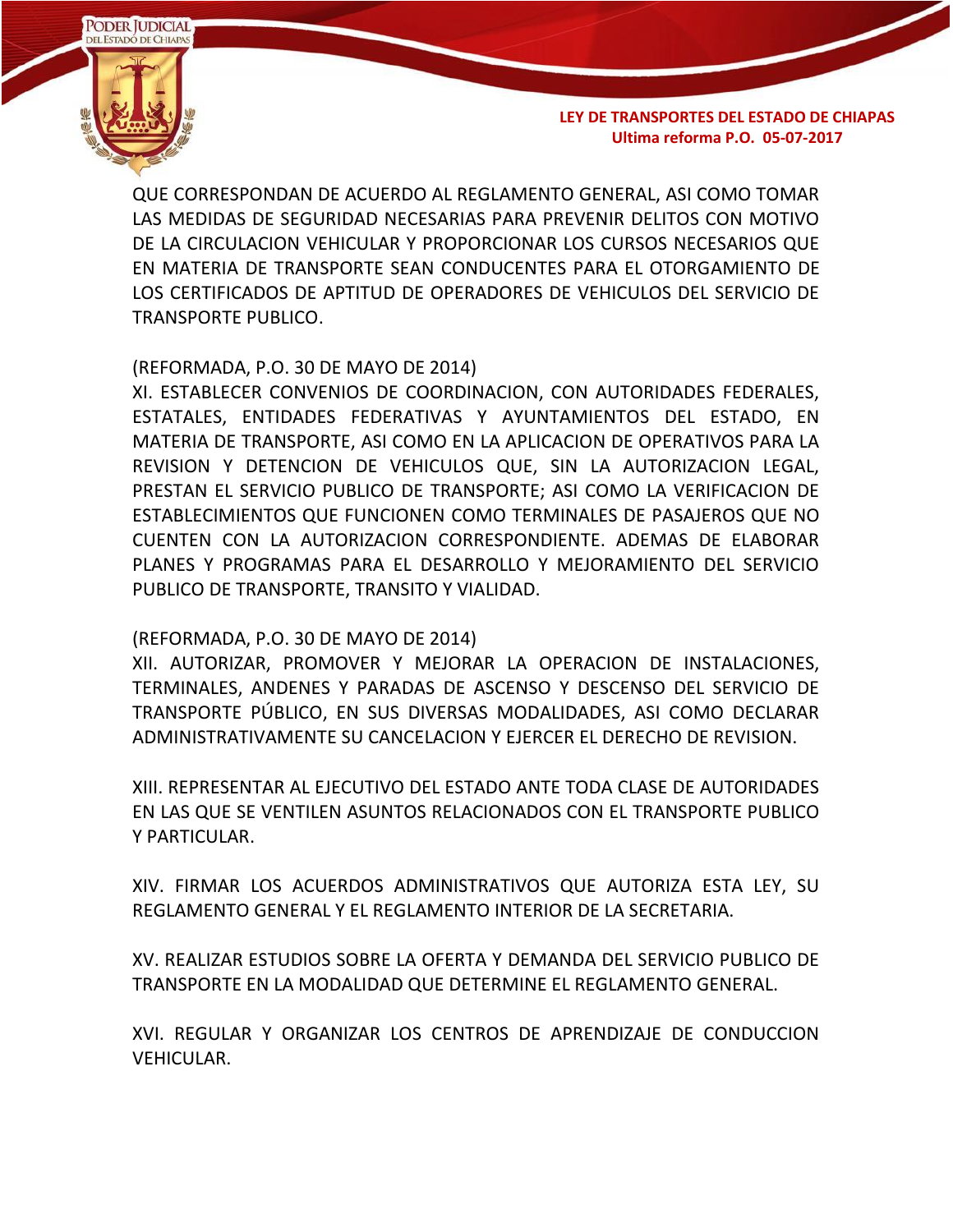

XVII. EXPEDIR CONCESIONES EN LOS CASOS DE REGULARIZACION POR ORDEN JUDICIAL, POR CESION DE DERECHOS HEREDITARIOS E INVALIDEZ Y EN LOS CASOS QUE ACUERDE EL TITULAR DEL EJECUTIVO CON LA SECRETARIA.

XVIII. EXPEDIR CONCESIONES DE MANERA DISCRECIONAL EN LOS CASOS QUE ACUERDE EL TITULAR DEL EJECUTIVO CON LA SECRETARIA.

XIX. VIGILAR EL CUMPLIMIENTO DE LA PRESENTE LEY, SU REGLAMENTO GENERAL Y DEMAS NORMATIVIDAD EN LA MATERIA.

XX. LAS DEMAS QUE LE CONFIERAN OTROS ORDENAMIENTOS.

## **CAPÍTULO III**

### **DEL SERVICIO PUBLICO DE TRANSPORTE**

**ARTÍCULO 7.-** LA PRESTACION DEL SERVICIO PUBLICO DEL TRANSPORTE CORRESPONDE AL ESTADO, EL QUE, A TRAVES DEL PODER EJECUTIVO, DISCRECIONALMENTE DISPONE SU CONCESIONAMIENTO A LOS PARTICULARES.

**ARTÍCULO 8.-** SE CONSIDERARA SERVICIO PUBLICO DE TRANSPORTE DE PERSONAS O COSAS EL QUE SE REALICE POR CALLES Y CAMINOS DE JURISDICCION ESTATAL PARA LA SATISFACCION DE NECESIDADES COLECTIVAS EN FORMA GENERAL, PERMANENTE, REGULAR Y CONTINUA, SUJETO A UNA TARIFA, MEDIANTE LA UTILIZACION DE VEHICULOS CONCESIONADOS E IDONEOS PARA TAL EFECTO.

(REFORMADO, P.O. 30 DE MAYO DE 2014)

**ARTÍCULO 9.-** PARA UNA MEJOR PRESTACION DEL SERVICIO PUBLICO DEL TRANSPORTE, EL ESTADO PODRA CELEBRAR CONVENIOS CON LA FEDERACION Y LOS MUNICIPIOS.

EL EJECUTIVO DEL ESTADO, A TRAVES DE LA SECRETARIA DE TRANSPORTES, PODRA OTORGAR A LOS PERMISIONARIOS DEL SERVICIO PUBLICO DEL TRANSPORTE FEDERAL, AUTORIZACIONES DE PASO O DE PENETRACION PARA QUE, EN LA EJECUCION DE ESTE SERVICIO, USEN CAMINOS DE JURISDICCION ESTATAL, CUANDO ELLO FUESE NECESARIO PARA LA PRESTACION DEL MISMO, EVITANDO COMPETENCIA DESLEAL EN LOS TERMINOS DE ESTA LEY Y SU REGLAMENTO.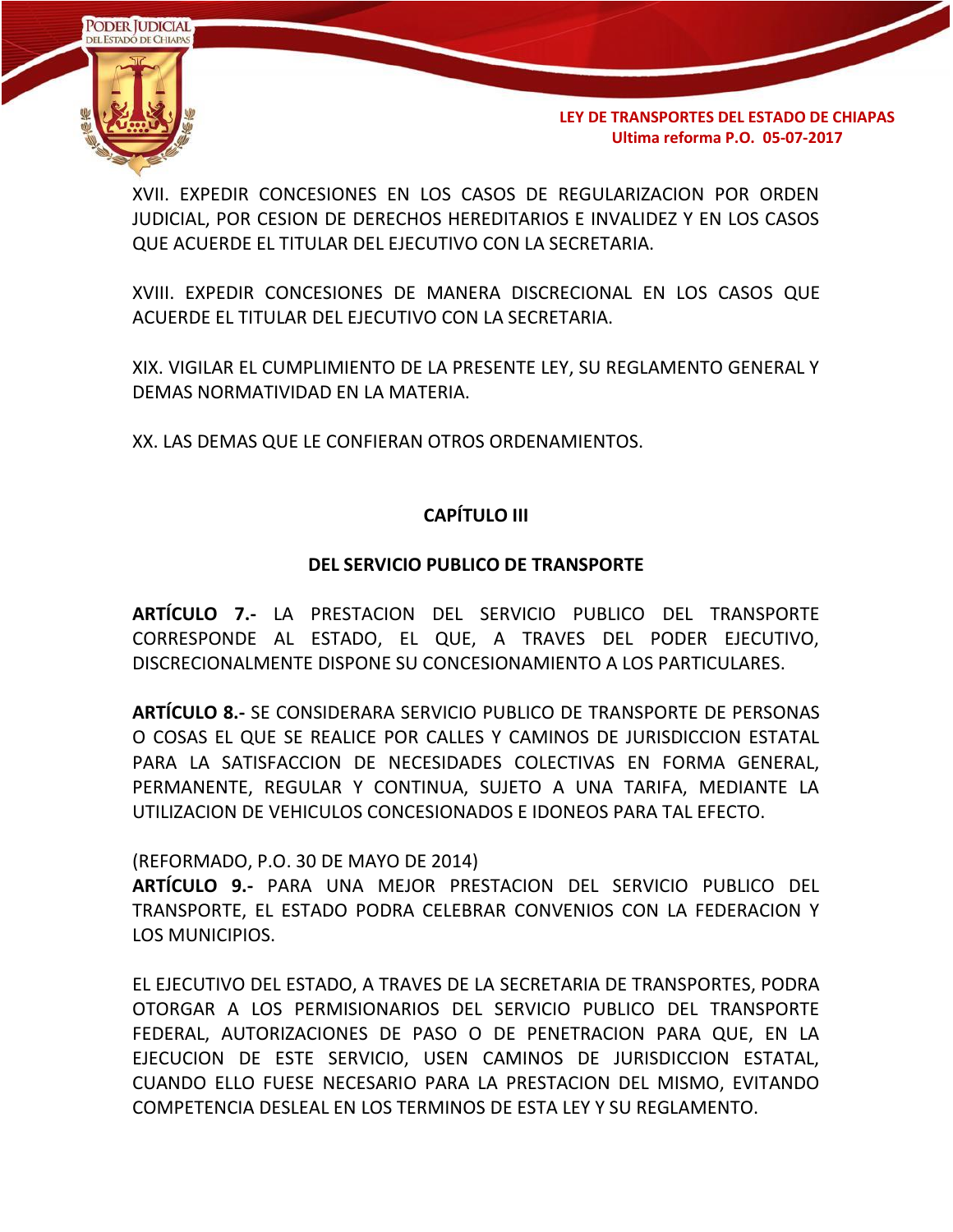

**ARTÍCULO 10.-** CUANDO SE AUTORICE O CONCESIONE LA PRESTACION DEL SERVICIO PUBLICO DEL TRANSPORTE, QUEDARA A JUICIO DEL EJECUTIVO A TRAVES DE LA INSTANCIA COMPETENTE, ESTABLECER PARA SU EXPLOTACION LAS MODALIDADES QUE DICTEN EL ORDEN PUBLICO Y EL INTERES GENERAL PUDIENDO DECRETAR LAS MEDIDAS TENDIENTES A LOGRAR LA MAS EFICAZ COORDINACION, FUNCIONAMIENTO Y REGULACION EN LA PRESTACION DEL MISMO, DE ACUERDO CON LAS NECESIDADES DEL PUBLICO Y CONGRUENTES CON EL DESARROLLO SOCIAL Y ECONOMICO DE LA ENTIDAD.

**ARTÍCULO 11.-** EL ESTADO, A TRAVES DEL EJECUTIVO, EN TODO TIEMPO, CUANDO ASI LO EXIJA EL INTERES GENERAL PODRA PRESTAR O HACERSE CARGO, EN FORMA PROVISIONAL O DEFINITIVA, DEL SERVICIO PUBLICO DE TRANSPORTE EN UNA ZONA O RUTA, ESTEN O NO CONCESIONADAS, EN LOS TERMINOS DE LA PRESENTE LEY Y SU REGLAMENTO, CUANDO:

I.- LOS CONCESIONARIOS SE NIEGUEN A PRESTAR O SUSPENDAN EL SERVICIO SIN CAUSA JUSTIFICADA;

II.- POR NECESIDAD DE LA POBLACION SE REQUIERA; Y

III.- EXISTA UNA GRAVE ALTERACION AL ORDEN Y LA PAZ SOCIAL QUE IMPIDA U OBSTACULICE LA NORMAL PRESTACION DEL SERVICIO PUBLICO DE TRANSPORTE.

(REFORMADO, P.O. 30 DE MAYO DE 2014)

**ARTÍCULO 12.-** EL ESTADO, A TRAVES DEL EJECUTIVO, INSTRUMENTARA POLITICAS Y PROGRAMAS TENDIENTES AL IMPULSO Y MODERNIZACION DEL SERVICIO DE TRANSPORTE PUBLICO, DANDO PRIORIDAD AL TRANSPORTE PUBLICO DE PASAJE EN SUS DIFERENTES MODALIDADES; OTORGANDO LAS GARANTIAS NECESARIAS PARA EVITAR LA COMPETENCIA DESLEAL.

# **CAPÍTULO IV**

## **DE LAS CONCESIONES**

(REFORMADO, P.O. 30 DE MAYO DE 2014) **ARTÍCULO 13.-** CONCESION DE SERVICIO PUBLICO DE TRANSPORTE DE CARGA O PASAJE ES LA AUTORIZACION DE RUTA O ZONA QUE EMITE EL EJECUTIVO, A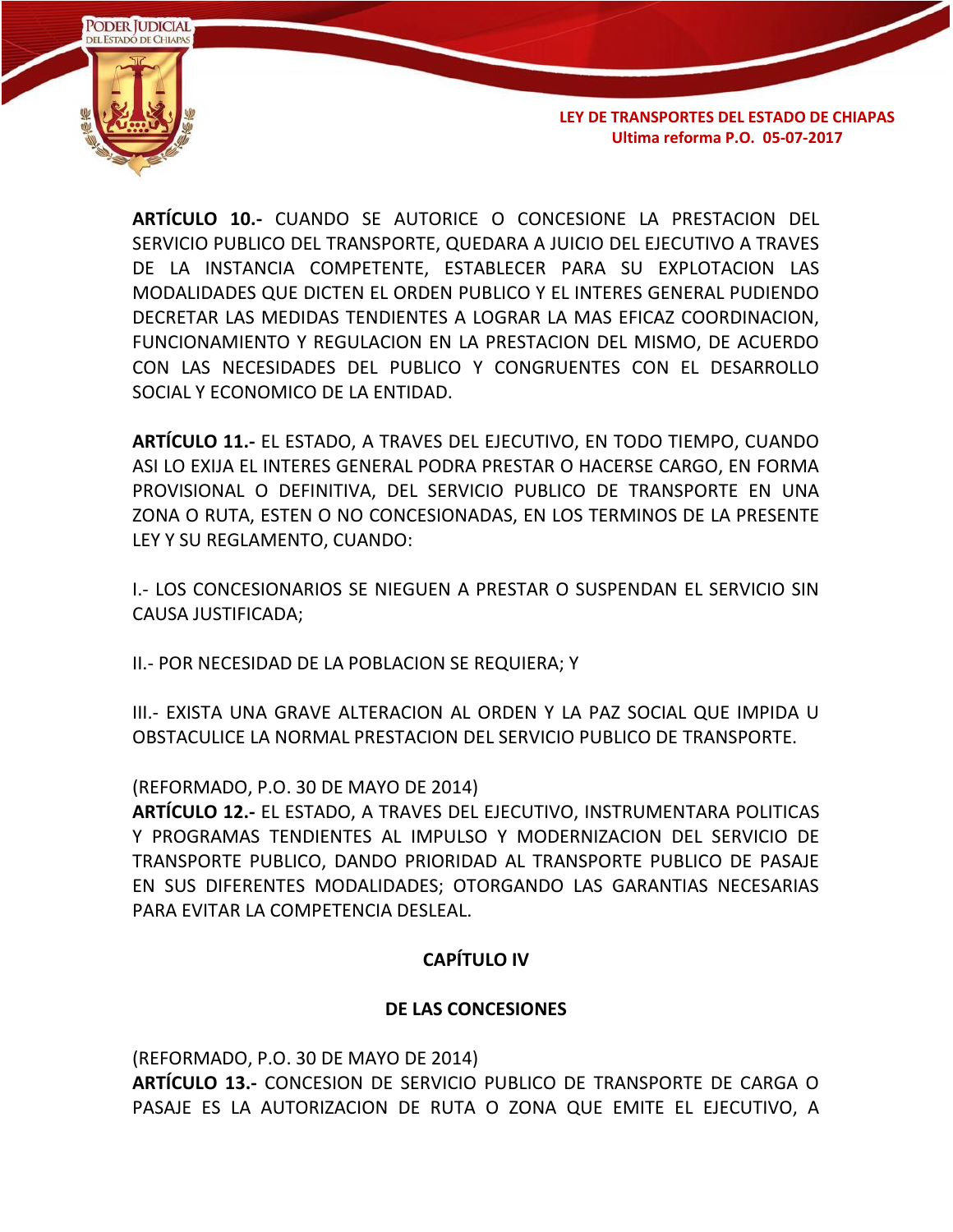

TRAVES DE LA SECRETARIA DE TRANSPORTES, Y QUE ESTE A SU VEZ OTORGA EN TERMINOS DEL ARTICULO 47 DE LA PRESENTE LEY, A LAS PERSONAS FISICAS O MORALES DEBIDAMENTE CONSTITUIDAS EN LOS TERMINOS DE LA LEGISLACION RESPECTIVA, CONSIDERANDOSE A LOS EJIDOS Y COMUNIDADES DEBIDAMENTE INSCRITOS EN EL REGISTRO AGRARIO NACIONAL, EN LOS TERMINOS DE LA PRESENTE LEY Y SU REGLAMENTO.

I.- ES CONCESION CON RUTA LA QUE SE OTORGUE PARA LA EXPLOTACION DE UN ITINERARIO DETERMINADO, CON VEHICULOS ESPECIALMENTE DISEÑADOS PARA CADA MODALIDAD Y CONDUCTORES CAPACITADOS Y FACULTADOS PARA ELLO.

II.- ES CONCESION DE ZONA LA QUE SE OTORGUE PARA LA EXPLOTACION DE UN AREA DETERMINADA DE CADA MUNICIPIO DEL TERRITORIO DEL ESTADO, CON VEHICULOS DISEÑADOS PARA CADA MODALIDAD Y CONDUCTORES CAPACITADOS PARA ELLO. ENTENDIENDOSE POR ZONA EL LUGAR SIGNADO EN CADA UNA DE LAS CONCESIONES QUE FACULTE LA PRESTACION DEL SERVICIO.

**ARTÍCULO 14.-** (DEROGADO, P.O. 30 DE MAYO DE 2014)

(REFORMADO, P.O. 30 DE MAYO DE 2014)

**ARTÍCULO 15.-** LAS CONCESIONES PARA EXPLOTAR EL SERVICIO PUBLICO DE TRANSPORTE EN EL ESTADO, QUE SE OTORGUEN A LAS PERSONAS FISICAS Y MORALES A QUE SE REFIERE EL ARTICULO 13, SE EXPEDIRAN CONFORME A LOS ESTUDIOS TECNICOS DE FACTIBILIDAD Y SOCIOECONOMICOS QUE EMITA LA SECRETARIA DE TRANSPORTES.

**ARTÍCULO 16.-** CUANDO DOS O MAS PERSONAS PRETENDAN OBTENER UNA CONCESION COLECTIVA, DEBERAN ESTAR CONSTITUIDAS EN PERSONAS MORALES EN LOS TERMINOS DE LA LEGISLACION RESPECTIVA, CUYO OBJETO SOCIAL Y NATURALEZA JURIDICA LES PERMITA SER CONCESIONADA PARA LA EXPLOTACION DEL SERVICIO DEL TRANSPORTE PUBLICO; CONSIDERANDOSE A LOS EJIDOS Y COMUNIDADES DEBIDAMENTE INSCRITOS EN EL REGISTRO AGRARIO NACIONAL.

**ARTÍCULO 17.-** PARA LOS EFECTOS DE ESTA LEY, ES AUTORIZACION DE SERVICIO LA QUE SE OTORGA, EN VIRTUD DE UNA CONCESION DE SERVICIO PUBLICO DE TRANSPORTE, A UNA PERSONA MORAL O FISICA PARA REGISTRAR LA UNIDAD CON LA QUE PRESTARA EL SERVICIO. LAS AUTORIZACIONES DE SERVICIO PODRAN SER DE RUTA O ZONA.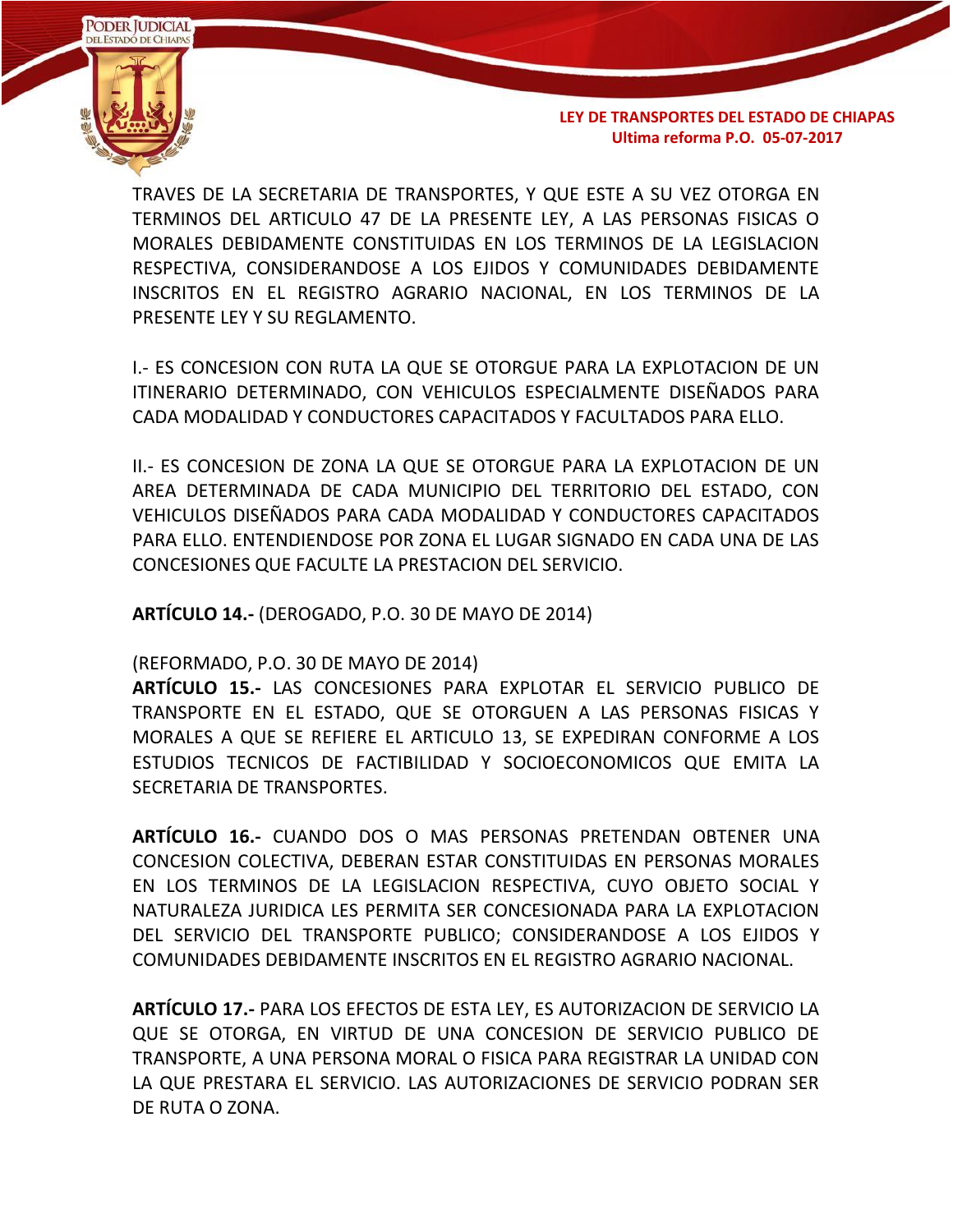

**ARTÍCULO 18.-** LAS AUTORIZACIONES DE SERVICIO DE RUTA O ZONA QUE SE EXPIDAN PARA LAS CONCESIONES A PERSONAS MORALES DEBIDAMENTE CONSTITUIDAS ATENDERAN AL OBJETO SOCIAL Y NATURALEZA JURIDICA DE LAS MISMAS Y, EN SU CASO, SE OTORGARAN SIN EXCEDER AL NUMERO DE SOCIOS DEBIDAMENTE ACREDITADOS.

LAS AUTORIZACIONES DE RUTA O ZONA QUE SE EXPIDAN PARA LAS CONCESIONES A PERSONAS FISICAS SIEMPRE SERAN INDIVIDUALES.

#### (REFORMADO, P.O. 30 DE MAYO DE 2014)

**ARTÍCULO 19.-** LAS PERSONAS FISICAS O MORALES A QUE SE REFIERE ESTA LEY, SOLO PODRAN SER TITULARES DE UNA CONCESION DE SERVICIO PUBLICO DE TRANSPORTE, CON EL NUMERO DE UNIDADES QUE LAS NECESIDADES DEL SERVICIO LO REQUIERA, ATENDIENDO EL CRECIMIENTO DE LOS CENTROS DE POBLACION Y LOS ESTUDIOS SOCIOECONOMICOS Y FACTIBILIDAD.

**ARTÍCULO 20.-** LAS CONCESIONES PARA EXPLOTAR EL SERVICIO PUBLICO DE TRANSPORTE SE CONCEDERAN PREFERENTEMENTE A QUIEN GARANTICE LA PRESTACION DEL SERVICIO EN LAS CONDICIONES DE CALIDAD REQUERIDAS POR ESTA LEY Y SU REGLAMENTO, ATENDIENDO AL ORDEN CRONOLOGICO DE LA PRESENTACION DE LA SOLICITUD.

**ARTÍCULO 21.-** LA PREFERENCIA A QUE SE REFIERE EL ARTICULO ANTERIOR TENDRA VALIDEZ SIEMPRE Y CUANDO, A JUICIO DEL EJECUTIVO DEL ESTADO NO SE PROPICIE EL ESTABLECIMIENTO DE MONOPOLIOS.

#### (REFORMADO, P.O. 30 DE MAYO DE 2014)

**ARTÍCULO 22.-** TRATANDOSE DEL OTORGAMIENTO DE CONCESIONES A PERSONAS FISICAS Y/O MORALES, DEBERAN SER LEGITIMOS TRABAJADORES ASALARIADOS DEL VOLANTE QUE TENGAN UNA ANTIGÜEDAD DE 15 AÑOS ININTERRUMPIDOS, RESPETANDO EL ORDEN CRONOLOGICO DE LA SOLICITUD; CUIDANDO QUE GARANTICEN LA PRESTACION DEL SERVICIO EN LAS CONDICIONES DE CALIDAD REQUERIDAS POR ESTA LEY Y SU REGLAMENTO.

**ARTÍCULO 23.-** PARA LOS EFECTOS DE ESTA LEY Y SU REGLAMENTO, SE ENTIENDE POR TRABAJADORES DEL VOLANTE A TODAS AQUELLAS PERSONAS QUE TIENEN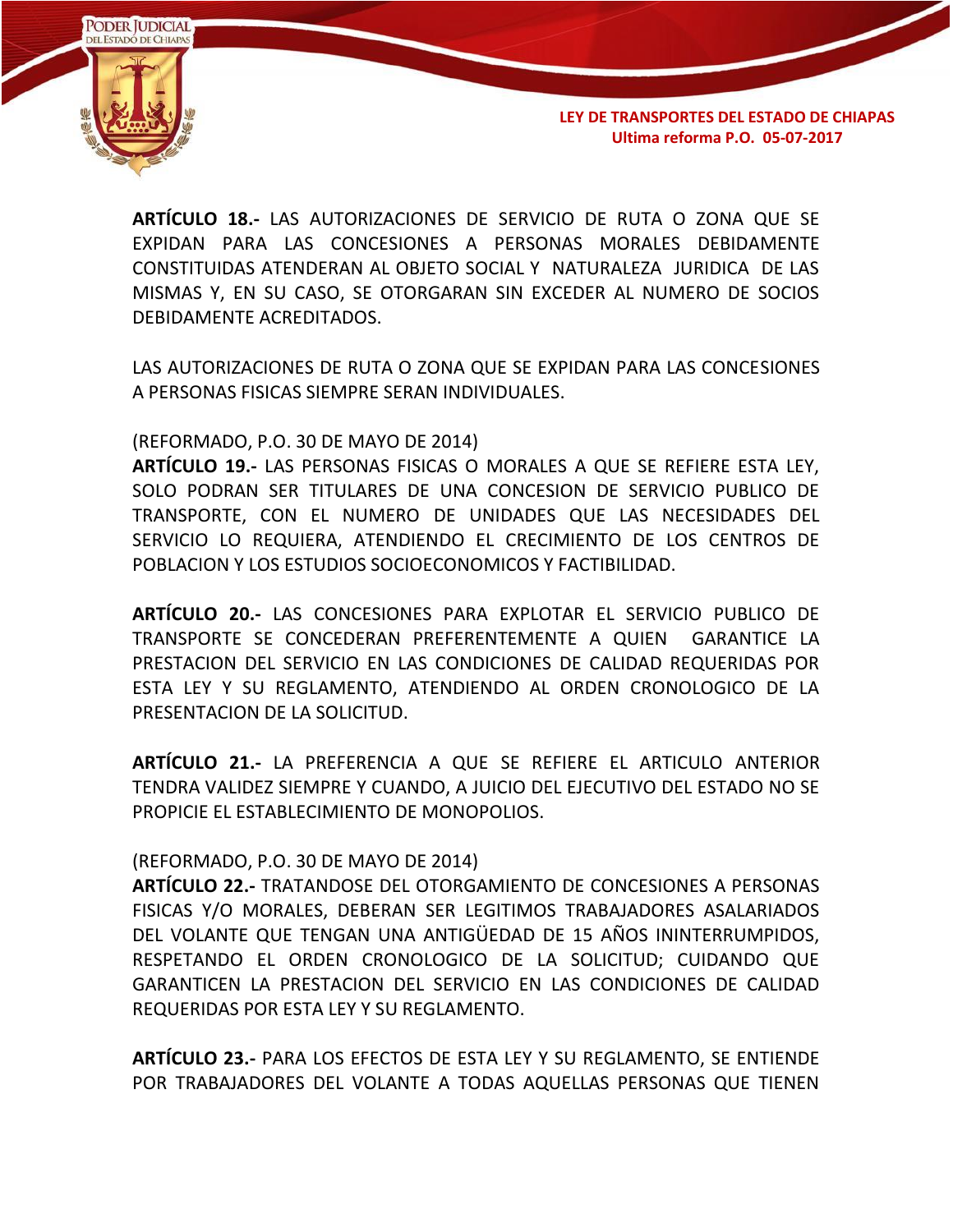

COMO PRINCIPAL FUENTE DE INGRESOS EL PRODUCTO DE SU TRABAJO PERSONAL DESARROLLADO EN ALGUNA RAMA DEL TRANSPORTE.

**ARTIÍULO 24.-** EL NUMERO DE CONCESIONES Y DE UNIDADES DE SERVICIO EN DETERMINADA RUTA O ZONA, ESTARA LIMITADO POR LAS CARACTERISTICAS DE VIALIDAD Y TRANSPORTE DE LAS MISMAS Y POR LAS NECESIDADES SOCIOECONOMICAS DE LA POBLACION A BENEFICIAR, PROCURANDO QUE TODOS LOS AUTORIZADOS PARA EXPLOTAR LA RUTA O ZONA OBTENGAN INGRESOS REMUNERADORES, ASI COMO LAS CANTIDADES NECESARIAS PARA SUSTITUIR Y MANTENER EN CONDICIONES APROPIADAS LOS VEHICULOS DESTINADOS AL SERVICIO.

## (REFORMADO, P.O. 30 DE MAYO DE 2014)

**ARTÍCULO 25.-** CUANDO UN CONCESIONARIO NO PUEDA HACERSE CARGO DE LA PRESTACION DEL SERVICIO EN LOS TERMINOS DE LA CONCESION OTORGADA, LA AUTORIDAD ESTATAL, PARA GARANTIZAR SU PRESTACION, PODRA INICIAR EL PROCEDIMIENTO DE REVOCACION DE LA MISMA.

EN CASO DE SER PROCEDENTE LA REVOCACION SOLICITADA Y UNA VEZ CONCLUIDO SU PROCEDIMIENTO, EL EJECUTIVO A TRAVES DE LA SECRETARIA DE TRANSPORTES, OTORGARA DICHA CONCESION A OTRA PERSONA FISICA O MORAL, TOMANDO COMO BASE LAS SOLICITUDES EN ORDEN CRONOLOGICO Y SUJETANDOSE A LAS DISPOSICIONES PREVISTAS EN LA PRESENTE LEY.

# **CAPÍTULO V DE LAS MODALIDADES DEL SERVICIO PUBLICO DE TRANSPORTE**

(REFORMADO PRIMER PÁRRAFO, P.O. 16 DE NOVIEMBRE DE 2011) **ARTÍCULO 26.-** LAS CONCESIONES Y PERMISOS PARA UTILIZACION DE LAS CALLES, CAMINOS Y VIAS DE JURISDICCION ESTATAL EN LA EXPLOTACION DEL SERVICIO PUBLICO DE TRANSPORTE, PODRAN OTORGARSE PARA CUALQUIERA DE LAS MODALIDADES DE SERVICIO DE TRANSPORTE SIGUIENTES:

I.- DE PASAJEROS:

A) URBANO, SUBURBANO Y FORANEO.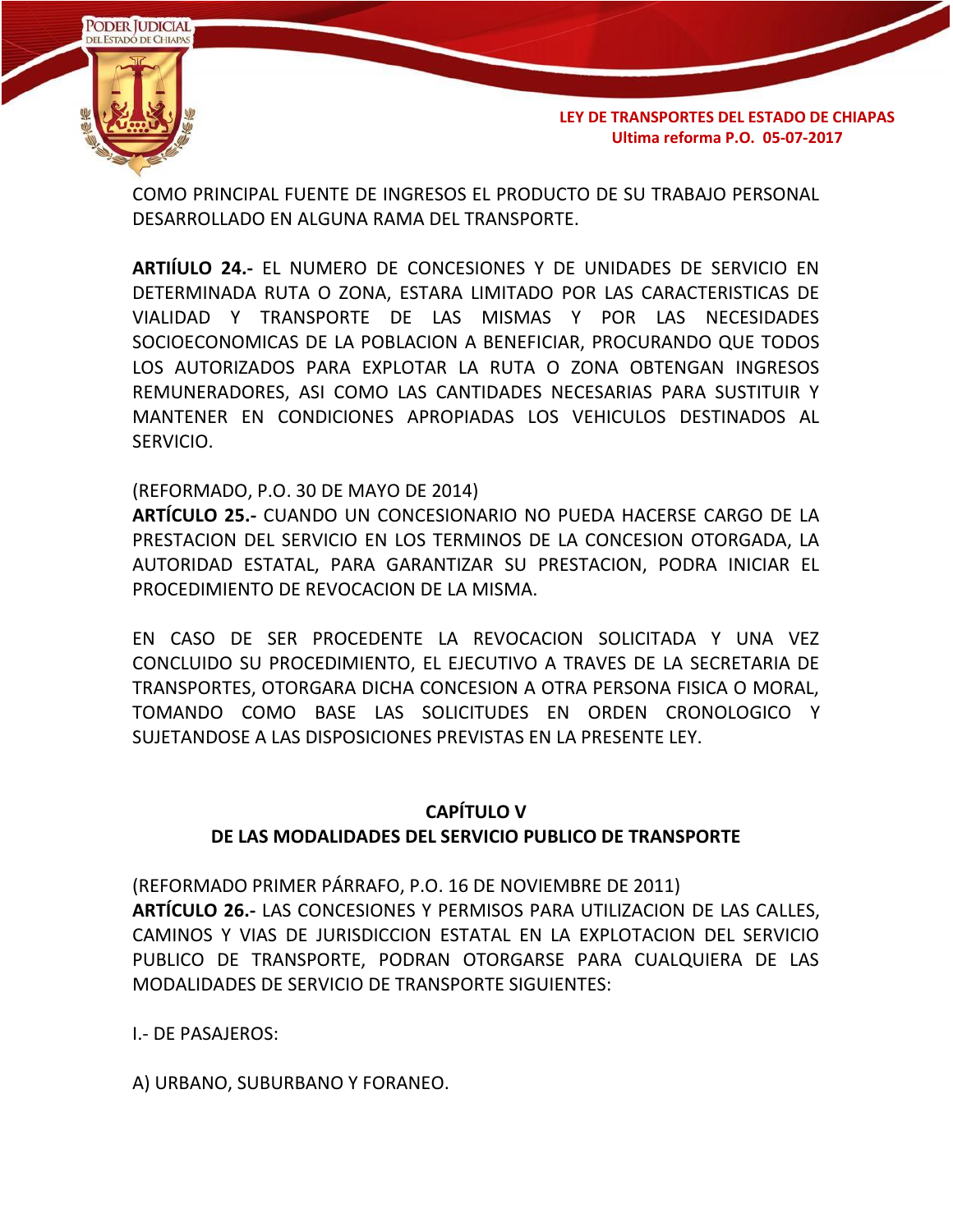

- B) DE ALQUILER O TAXI.
- C) EXCLUSIVO DE TURISMO.

II.- DE CARGA:

(REFORMADO, P.O. 8 DE NOVIEMBRE DE 2004) A) EN GENERAL: DE BAJO Y DE ALTO TONELAJE.

B) EXPRESS.

C) DE MATERIALES PARA LA CONSTRUCCION A GRANEL.

D) ESPECIALIZADA.

III.- RURAL MIXTO DE CARGA Y PASAJE;

IV.- DE PERSONAL AL CAMPO Y EMPRESAS; Y

(REFORMADA, P.O. 16 DE NOVIEMBRE DE 2011) V.- ESPECIAL.

EN CASO DE LAS FRACCIONES ANTERIORES IV Y V UNICAMENTE SE EXPEDIRAN PERMISOS.

**ARTÍCULO 27.-** EL TRANSPORTE URBANO, ES AQUEL SERVICIO DESTINADO A TRANSPORTAR PERSONAS DENTRO DEL ESPACIO TERRITORIAL DE UN CENTRO DE POBLACION Y CON APEGO A LAS RUTAS, HORARIOS, TARIFAS Y DEMAS DISPOSICIONES DE ESTA LEY Y SU REGLAMENTO.

#### (REFORMADO, P.O. 30 DE MAYO DE 2014)

**ARTÍCULO 28.-** SERVICIO SUBURBANO ESTATAL ES AQUEL QUE CUENTA CON UNA RUTA DE ORIGEN Y DESTINO DE UNA POBLACION URBANA A UN CENTRO DE POBLACION RURAL DENTRO DE SU MISMO MUNICIPIO Y CON VEHICULOS DEBIDAMENTE IDENTIFICADOS DISTINTO AL SERVICIO URBANO.

**ARTÍCULO 29.-** EL TRANSPORTE FORANEO, ES AQUEL DESTINADO A DAR SERVICIO A PERSONAS ENTRE PUNTOS UBICADOS EN LOS CAMINOS Y CARRETERAS QUE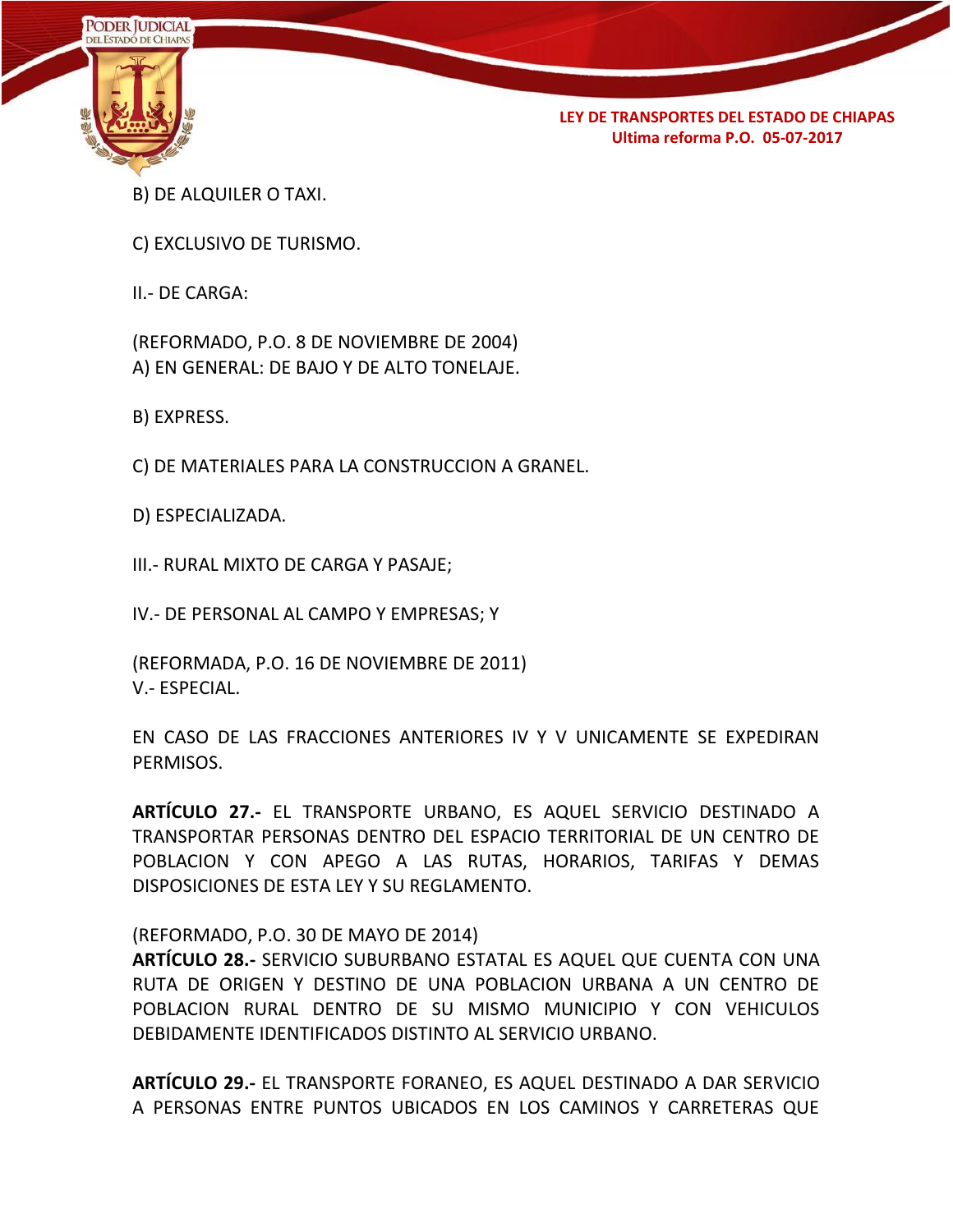

ATRAVIESAN UNO O MAS MUNICIPIOS DE LA ENTIDAD, SUJETANDOSE A LAS RUTAS AUTORIZADAS Y HORARIOS ESTABLECIDOS.

**ARTÍCULO 30.-** EL SERVICIO PUBLICO DE TRANSPORTE DE PERSONAS EN AUTOMOVIL DE ALQUILER O TAXI, SE PRESTARA EN UNA ZONA DETERMINADA Y MEDIANTE EL COBRO DE LAS TARIFAS AUTORIZADAS. PODRAN FORMAR PARTE DE UN SITIO DE AUTOMOVILES DE ALQUILER O BIEN CIRCULAR LIBREMENTE DENTRO DE LA ZONA AUTORIZADA Y REALIZAR VIAJES CONVENCIONALES, CON APEGO A LO QUE ESTABLECE ESTA LEY Y SU REGLAMENTO.

**ARTÍCULO 31.-** (DEROGADO, P.O. 16 DE NOVIEMBRE DE 2011)

**ARTÍCULO 32.-** SE ENTIENDE POR SERVICIO PUBLICO DE TRANSPORTE DE CARGA EN GENERAL, EL DESTINADO AL TRASLADO DE MERCANCIAS, MATERIALES DE CONSTRUCCION, ANIMALES Y OBJETOS EN LOS TERMINOS Y CONDICIONES QUE SEÑALA ESTA LEY Y SU REGLAMENTO.

**ARTÍCULO 33.-** EL SERVICIO PUBLICO DE TRANSPORTE EXPRESS, SERA EL QUE SE REALICE EN VEHICULOS CERRADOS, PARA EL TRASLADO DE BULTOS Y PAQUETES PEQUEÑOS, DENTRO DE LOS CENTROS POBLADOS.

**ARTÍCULO 34.-** ES SERVICIO DE CARGA DE MATERIALES PARA LA CONSTRUCCION A GRANEL EL QUE SE REALIZA EN VEHICULOS TIPO VOLTEOS Y QUE EN VIRTUD AL ORIGEN, ESPECIE, DESTINO Y SISTEMA DE COMERCIALIZACION DE LOS PRODUCTOS QUE SE TRANSPORTAN, ESTA SUJETO AL ESTRICTO CONCESIONAMIENTO DEL ESTADO, SALVO LOS CASOS PREVISTOS EN EL REGLAMENTO DE LA PRESENTE LEY.

**ARTÍCULO 35.-** ES SERVICIO DE CARGA ESPECIALIZADA AQUEL QUE A JUICIO DE LA AUTORIDAD DEL TRANSPORTE REQUIERA EQUIPO ESPECIAL DE VEHICULO Y ESPECIALIZACION DEL CONDUCTOR PARA SU TRASLADO, EN VIRTUD DE LAS PRECAUCIONES QUE SE DEBEN TOMAR ATENDIENDO A LA NATURALEZA MISMA DE LA CARGA. ADEMAS DE LA CONCESION, SE DEBERA OBTENER PERMISO DE LA AUTORIDAD FACULTADA EN FUNCION DEL TIPO DE CARGA A TRASLADAR.

**ARTÍCULO 36.-** EL TRANSPORTE RURAL MIXTO DE CARGA Y PASAJE, ES AQUEL QUE SE PRESTA EN VEHICULOS CON CAPACIDAD DE HASTA TRES TONELADAS Y CUYAS CARACTERISTICAS PERMITEN ESTE TIPO DE SERVICIO PUBLICO, DENTRO DE LA POBLACION O EN LUGARES ALEDAÑOS DE UNO O MAS MUNICIPIOS, DE ACUERDO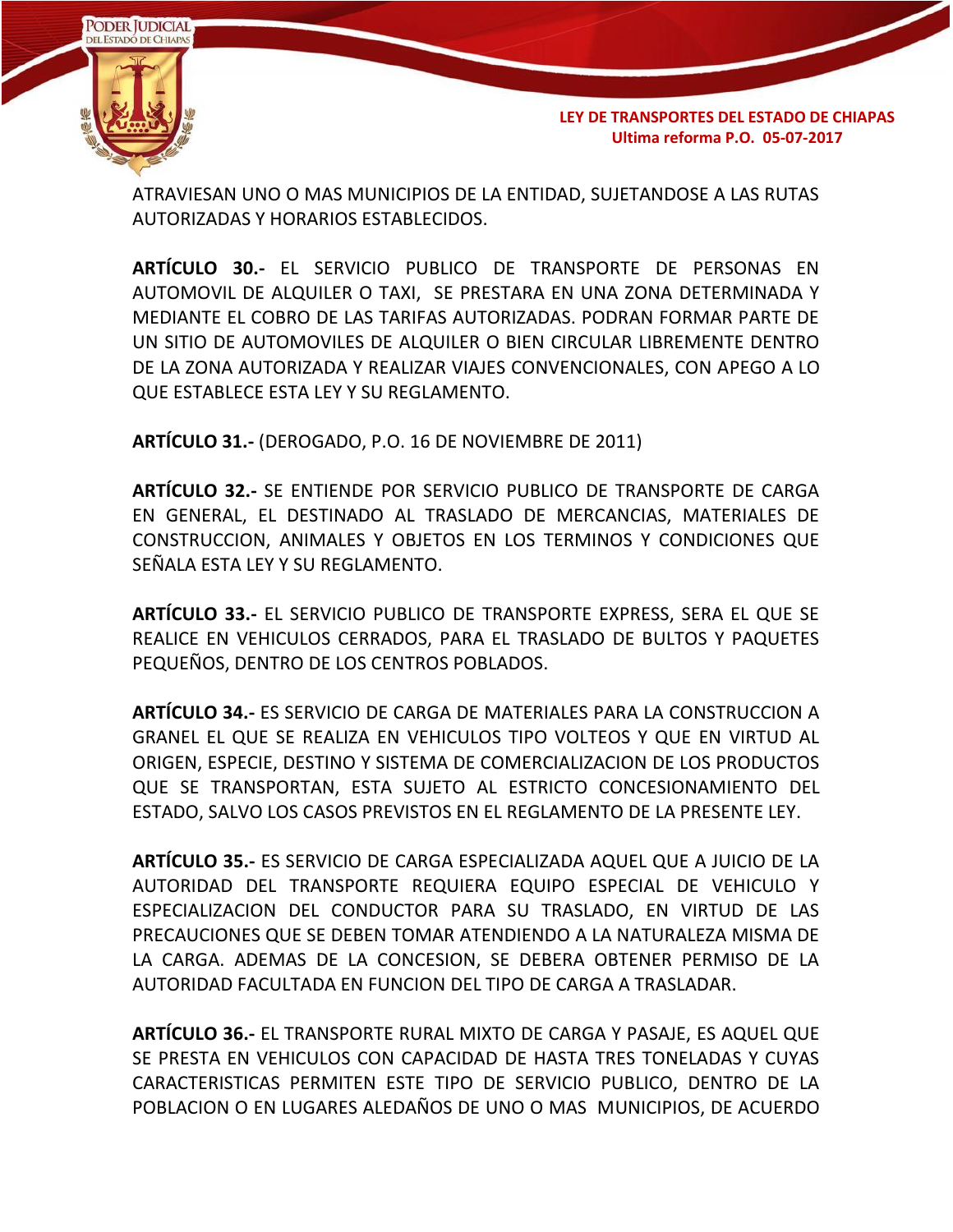

A LAS NECESIDADES DE LA ZONA. FORMARAN PARTE DE UN SITIO UBICADO EN LOS LUGARES QUE AL EFECTO SE SEÑALEN Y CON LAS CONDICIONES QUE DETERMINE LA AUTORIDAD DEL TRANSPORTE.

**ARTÍCULO 37.-** EL TRANSPORTE DE PERSONAS A LOS CAMPOS AGRICOLAS Y EMPRESAS, ES AQUEL QUE SE PRESTE EN VEHICULOS ABIERTOS Y CERRADOS CON LAS GARANTIAS DE SEGURIDAD NECESARIAS QUE SE DEN POR ZONA O REGIONES DEL ESTADO, ENTENDIENDOSE QUE ESTE SERVICIO NO SERA DE CARACTER LUCRATIVO, SU OPERACION ESTARA PREVISTA EN EL REGLAMENTO DE LA PRESENTE LEY.

#### (REFORMADO, P.O. 30 DE MAYO DE 2014)

**ARTÍCULO 38.-** EL TRANSPORTE ESPECIAL, ES AQUEL QUE SE PRESTA EN VEHICULOS EQUIPADOS ADECUADAMENTE AL SERVICIO PUBLICO QUE SE OTORGA; EL CUAL, SEGUN LA MODALIDAD DE QUE SE TRATE PUEDE SER GRATUITO O REMUNERADO. LA AUTORIZACION DEL SERVICIO DE TRANSPORTE DESCRITO EN ESTE ARTICULO SERA MEDIANTE PERMISOS, LOS CUALES TENDRAN VIGENCIA DE UN AÑO Y PODRAN RENOVARSE, ASI COMO CANCELARSE EN CASO DE NO CUMPLIR CON LOS REQUISITOS Y NORMAS ESTABLECIDAS EN LA LEY Y SU REGLAMENTO.

SE CLASIFICAN EN:

I. AMBULANCIAS, CARROZAS, GRUAS, TRANSPORTE ESCOLAR, CENTROS DE APRENDIZAJE DE CONDUCCION VEHICULAR, SERVICIOS DE PASEO TURISTICO CON RECORRIDO ESPECIFICO EN LOS MUNICIPIOS, ASI COMO EL TRASLADO DE EDUCANDOS CON UNIDADES DE LA PROPIA INSTITUCION EDUCATIVA.

II. BICICLETAS, TRICICLOS Y MOTOCICLETAS PARA TRANSPORTE DE CARGA, DE ACUERDO AL ESTUDIO DE FACTIBILIDAD QUE REALICE LA AUTORIDAD DEL TRANSPORTE, PARA CADA CENTRO DE POBLACION DONDE SE SOLICITE SU PRESTACION, LA ZONA SE DETERMINARA PREVIO (SIC) ESTUDIOS TECNICOS DE FACTIBILIDAD, VIALIDAD Y NUCLEO DE POBLACION.

EN EL CASO DE LOS ESTABLECIMIENTOS COMERCIALES QUE PRESTAN UN SERVICIO ADICIONAL A SUS CLIENTES CONSISTENTE EN EL TRASLADO GRATUITO DE LOS PRODUCTOS QUE EXPENDEN CON UNIDADES AUTOMOTORAS PROPIAS, NO REQUIEREN DEL PERMISO A QUE SE REFIERE ESTA FRACCION; SIN EMBARGO, LES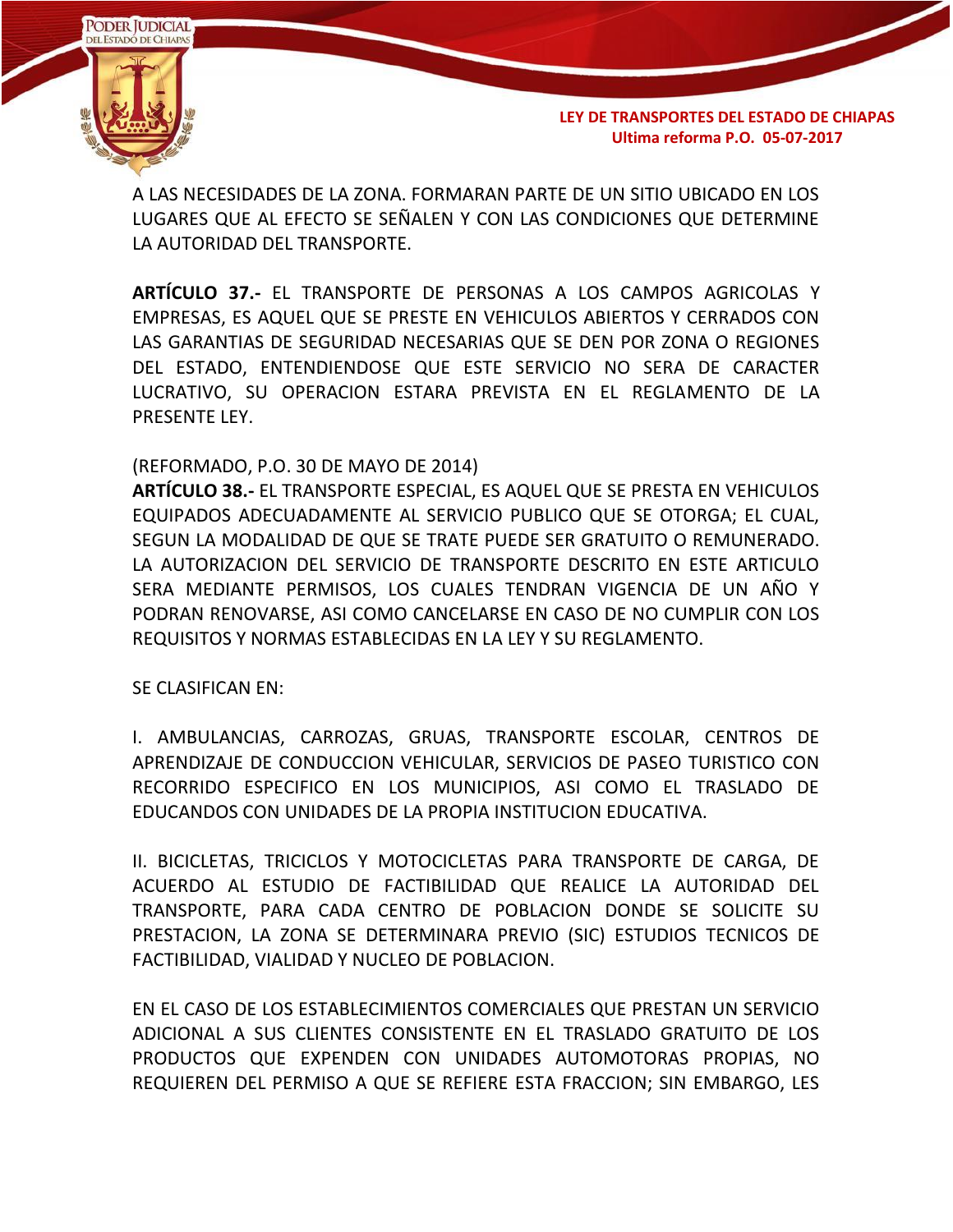

QUEDA PROHIBIDO PRESTAR CON SUS UNIDADES EL SERVICIO PUBLICO DE TRANSPORTE EN CUALQUIERA DE SUS MODALIDADES A QUE SE REFIERE ESTA LEY.

III. ECOTAXIS: VEHICULOS DE TRES RUEDAS IMPULSADO POR BATERIA ELECTRICA, CON UN MAXIMO DE VELOCIDAD ESPECIFICADO DE 25 KM/H, ESPECIALMENTE ADAPTADO PARA EL TRANSPORTE DE PERSONAS. CON CAPACIDAD HASTA PARA DOS PASAJEROS, PUDIENDO LLEVAR EQUIPAJE DE MANO QUE NO EXCEDA DE DIEZ KILOGRAMOS.

EL SERVICIO DE ESTA MODALIDAD SE PRESTARA EN ZONAS RURALES, PREVIO (SIC) ESTUDIOS TECNICOS DE FACTIBILIDAD, SOCIOECONOMICOS, VIALIDAD Y NUCLEO DE POBLACION, A CAMBIO DEL COBRO DE UNA TARIFA AUTORIZADA.

ESTA MODALIDAD NO SE AUTORIZARA EN POBLACIONES EN LAS QUE EXISTA (SIC) CONCESIONES PARA PRESTAR EL SERVICIO DE TRANSPORTE PUBLICO EN LA MODALIDAD DE PASAJEROS Y RURAL MIXTO DE CARGA Y PASAJE.

LAS UNIDADES NO PODRAN CIRCULAR POR LAS CARRETERAS ESTATALES Y FEDERALES, NI PODRAN OPERAR FUERA DEL AREA GEOGRAFICA ASIGNADA, COLONIA, BARRIO O EJIDO Y EN EL HORARIO CORRESPONDIENTE DE LAS 06:00 A LAS 18:00 HRS.

EL TRANSPORTE EN ESTAS UNIDADES, SERA PRESTADO DIRECTAMENTE POR LOS PERMISIONARIOS, POR LO QUE EL CONDUCTOR NO PODRA SER PERSONA DIVERSA O ASALARIADO; LOS PERMISOS DE ECOTAXI Y BICITAXI SERAN OTORGADOS UNICA Y EXCLUSIVAMENTE A PERSONAS FISICAS. LA AUTORIZACION DE ESTE SERVICIO DE TRANSPORTE, SE OTORGARA MEDIANTE PERMISOS Y TENDRAN VIGENCIA DE UN AÑO, LOS CUALES PODRAN RENOVARSE, ASI COMO CANCELARSE EN CASO DE NO CUMPLIR CON LOS REQUISITOS Y NORMAS ESTABLECIDAS EN LA PRESENTE LEY Y SU REGLAMENTO.

IV. TRANSPORTE ESPECIAL: SON LOS VEHICULOS QUE DEBERAN ESTAR EQUIPADOS Y ADECUADOS PARA EL TRASLADO DE PERSONAS CON CAPACIDADES DIFERENTES, CON BASE EN INSTITUCIONES DE SALUD, SANATORIOS, HOSPITALES Y CLINICAS.

V. TRANSPORTE TURISTICO: ES EL QUE SE PRESTA PARA EL TRASLADO DE PERSONAS A LUGARES DE INTERES TURISTICO EN ZONAS CON OBJETO ARQUEOLOGICO, ARQUITECTONICO, PANORAMICO, ECOLOGICO, ARTISTICO,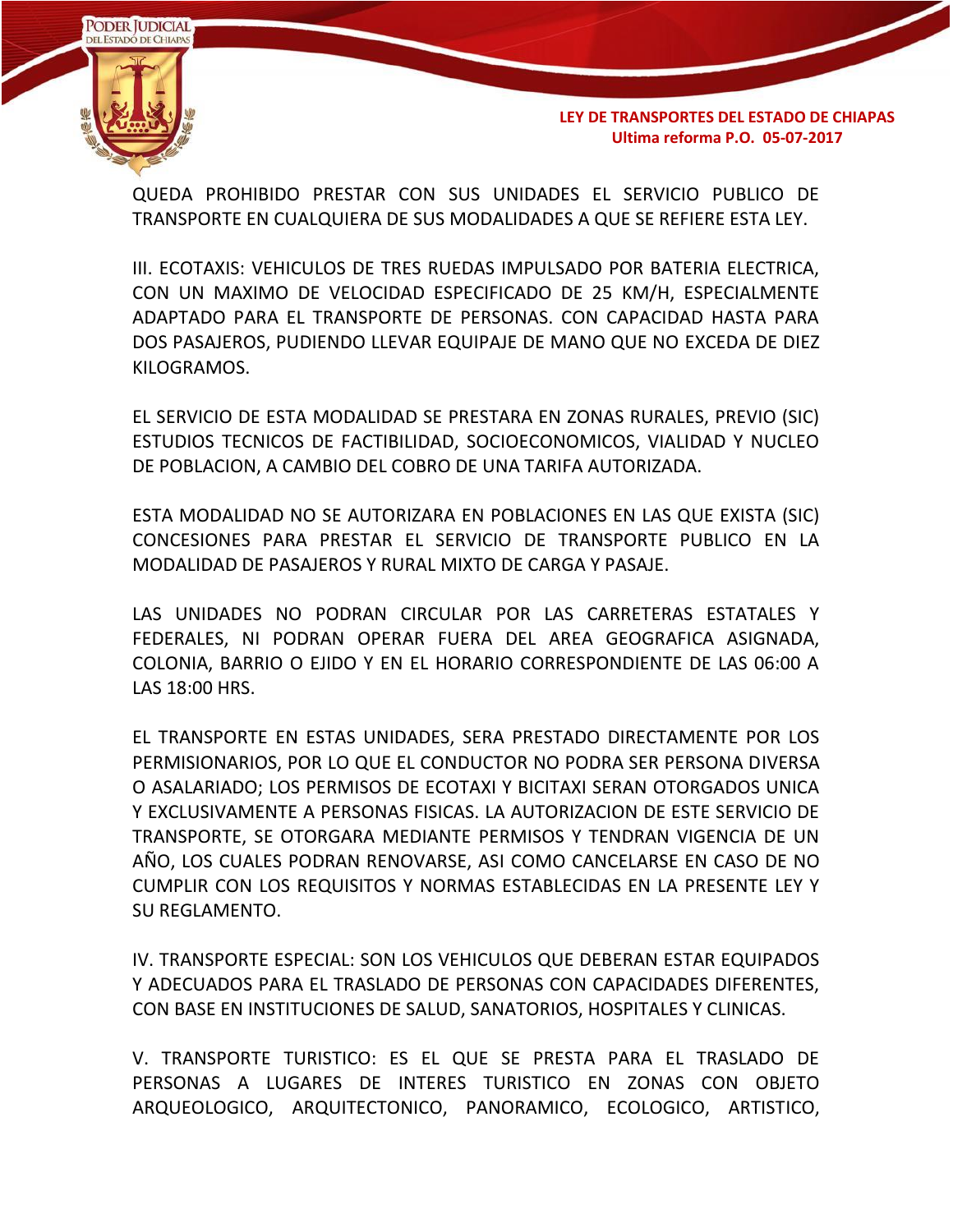

CULTURAL O DE PLACER, CON BASE EN HOTELES DE CUATRO Y CINCO ESTRELLAS, CON UNIDADES TIPO MINIBUSES, MIDIBUSES, AUTOBUSES Y PANORAMICOS.

VI. BICITAXI: VEHICULO DE TRES O CUATRO RUEDAS, IMPULSADO POR PEDALES, ESPECIALMENTE ADAPTADOS PARA EL TRANSPORTE TERRESTRE DE PERSONAS, CON CAPACIDAD HASTA PARA DOS PASAJEROS, PUDIENDO LLEVAR EQUIPAJE DE MANO QUE NO EXCEDA DE DIEZ KILOGRAMOS.

EL SERVICIO DE ESTA MODALIDAD SE PRESTARA BAJO LOS MISMOS REQUISITOS, CIRCUNSTANCIAS Y HORARIO ESTABLECIDOS PARA EL ECOTAXI.

LOS VEHICULOS QUE SE AUTORICEN PARA PRESTAR ESTE SERVICIO, DEBERAN REUNIR LAS CARACTERISTICAS TECNICAS, CONDICIONES DE SEGURIDAD Y DEMAS REQUISITOS QUE PARA TAL EFECTO DETERMINEN LOS REGLAMENTOS RESPECTIVOS Y LA AUTORIDAD DEL TRANSPORTE.

## **CAPÍTULO VI**

## **DEL TRANSPORTE URBANO DE PASAJEROS**

**ARTÍCULO 39.-** EL SERVICIO DE TRANSPORTE URBANO DE PASAJEROS SERA DE RUTA, DENTRO DE LA QUE SE ESTABLECERAN LAS MODALIDADES QUE SEAN ACORDES A LAS NECESIDADES Y DESARROLLO URBANO.

(REFORMADO, P.O. 30 DE MAYO DE 2014)

EL EJECUTIVO DEL ESTADO A TRAVES DE LA SECRETARIA DE TRANSPORTES PROMOVERA Y REGLAMENTARA LA ORGANIZACION DE LOS PRESTADORES DE DICHO SERVICIO, CON LA FINALIDAD DE QUE ESTEN EN POSIBILIDADES DE ADMINISTRAR Y ADQUIRIR EN COMUN LOS EQUIPOS E INSUMOS NECESARIOS.

**ARTÍCULO 40.-** PARA LA PRESTACION DE ESTE TIPO DE SERVICIO, SE DARA PRIORIDAD A LA AUTORIZACION DE UNIDADES DE MAYOR CAPACIDAD.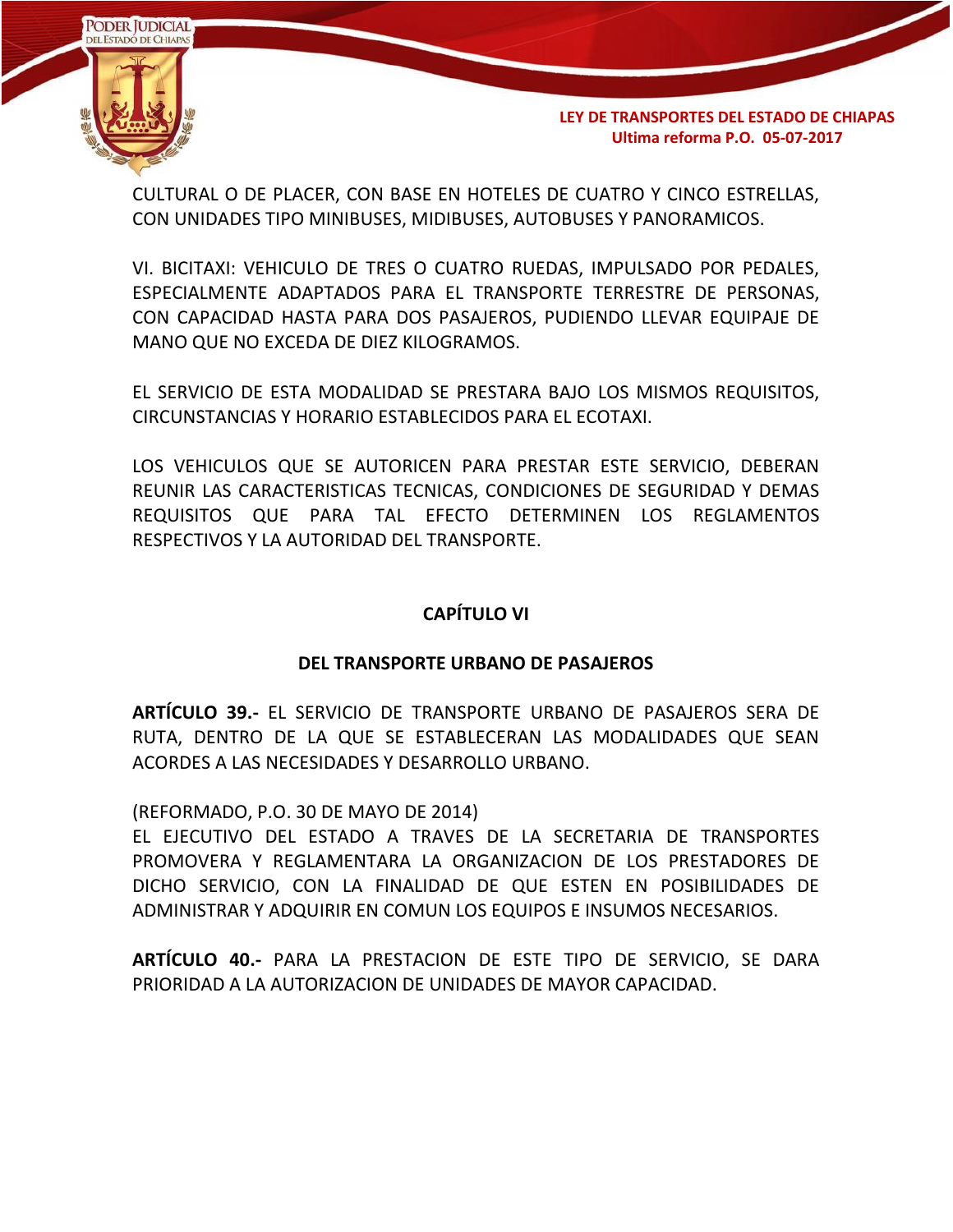

# **CAPÍTULO VII**

## **DE LAS AUTORIZACIONES PARA EL TRANSPORTE PARTICULAR DE CARGA O PERSONAS**

**ARTÍCULO 41.-** SE CONSIDERA COMO TRANSPORTE PARTICULAR AQUEL QUE TRASLADE, SIN RETRIBUCION, CARGA QUE PERTENEZCA AL PROPIETARIO DEL VEHICULO, O TRANSPORTE PERSONAS QUE TENGAN CON AQUEL UNA RELACION DE DEPENDENCIA DIRECTA O INMEDIATA DE NATURALEZA ECONOMICA, EDUCATIVA O CULTURAL, O BIEN RELACIONADA CON LA PRESTACION DIRECTA DE UN SERVICIO EN EL QUE EL TRANSPORTE SEA UN MERO ACCESORIO, CONSIDERANDOSE ENTRE OTROS EL TRASLADO DE:

I.- EDUCANDOS POR LA PROPIA INSTITUCION EDUCATIVA;

II.- TRABAJADORES POR SU PATRON;

III.- LO RELACIONADO CON LOS SERVICIOS QUE PRESTEN LAS EMPRESAS FUNEBRES;

(REFORMADA, P.O. 8 DE NOVIEMBRE DE 2004) IV.- VEHICULOS DOTADOS CON GRUA Y VEHICULOS DESTINADOS A PRESTAR EL SERVICIO DE MANEJO.

(REFORMADA, P.O. 30 DE MAYO DE 2014)

V.- PRODUCTOS O ARTICULOS PROPIOS Y CONEXOS A LAS ACTIVIDADES COMERCIAL, INDUSTRIAL, AGROPECUARIA, FORESTAL, PESQUERA Y MINERA;

VI.- LIQUIDOS O GASEOSOS, EN VEHICULOS ESPECIALES DENOMINADOS PIPAS O TANQUES; Y

VII.- PERSONAS O COSAS, EN CASOS SIMILARES A LOS ANTERIORES, A JUICIO DE LA AUTORIDAD DEL TRANSPORTE.

(ADICIONADO, P.O. 30 DE MAYO DE 2014)

LA AUTORIZACION DEL SERVICIO DE TRANSPORTE DESCRITO EN ESTE ARTICULO, SE HARA MEDIANTE LA EXPEDICION DE PERMISOS; LOS CUALES TENDRAN VIGENCIA DE UN AÑO, PUDIENDO RENOVARSE, ASI COMO CANCELARSE EN CASO DE NO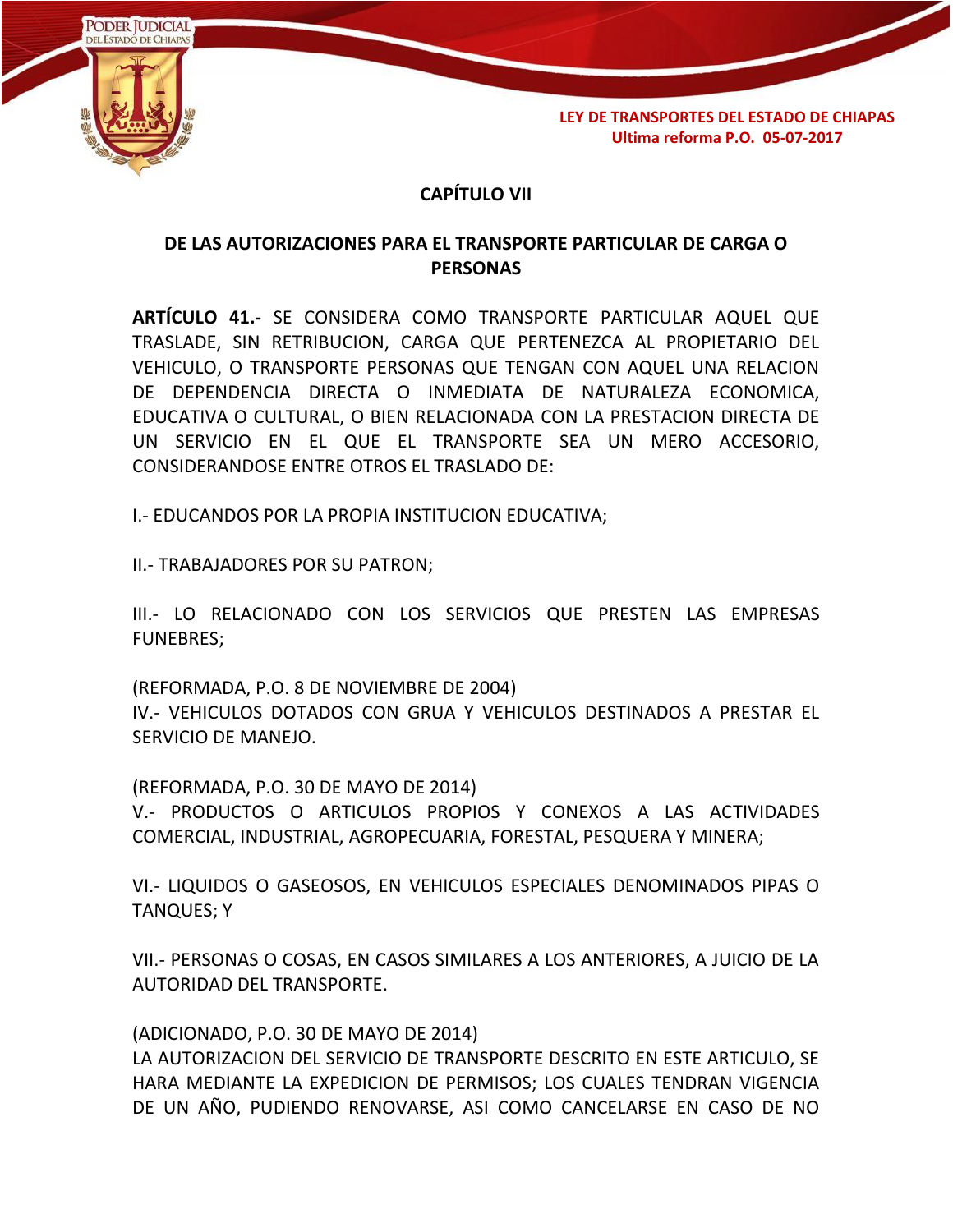

CUMPLIR CON LOS REQUISITOS Y NORMAS ESTABLECIDAS EN LA PRESENTE LEY Y SU REGLAMENTO.

# **CAPÍTULO VIII**

### **DE LAS UNIDADES PARA EL TRANSPORTE**

**ARTÍCULO 42.-** LAS UNIDADES DESTINADAS A LA PRESTACION DEL SERVICIO PUBLICO DE TRANSPORTE, DEBERAN SATISFACER PARA SU AUTORIZACION LOS REQUISITOS QUE ESTABLEZCAN LA PRESENTE LEY Y SU REGLAMENTO; EN TANTO NO SE CUMPLA CON LOS MISMOS, NO PODRA PRESTARSE EL SERVICIO.

(REFORMADO PRIMER PÁRRAFO, P.O. 8 DE NOVIEMBRE DE 2004)

**ARTÍCULO 43.-** LAS UNIDADES DESTINADAS A LA PRESTACION DEL SERVICIO PUBLICO DE TRANSPORTE PORTARAN EN UN LUGAR VISIBLE PARA SU FACIL IDENTIFICACION, EL COLOR O COMBINACION DE COLORES, NUMERO DE CONCESION Y RUTA Y EL CERTIFICADO DE APTITUD DEL CONDUCTOR, EN SU CASO; RAZON SOCIAL, PLACA Y NUMERO ECONOMICO, SI PROCEDIERE EN SU CASO, ESTABLECIDOS POR LA AUTORIDAD DEL TRANSPORTE.

EN LOS TIPOS DE SERVICIO QUE ASI LO REQUIERAN, DEBERAN CONTAR CON EL EQUIPO ADICIONAL Y ESPECIALIZADO NECESARIO PARA EL SERVICIO AUTORIZADO.

**ARTÍCULO 44.-** LOS VEHICULOS DESTINADOS AL SERVICIO PUBLICO DE TRANSPORTE, DEBERAN CUMPLIR CON LAS NORMAS SOBRE EMISION DE CONTAMINANTES, EN LA FORMA Y TERMINOS QUE DISPONGAN LOS ORDENAMIENTOS LEGALES RESPECTIVOS.

EL TRANSPORTE DE MATERIALES A GRANEL Y RESIDUOS PELIGROSOS SE SUJETARA A LA REGLAMENTACION CORRESPONDIENTE, PROTEGIENDO EN TODO MOMENTO LA INTEGRIDAD FISICA Y LOS BIENES DE TERCERAS PERSONAS.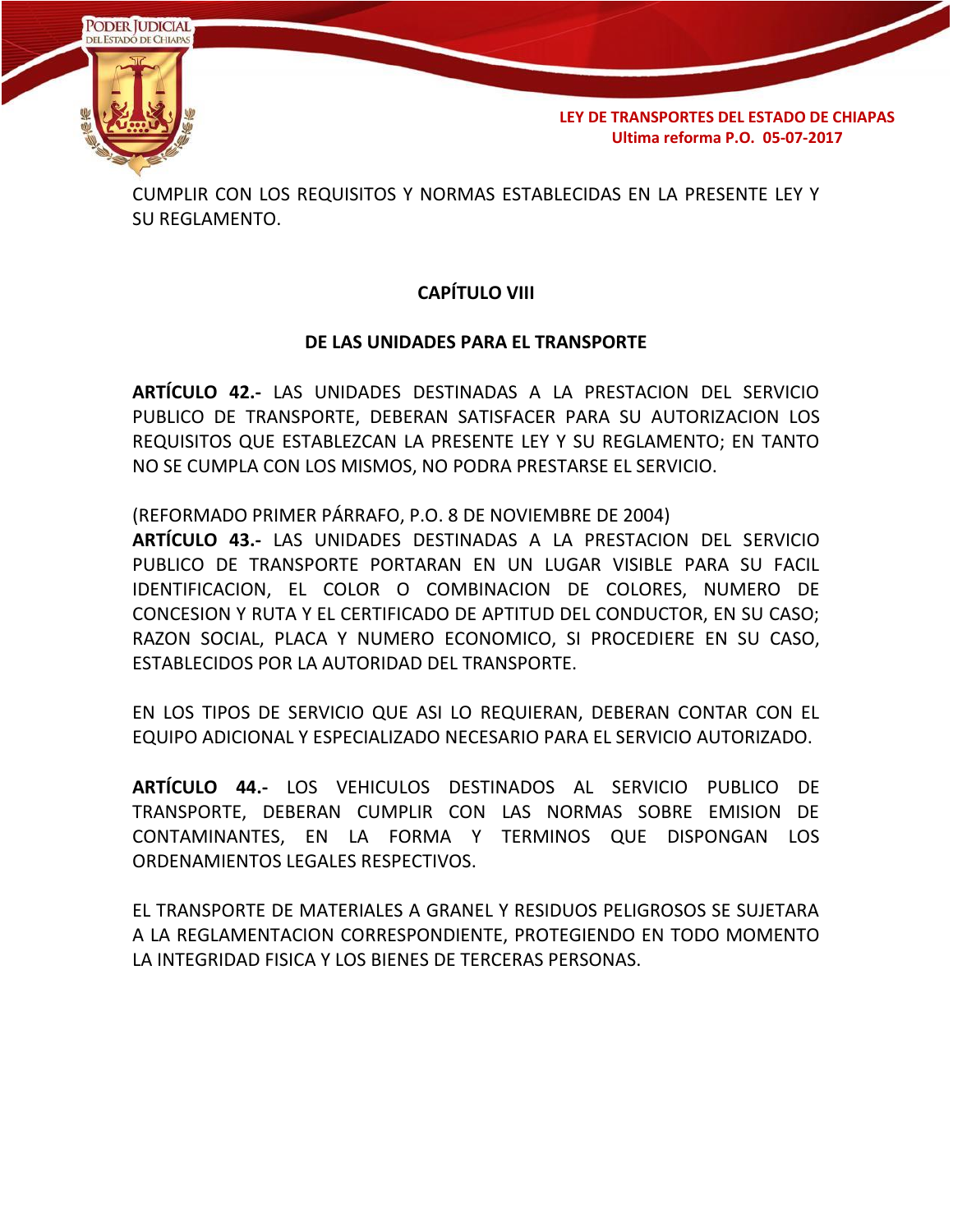

## **CAPÍTULO IX**

# **DE LAS SOLICITUDES DE CONCESION Y AUTORIZACION DE RUTA O ZONA Y SU TRAMITACION**

(REFORMADO, P.O. 8 DE NOVIEMBRE DE 2004)

**ARTÍCULO 45.-** LAS SOLICITUDES PARA EL OTORGAMIENTO DE CONCESIONES DEL SERVICIO PUBLICO DE TRANSPORTE Y DE AUTORIZACIONES DE RUTA O ZONA Y PERMISOS TEMPORALES A QUE SE REFIEREN LAS FRACCIONES IV Y V DEL ARTICULO 26 DE LA PRESENTE LEY, DEBERAN SATISFACER LOS REQUISITOS QUE SEÑALA LA PRESENTE LEY Y SU REGLAMENTO Y SERAN PRESENTADAS ANTE LA AUTORIDAD DEL TRANSPORTE.

### (ADICIONADO, P.O. 23 DE JUNIO DE 2011)

**ARTÍCULO 45 BIS.-** LOS PARTICULARES QUE HAYAN INSTAURADO EXPEDIENTES Y AUN SE ENCUENTREN EN TRAMITE ANTE LA SECRETARIA DE TRANSPORTES, PODRAN TRANSMITIR LA ANTIGUEDAD DE ESTOS A UNA PERSONA DE GENERO FEMENINO DE SU NUCLEO FAMILIAR, SIEMPRE Y CUANDO ESTA TRANSMISION SE FORMALICE ANTE FEDATARIO PUBLICO.

#### (REFORMADO, P.O. 30 DE MAYO DE 2014)

**ARTÍCULO 46.-** EL OTORGAMIENTO DE CONCESIONES DE RUTA O ZONA, ESTARA SUJETO A LOS ESTUDIOS TECNICOS, SOCIOECONOMICOS Y DE FACTIBILIDAD QUE FUNDAMENTEN LA RESOLUCION CORRESPONDIENTE.

#### (REFORMADO, P.O. 30 DE MAYO DE 2014)

**ARTÍCULO 47.-** MEDIANTE SESION PUBLICA, EL EJECUTIVO DEL ESTADO, A TRAVES DE LA SECRETARIA DE TRANSPORTES, DARA A CONOCER LAS CONCESIONES DE SERVICIO PUBLICO DEL TRANSPORTE Y SUS TARIFAS, CUANDO SE REQUIERA ESTABLECER UN SERVICIO QUE TENGA CARACTERISTICAS ESPECIALES, PARA SATISFACER LAS NECESIDADES DE LA RUTA O ZONA DE QUE SE TRATE, O ASI LO EXIJA EL INTERES GENERAL, DANDO PREFERENCIA EN SU CASO A LOS PRESTADORES DEL SERVICIO CONCESIONADO EN LA RUTA O ZONA.

#### (REFORMADO, P.O. 23 DE JUNIO DE 2011)

**ARTÍCULO 48.-** CUANDO ALGUNA RUTA O ZONA SE ENCUENTRE DEBIDAMENTE ATENDIDA O CUBIERTA, LA SECRETARIA DE TRANSPORTES PODRA RECHAZAR LAS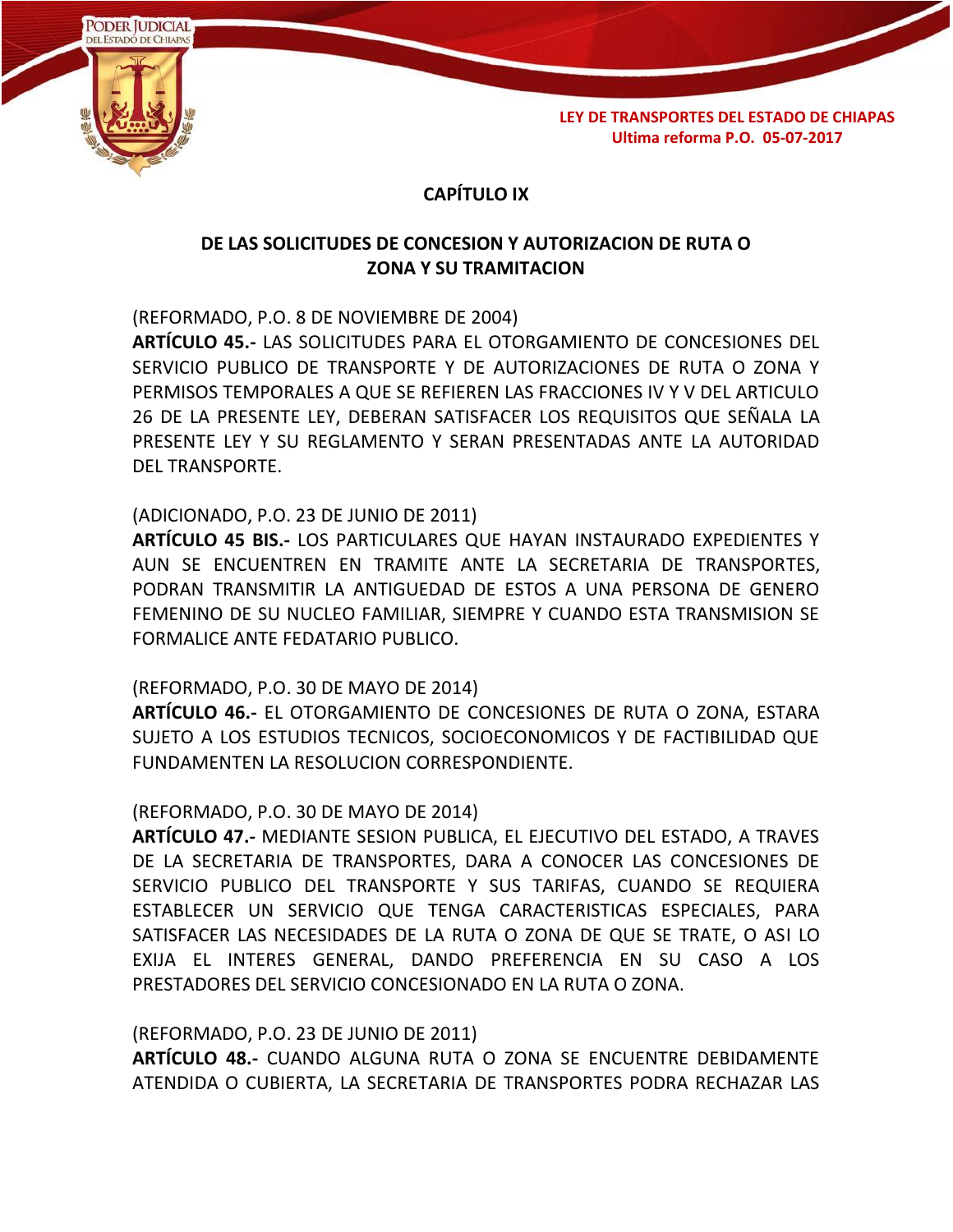



SOLICITUDES PARA EL OTORGAMIENTO DE CONCESIONES QUE LE SEAN PRESENTADAS.

(REFORMADO, P.O. 30 DE MAYO DE 2014)

**ARTÍCULO 49.-** CUANDO EL EJECUTIVO DEL ESTADO, A TRAVES DE LA SECRETARIA DE TRANSPORTES, DETERMINE RECHAZAR LAS SOLICITUDES PRESENTADAS PARA EL OTORGAMIENTO DE CONCESIONES PODRA AUMENTAR EL NUMERO DE VEHICULOS EN LAS RUTAS Y/O ZONAS YA ESTABLECIDAS O EN AQUELLAS DE NUEVA CREACION, PREVIO ESTUDIO DE FACTIBILIDAD Y NECESIDADES DEL SERVICIO, DANDO PREFERENCIA A LOS PRESTADORES DEL SERVICIO CONCESIONADOS EN LA RUTA O ZONA.

(REFORMADO, P.O. 30 DE MAYO DE 2014)

**ARTÍCULO 50.-** EL EJECUTIVO DEL ESTADO, A TRAVES DE LA SECRETARIA DE TRANSPORTES, OTORGARA LAS CONCESIONES DE RUTA O ZONA, SEGUN EL ORDEN CRONOLOGICO DE LA SOLICITUD Y LA SATISFACCION DE LOS REQUISITOS ESTABLECIDOS EN LA PRESENTE LEY.

## (REFORMADA SU DENOMINACIÓN, P.O. 30 DE MAYO DE 2014) **CAPÍTULO IX BIS**

#### **DEL COMITE CONSULTIVO EN MATERIA DE TRANSPORTE PUBLICO**

(REFORMADO, P.O. 30 DE MAYO DE 2014)

**ARTÍCULO 50 BIS.-** EL COMITE CONSULTIVO EN MATERIA DE TRANSPORTE PUBLICO, ES UN ORGANO COLEGIADO QUE SE INSTALARA EN EL MUNICIPIO EN DONDE SE REQUIERA LLEVAR A CABO LAS ACCIONES DE ORDENACION Y REGULACION DEL SERVICIO PUBLICO DE TRANSPORTE. SU FUNCION SERA LA DE FOMENTAR LA PARTICIPACION DEL SECTOR PUBLICO Y PRIVADO EN LAS CUESTIONES INHERENTES AL TRANSPORTE PUBLICO. SU ORGANIZACION Y FUNCIONAMIENTO SE REGIRAN POR LA PRESENTE LEY, SU REGLAMENTO GENERAL Y DEMAS DISPOSICIONES APLICABLES.

(REFORMADO, P.O. 30 DE MAYO DE 2014) **ARTÍCULO 50 TER.-** EL COMITE CONSULTIVO EN MATERIA DE TRANSPORTE PÚBLICO, ESTARA INTEGRADO POR: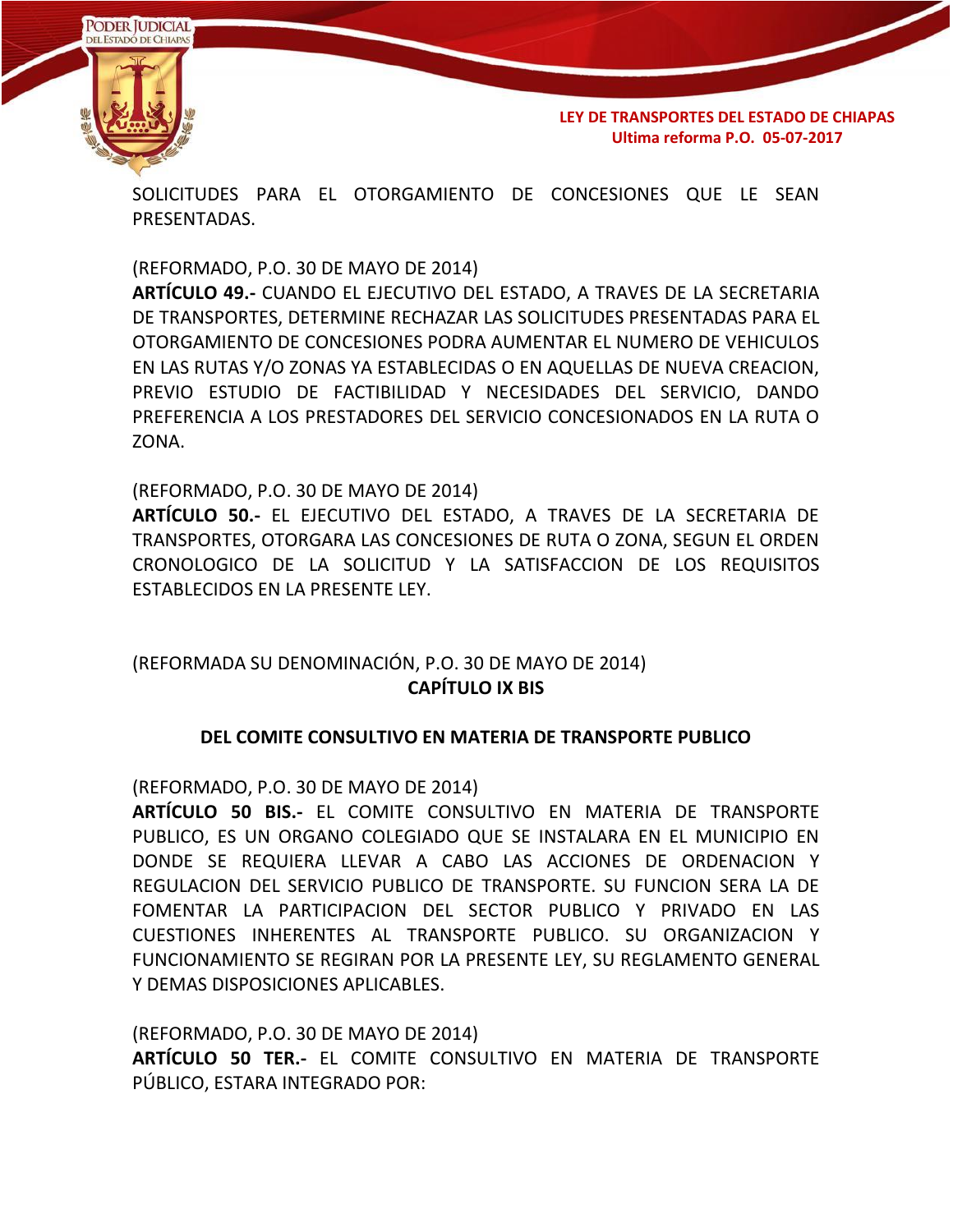

(REFORMADA, P.O. 8 DE JUNIO DE 2016)

I.- UN PRESIDENTE QUE SERA EL TITULAR DEL PODER EJECUTIVO DEL ESTADO POR SI O A TRAVES DEL TITULAR DE LA SECRETARIA DE TRANSPORTES, QUIEN VALIDARA TODOS LOS ACUERDOS DEL COMITE CONSULTIVO Y TENDRA EL DERECHO AL VOTO DE CALIDAD.

II.- LOS VOCALES, QUIENES TENDRAN EL DERECHO DE VOZ Y VOTO, SERAN LOS TITULARES DE:

A) EL PRESIDENTE DE LA COMISION EN MATERIA DE TRANSPORTE DEL H. CONGRESO DEL ESTADO DE CHIAPAS O QUIEN LO REPRESENTE.

B) LA SECRETARIA GENERAL DE GOBIERNO.

C) LA SECRETARIA DE ECONOMIA DEL ESTADO DE CHIAPAS.

D) LA SECRETARIA DE SEGURIDAD Y PROTECCION CIUDADANA DEL ESTADO DE CHIAPAS.

E) LA SECRETARIA DEL TRABAJO DEL ESTADO DE CHIAPAS.

(REFORMADO, P.O. 8 DE JUNIO DE 2016)

F) LOS REPRESENTANTES DE LOS TRANSPORTISTAS QUE SE ENCUENTREN LEGALMENTE CONSTITUIDOS EN PERSONAS MORALES POR CONCESIONADOS EN EL MUNICIPIO DONDE SE INSTALE EL COMITE CONSULTIVO EN MATERIA DE TRANSPORTE PUBLICO.

III.- LOS INVITADOS PERMANENTES, TENDRAN DERECHO A VOZ Y SIN VOTO:

A) UN REPRESENTANTE DEL COLEGIO DE NOTARIOS.

B) UN REPRESENTANTE DEL COLEGIO DE ARQUITECTOS.

C) UN REPRESENTANTE DE LA CAMARA MEXICANA DE LA INDUSTRIA DE LA CONSTRUCCION.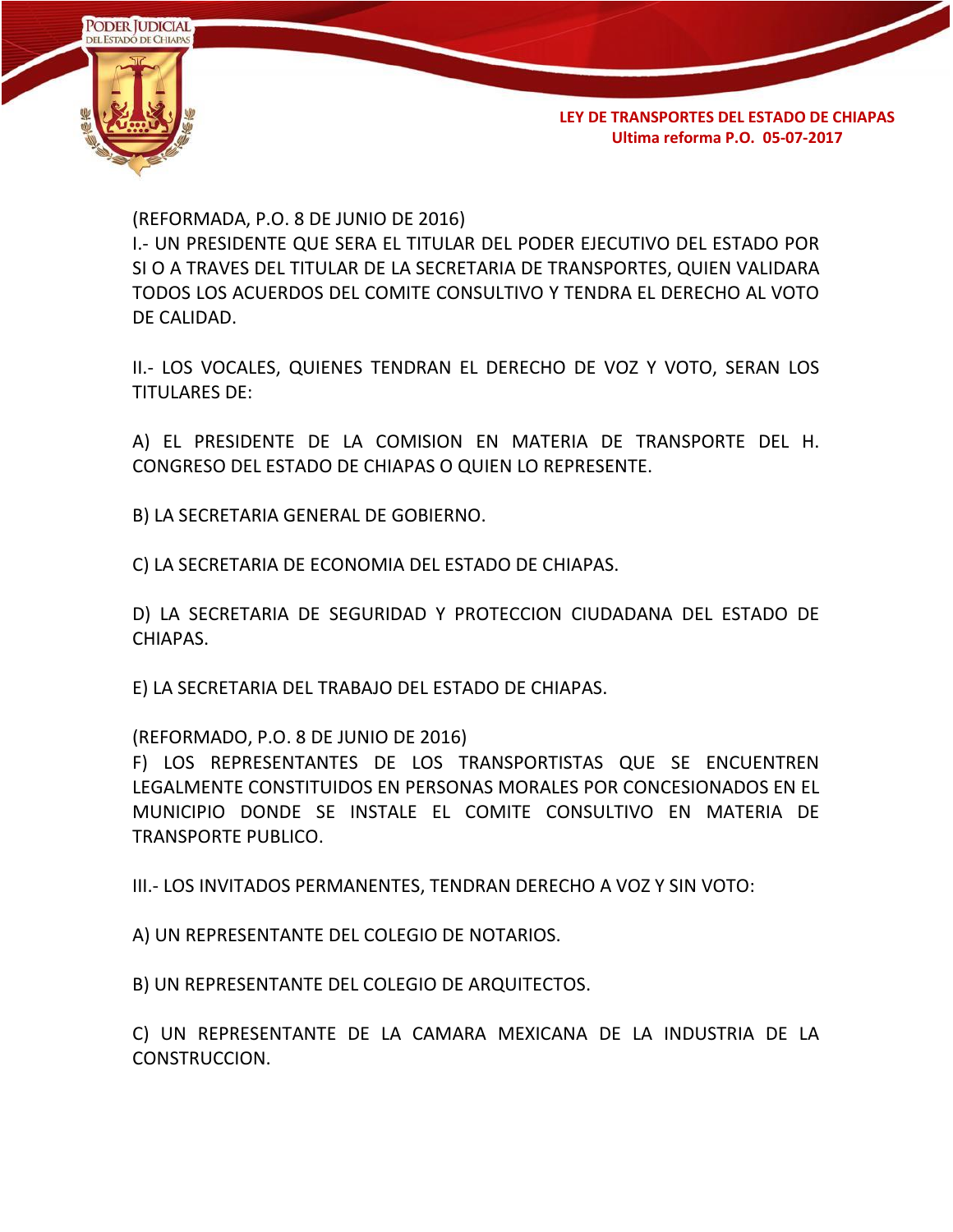

D) UN REPRESENTANTE DE LA CAMARA NACIONAL DE COMERCIO Y SERVICIOS TURISTICOS.

E) EL PRESIDENTE MUNICIPAL DE LA LOCALIDAD A DICTAMINAR.

F) UN REPRESENTANTE DE CADA ORGANIZACION DE TRANSPORTISTAS LEGALMENTE CONSTITUIDAS CON TRANSPORTISTAS CONCESIONADOS ESTATALES O PERMISIONARIOS FEDERALES CON REPRESENTACION EN EL ESTADO DE CHIAPAS, QUE ACREDITE UNA REPRESENTATIVIDAD DEL 25% VEINTICINCO POR CIENTO DE LOS MUNICIPIOS QUE INTEGRAN LA GEOGRAFIA DE LA ENTIDAD CHIAPANECA.

#### (REFORMADO, P.O. 30 DE MAYO DE 2014)

**ARTÍCULO 50 QUATER.-** EL COMITE CONSULTIVO EN MATERIA DE TRANSPORTE PUBLICO, SESIONARA EN FORMA PUBLICA PARA EL ANALISIS Y DICTAMEN CORRESPONDIENTE AL OTORGAMIENTO DE CONCESIONES Y PERMISOS EN EL RECINTO QUE SE DESIGNE PARA ELLO, PRIORIZANDO LA SEGURIDAD DE LOS INTEGRANTES, PREVIA CONVOCATORIA QUE EMITA EL SECRETARIO DE TRANSPORTES A SOLICITUD DEL TITULAR DEL EJECUTIVO DEL ESTADO.

#### (REFORMADO, P.O. 30 DE MAYO DE 2014)

LA CONVOCATORIA PARA LA SESION ORDINARIA DEBERA REALIZARSE CON CINCO DIAS DE ANTICIPACION A LA CELEBRACION DE LA MISMA, Y PARA EL CASO DE LA EXTRAORDINARIA DEBERA REALIZARSE CON CUANDO MENOS VEINTICUATRO HORAS DE ANTICIPACION A SU CELEBRACION.

(REFORMADO, P.O. 5 DE JULIO DE 2017)

NO PODRA CONVOCARSE A SESION DEL COMITE CONSULTIVO EN MATERIA DE TRANSPORTE PUBLICO, PARA EL OTORGAMIENTO DE CONCESIONES Y PERMISOS, EN EL LAPSO DE TRES MESES PREVIOS A UNA JORNADA ELECTORAL.

## **CAPÍTULO X**

#### **DE LOS HORARIOS, ITINERARIOS O RUTAS, ZONAS Y TARIFAS**

(REFORMADO, P.O. 23 DE JUNIO DE 2011) **ARTÍCULO 51.-** LA AUTORIZACION POR EL EJECUTIVO DEL ESTADO A TRAVES DE LA AUTORIDAD DEL TRANSPORTE PARA LA IMPLANTACION DE HORARIOS,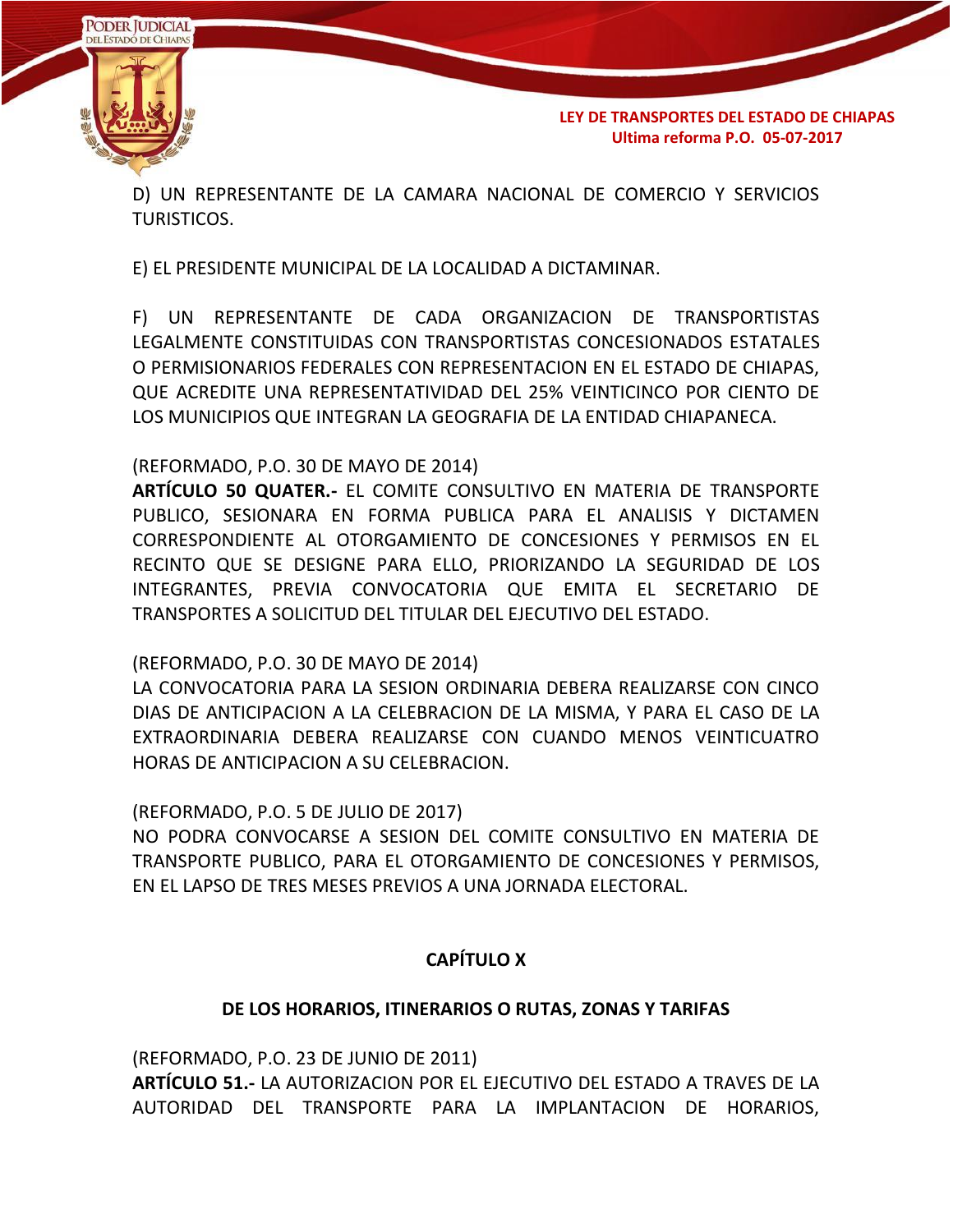

ITINERARIOS O RUTAS Y ZONAS, DEBERA REGIRSE POR LAS DISPOSICIONES DE ESTE CAPITULO.

(REFORMADO, P.O. 30 DE MAYO DE 2014) ASI TAMBIEN SE REGIRAN POR LAS DISPOSICIONES DE ESTE CAPITULO, LAS TARIFAS QUE DETERMINE EL EJECUTIVO ESTATAL, A TRAVES DE LA SECRETARIA DE TRANSPORTES.

**ARTÍCULO 52.-** TODO CONCESIONARIO DEBERA RECABAR LA APROBACION DE LA AUTORIDAD DEL TRANSPORTE PARA LOS HORARIOS DE SU RUTA, SEÑALANDO HORAS DE LLEGADA Y SALIDA, TANTO DEL ORIGEN COMO DEL DESTINO DEL SERVICIO. ESTA DISPOSICION SERA OBLIGATORIA PARA EL SERVICIO SUBURBANO Y FORANEO DE PASAJEROS. PARA EL SERVICIO URBANO SE DEBERA DE AUTORIZAR UN HORARIO DE SERVICIO.

#### (REFORMADO, P.O. 30 DE MAYO DE 2014)

**ARTÍCULO 53.-** LAS TARIFAS QUE SE COBREN A LOS USUARIOS DE LAS DIFERENTES CLASES DE SERVICIOS, DEBERAN SER DETERMINADAS POR LA SECRETARIA DE TRANSPORTES, A PROPUESTA DEL EJECUTIVO DEL ESTADO Y CON LA OPINION FAVORABLE DEL COMITE CONSULTIVO EN MATERIA DE TRANSPORTE PUBLICO.

#### (ADICIONADO, P.O. 30 DE MAYO DE 2014)

**ARTÍCULO 54.-** LAS ZONAS Y RUTAS APROBADAS POR LA SECRETARIA DE TRANSPORTES, PODRAN SER MODIFICADAS POR LA MISMA, ACORDE A LAS NECESIDADES DEL SERVICIO O A SOLICITUD DE LOS INTERESADOS, PREVIA OPINION DEL COMITE CONSULTIVO EN MATERIA DE TRANSPORTE PUBLICO Y CON BASE EN EL DICTAMEN TECNICO RESPECTIVO.

**ARTÍCULO 55.-** EN LA FORMULACION Y APLICACION DE LAS TARIFAS, HORARIOS, RUTAS O ITINERARIOS, SE OBSERVARA SIEMPRE IGUALDAD DE TRATAMIENTO PARA TODOS LOS QUE SE ENCUENTREN EN LAS MISMAS CONDICIONES, PROCURANDO SATISFACER ESPECIALMENTE LAS NECESIDADES DEL USUARIO.

#### (REFORMADO, P.O. 23 DE JUNIO DE 2011)

**ARTÍCULO 56.-** LA VIGENCIA DE LOS HORARIOS, RUTAS O ITINERARIOS Y ZONA SERA DE ACUERDO CON LA CONCESION, PERO EL EJECUTIVO DEL ESTADO PODRA EN CUALQUIER MOMENTO MODIFICARLAS, POR CAUSA DE INTERES GENERAL,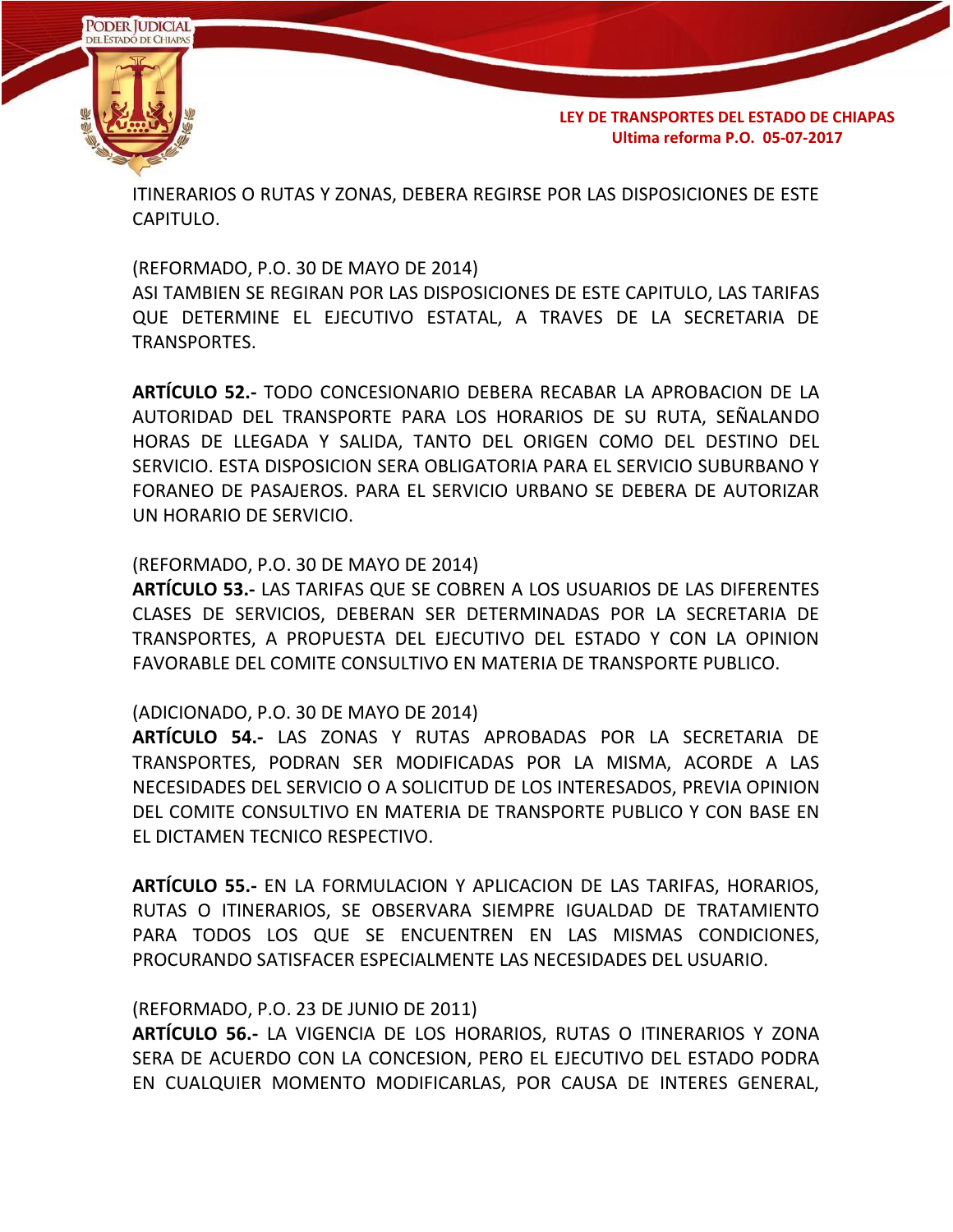

OYENDO PREVIAMENTE A LOS INTERESADOS Y REALIZANDO LOS ESTUDIOS QUE PROCEDAN.

(REFORMADO, P.O. 30 DE MAYO DE 2014)

EN EL CASO DE LA VIGENCIA DE LAS TARIFAS, LAS MODIFICACIONES SE HARAN A TRAVES DE LA SECRETARIA DE TRANSPORTES, PREVIA OPINION DEL COMITE CONSULTIVO EN MATERIA DE TRANSPORTE PUBLICO, A SOLICITUD DE LOS TRANSPORTISTAS Y DEL EJECUTIVO DEL ESTADO.

**ARTÍCULO 57.-** CUANDO EXISTA UN CONFLICTO ENTRE DOS O MAS CONCESIONARIOS POR MOTIVO DE ZONAS, HORARIOS, RUTAS O ITINERARIOS, COMPETE A LA AUTORIDAD DEL TRANSPORTE CONOCERLO Y OYENDO A LAS PARTES, RESOLVERA EN DEFINITIVA.

(REFORMADO, P.O. 8 DE NOVIEMBRE DE 2004)

AL RESOLVER EL ORGANO ADMINISTRATIVO DESCONCENTRADO DE LA SECRETARIA DE SEGURIDAD PUBLICA LOS SUPUESTOS ANTERIORES, VALORARA LA CALIDAD, EFICACIA Y EFICIENCIA DEL SERVICIO, ASI COMO EL TRATO PERSONAL QUE BRINDEN A LOS USUARIOS LOS CONCESIONARIOS.

**ARTÍCULO 58.-** EN LOS LUGARES EN DONDE NO EXISTA TRANSPORTE ESPECIFICO DE TURISMO, LOS CONCESIONARIOS PODRAN CONVENCIONALMENTE ESTABLECER TARIFAS CUANDO SE TRATE DE VIAJES DE RECREO, DEBIENDO NOTIFICARLO A LA AUTORIDAD DEL TRANSPORTE.

#### **(REFORMADO, P.O. 23 DE SEPTIEMBRE DE 2009)**

**ARTÍCULO 59.-** PODRA AUTORIZARSE POR LA SECRETARIA DE TRANSPORTES, TARIFAS ESPECIALES HASTA EL 50% DE DESCUENTO A DISCAPACITADOS Y A PERSONAS DE LA TERCERA EDAD.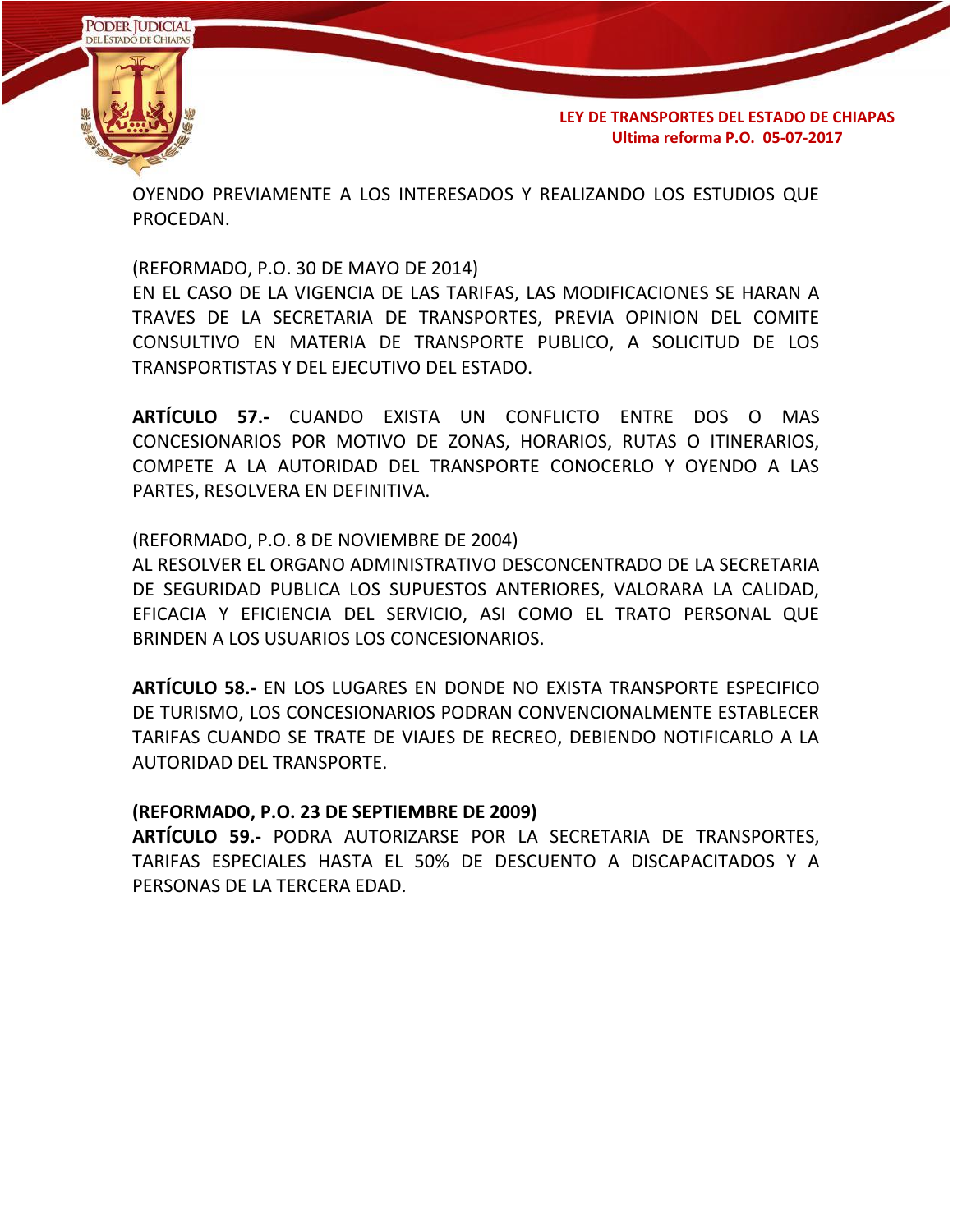

# **CAPÍTULO XI**

## **DE LAS OBLIGACIONES DE CONCESIONARIOS**

(REFORMADO, P.O. 8 DE NOVIEMBRE DE 2004) **ARTÍCULO 60.-** SON OBLIGACIONES DE LOS CONCESIONARIOS LAS SIGUIENTES:

I.- PRESTAR EL SERVICIO PUBLICO DE TRANSPORTE, EN LOS TERMINOS Y CONDICIONES SEÑALADOS EN LA CONCESION Y CON LAS TARIFAS APROBADAS, DE ACUERDO CON ESTA LEY Y DISPOSICIONES QUE POR CAUSA DE INTERES PUBLICO DICTE EL EJECUTIVO DEL ESTADO.

II. RESPONDER ANTE LA AUTORIDAD COMPETENTE DE LAS FALTAS EN QUE INCURRAN POR SI MISMOS O POR CONDUCTO DE LAS PERSONAS DE QUIENES SE SIRVAN EN LA PRESTACION DEL SERVICIO PUBLICO.

III. NO INTERRUMPIR LA PRESTACION DEL SERVICIO, SALVO POR LAS CAUSAS ESTABLECIDAS EN LA PRESENTE LEY Y SU REGLAMENTO GENERAL.

IV. COBRAR POR EL TRANSPORTE DE PERSONAS O COSAS EL PRECIO ESTABLECIDO EN LAS TARIFAS APROBADAS PREVIAMENTE POR EL EJECUTIVO DEL ESTADO.

V. RESPETAR LOS HORARIOS E ITINERARIOS FIJADOS PARA LA RUTA, CUYA EXPLOTACION LES HAYA SIDO AUTORIZADA, DEBIENDO IMPLANTAR MEDIDAS DE SUPERVISION Y CONTROL A EFECTO DE CUMPLIR ESTA OBLIGACION.

VI. MANTENER LOS VEHICULOS DESTINADOS AL SERVICIO PUBLICO EN LAS CONDICIONES DE HIGIENE, CAPACIDAD, SEGURIDAD Y COMODIDAD QUE FIJE EN CADA CASO EL ORGANO ADMINISTRATIVO DESCONCENTRADO.

VII. CONTAR CON SEGURO DE VIAJERO PARA LA PRESTACION DEL SERVICIO PUBLICO DE TRANSPORTE.

VIII. PRESTAR SERVICIOS DE EMERGENCIA GRATUITAMENTE CUANDO ASI LO REQUIERA EL EJECUTIVO DEL ESTADO, EN LOS CASOS DE CATASTROFES O CALAMIDADES.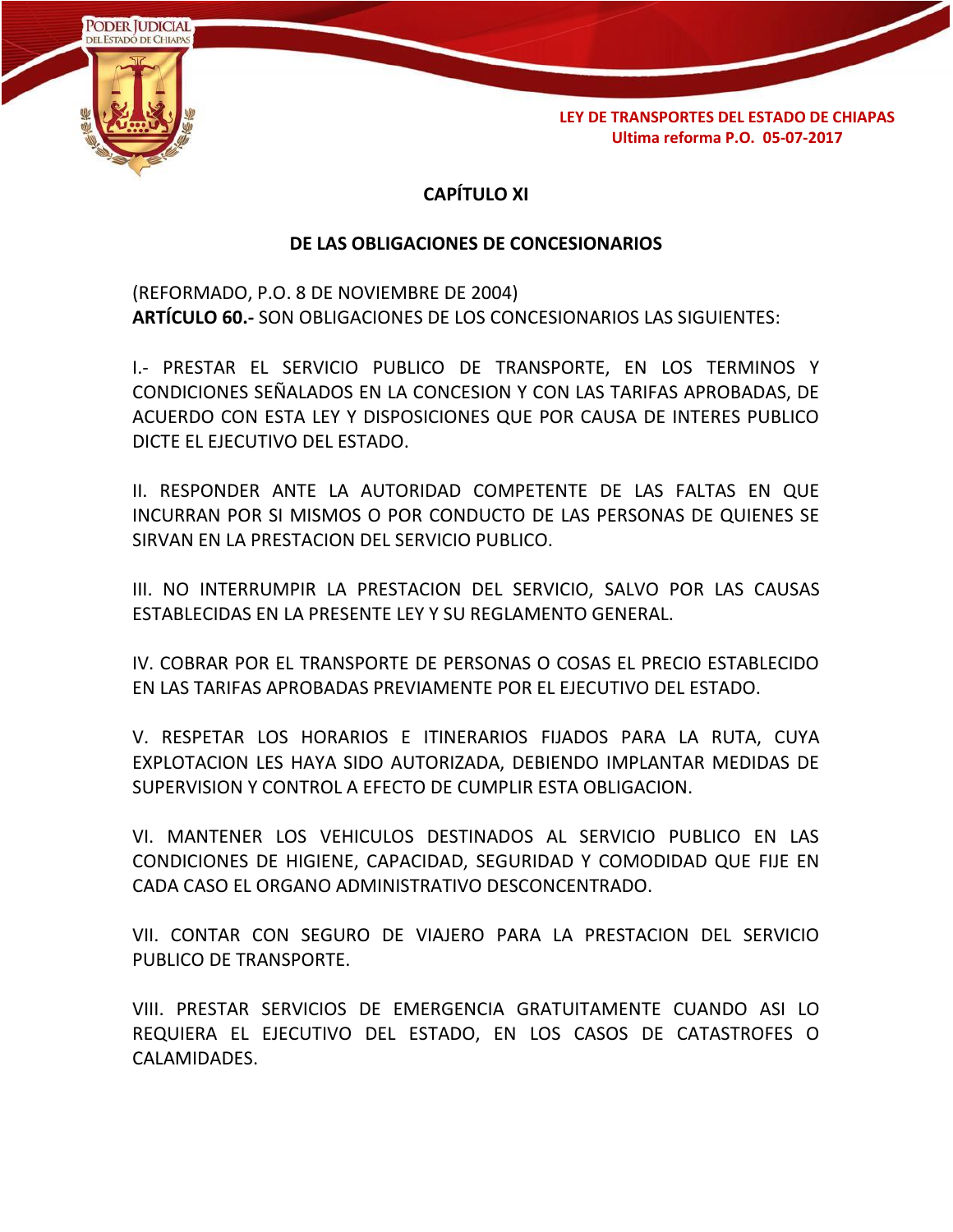

IX. EN CASO DE EMERGENCIA, TODOS LOS PROPIETARIOS DE VEHICULOS DE SERVICIO PUBLICO ESTARAN OBLIGADOS A BRINDAR TRANSPORTE GRATUITAMENTE A AGENTES DE CUALQUIER CORPORACION POLICIACA, PREVIA IDENTIFICACION, YA SEA QUE ESTEN EN SERVICIO O EN CUMPLIMIENTO DE ALGUNA COMISION.

X. EXPEDIR BOLETO EN EL QUE GARANTICE EL PAGO DE CONTRATO DE SEGURO DE VIAJERO.

XI. EN EL CASO DE SERVICIO EXCLUSIVO DE TURISMO, SEÑALAR EN EL TEXTO DEL BOLETO O CONTRATO, LOS SERVICIOS Y PRESTACIONES A LOS QUE EL USUARIO TIENE DERECHO Y TENGAN RELACION DIRECTA CON EL SERVICIO TURISTICO.

XII. VIGILAR QUE LOS CONDUCTORES DE LOS VEHICULOS OBTENGAN LA LICENCIA Y EL CERTIFICADO DE APTITUD RESPECTIVOS Y CUMPLAN CON LAS DISPOSICIONES LEGALES DE LA MATERIA, SIENDO SOLIDARIAMENTE RESPONSABLES POR LA VIOLACION DE ESTE PRECEPTO, CON QUIENES TENGAN A SU CARGO LA RESPONSABILIDAD DIRECTA DE LA CONDUCCION DE VEHICULOS.

XIII. CUMPLIR CON LAS DEMAS OBLIGACIONES CONTENIDAS EN ESTA LEY Y EN SU REGLAMENTO GENERAL.

(REFORMADO, P.O. 8 DE NOVIEMBRE DE 2004) **ARTÍCULO 61.-** SON OBLIGACIONES DE LOS CONDUCTORES DE LOS VEHICULOS DE TRANSPORTE PÚBLICO Y PARTICULAR, LAS SIGUIENTES:

I.- OBTENER Y PORTAR CONSIGO LA LICENCIA PARA CONDUCIR Y LA DOCUMENTACION ESTABLECIDA POR ESTA LEY, SU REGLAMENTO GENERAL Y OTRAS DISPOSICIONES APLICABLES, DE ACUERDO CON LAS CATEGORIAS, MODALIDADES Y TIPO DE SERVICIO.

EN EL CASO DE LOS CONDUCTORES DEL SERVICIO PUBLICO, ADEMAS DEBERAN OBTENER Y PORTAR EL CERTIFICADO DE APTITUD QUE EXPIDA LA AUTORIDAD DEL TRANSPORTE.

II.- MOSTRAR A LAS AUTORIDADES DE TRANSPORTE, TRANSITO Y VIALIDAD, CUANDO ASI LO SOLICITEN, LA LICENCIA O PERMISO PARA CONDUCIR, ASI COMO LA DOCUMENTACION QUE FACULTA LA CIRCULACION DEL VEHICULO.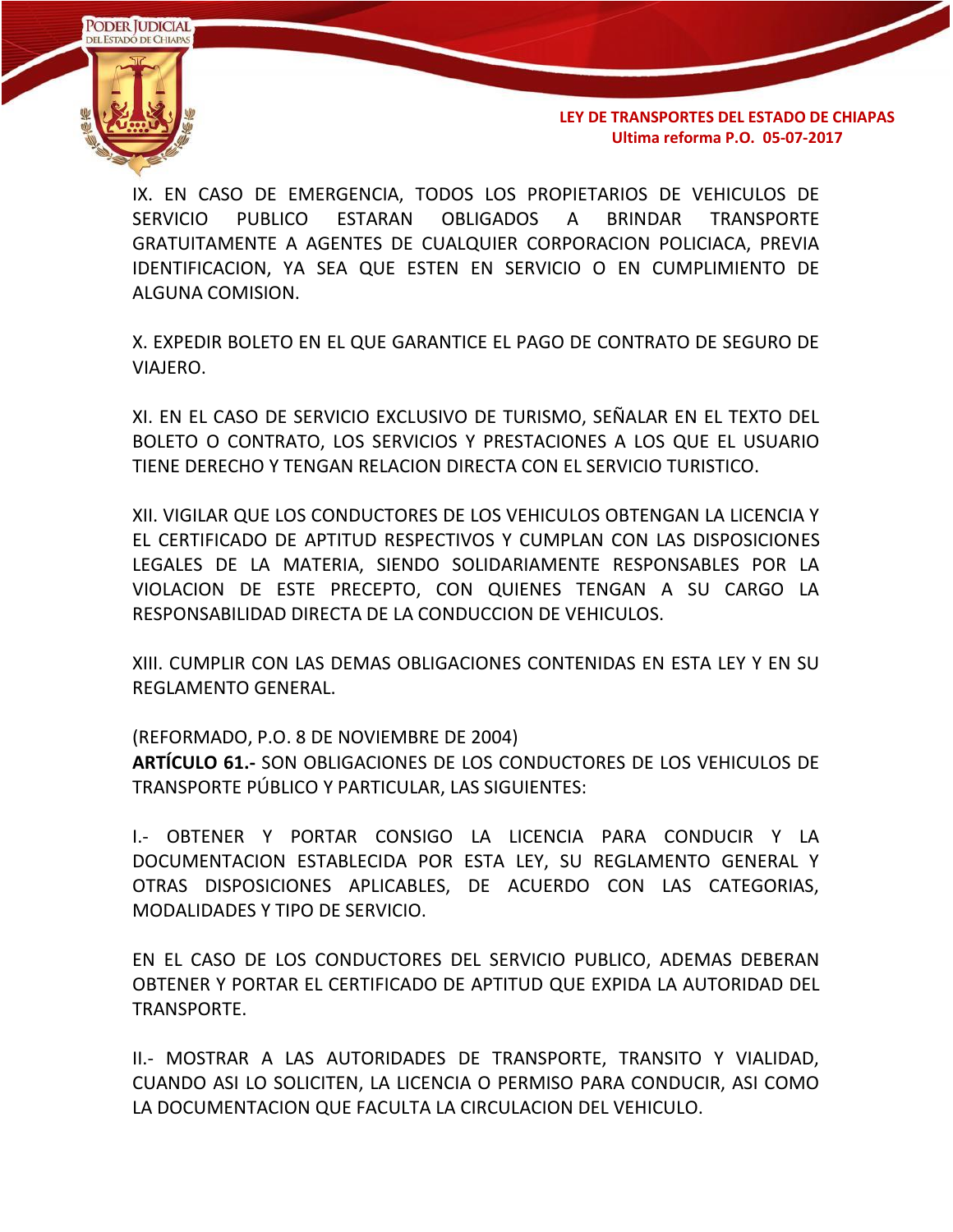

III.- ABSTENERSE DE MANEJAR CUANDO ESTEN IMPEDIDOS PARA HACERLO, POR CIRCUNSTANCIAS DE SALUD O DE CUALQUIER OTRA QUE IMPLIQUE DISMINUCION DE SUS FACULTADES FISICAS O MENTALES.

TRATANDOSE DE PERSONAS CON DISCAPACIDAD, PODRAN OBTENER AUTORIZACION PARA MANEJAR VEHICULOS AUTOMOTORES, SI LA AUTORIDAD DEL TRANSPORTE DETERMINA QUE LA DISCAPACIDAD NO ES OBSTACULO PARA HACERLO, O EN SU CASO, HAGA LAS ADAPTACIONES QUE SE DETERMINEN AL VEHICULO QUE SE LE AUTORICE CONDUCIR.

IV.- ABSTENERSE DE MOLESTAR A OTROS CONDUCTORES, A LOS PEATONES Y AL PUBLICO EN GENERAL, CON RUIDOS, SEÑAS U OTRAS ACTITUDES OFENSIVAS.

V.- SUJETARSE A LOS EXAMENES MEDICOS Y DE PERICIA, EXIGIDOS POR LA LEY Y SU REGLAMENTO GENERAL.

VI.- PROPORCIONAR DE MANERA ININTERRUMPIDA LA PRESTACION DEL SERVICIO PUBLICO, SALVO POR LAS CAUSAS ESTABLECIDAS EN LA PRESENTE LEY Y SU REGLAMENTO.

VII.- APOYAR COORDINADAMENTE EN LOS SERVICIOS DE EMERGENCIA, CUANDO ASI LO REQUIERA EL EJECUTIVO DEL ESTADO, EN LOS CASOS DE CATASTROFES O CALAMIDADES.

VIII.- EXPEDIR BOLETO EN EL QUE SE GARANTICE EL PAGO DE CONTRATO DE SEGURO DE VIAJERO.

IX.- OBEDECER TODAS LAS DISPOSICIONES DE ESTA LEY Y SU REGLAMENTO GENERAL.

**ARTÍCULO 62.-** LOS CONCESIONARIOS DE CUALQUIERA DE LOS SERVICIOS PUBLICOS QUE AUTORIZA LA PRESENTE LEY, ESTARAN OBLIGADOS A:

I.- CUMPLIR CON LAS CONDICIONES QUE PARA LA PRESTACION DE LOS SERVICIOS LE FIJE LA CONCESION RESPECTIVA, DE ACUERDO CON ESTA LEY Y DISPOSICIONES QUE POR CAUSA DE INTERES PUBLICO DICTE EL EJECUTIVO DEL ESTADO;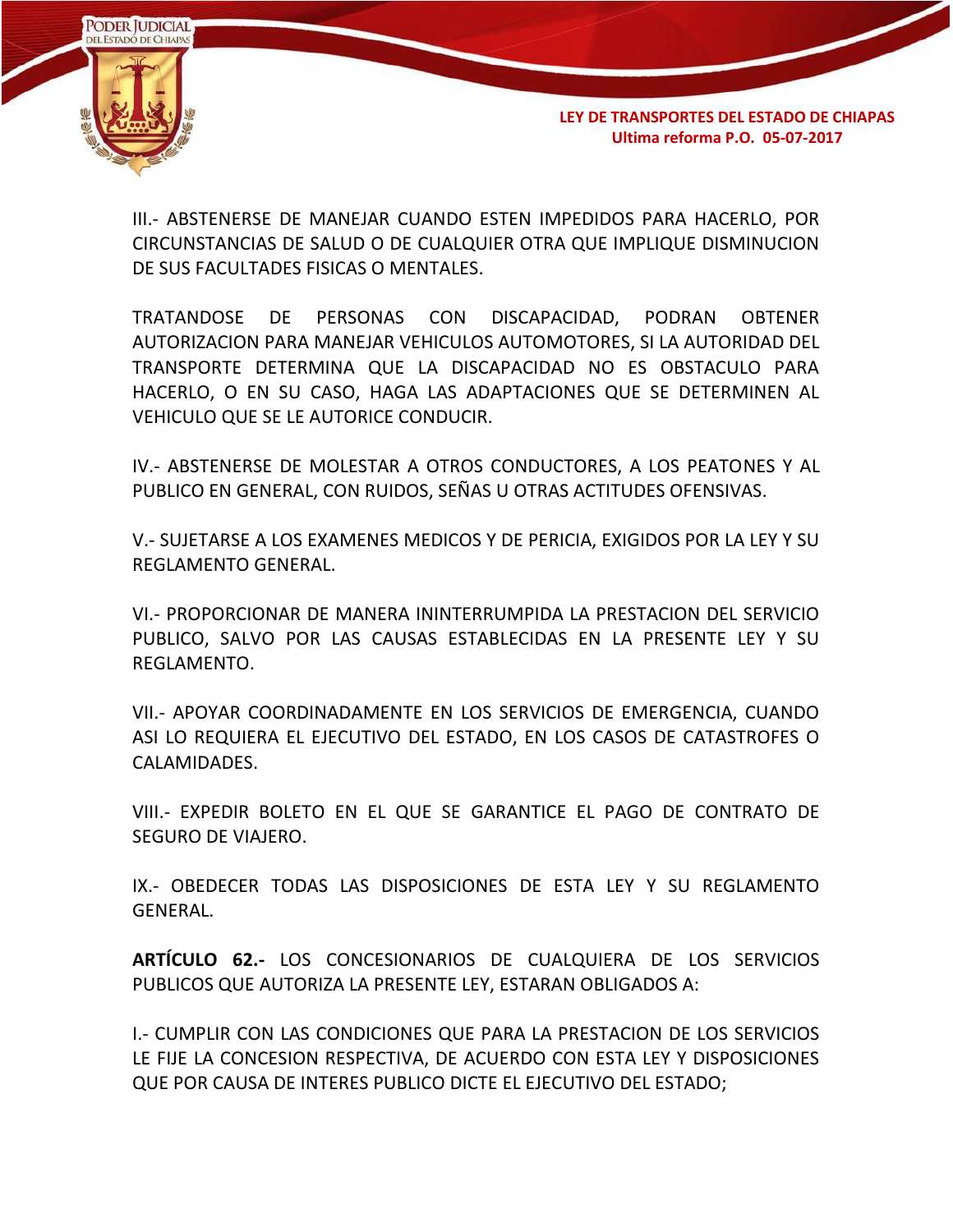

(REFORMADA, P.O. 30 DE MAYO DE 2014)

II.- COBRAR POR EL TRANSPORTE DE PERSONAS O COSAS, EL PRECIO ESTABLECIDO EN LAS TARIFAS APROBADAS POR LA SECRETARIA DE TRANSPORTES, PREVIA OPINION DEL COMITE CONSULTIVO EN MATERIA DE TRANSPORTE PUBLICO;

III.- RESPETAR LOS HORARIOS E ITINERARIOS FIJADOS PARA LA RUTA, CUYA EXPLOTACION LES HAYA SIDO AUTORIZADA, DEBIENDO IMPLANTAR MEDIDAS DE SUPERVISION Y CONTROL A EFECTO DE CUMPLIR CON ESTA OBLIGACION;

IV.- MANTENER LOS VEHICULOS DESTINADOS AL SERVICIO EN LAS CONDICIONES DE HIGIENE, CAPACIDAD, SEGURIDAD Y COMODIDAD QUE FIJE EN CADA CASO LA AUTORIDAD DEL TRANSPORTE;

V.- PRESTAR SERVICIOS DE EMERGENCIA GRATUITAMENTE CUANDO ASI LO REQUIERA EL EJECUTIVO DEL ESTADO, EN LOS CASOS DE CATASTROFES O CALAMIDADES DE QUE SEAN VICTIMAS POBLACIONES O REGIONES;

VI.- EN EL CASO DE SERVICIO EXCLUSIVO DE TURISMO, SEÑALAR EN EL TEXTO DEL BOLETO O CONTRATO LOS SERVICIOS Y PRESTACIONES A LOS QUE EL USUARIO TIENE DERECHO Y QUE TENGAN RELACION DIRECTA CON EL SERVICIO TURISTICO;

VII.- VIGILAR QUE LOS CONDUCTORES DE LOS VEHICULOS OBTENGAN LA LICENCIA Y EL CERTIFICADO DE APTITUD RESPECTIVOS Y CUMPLAN CON LAS DISPOSICIONES LEGALES DE LA MATERIA, SIENDO SOLIDARIAMENTE RESPONSABLES POR LA VIOLACION DE ESTE PRECEPTO CON QUIENES TENGAN A SU CARGO LA RESPONSABILIDAD DIRECTA DE LA CONDUCCION DE VEHICULOS; Y

VIII.- CUMPLIR LAS DEMAS OBLIGACIONES CONTENIDAS EN ESTA LEY Y SU REGLAMENTO.

(REFORMADO, P.O. 30 DE MAYO DE 2014)

**ARTÍCULO 63.-** LAS PERSONAS QUE POR CONCESION OTORGADA POR EL EJECUTIVO DEL ESTADO, A TRAVES DE LA SECRETARIA DE TRANSPORTES, EXPLOTEN EL SERVICIO PUBLICO DE TRANSPORTE, ESTARAN OBLIGADOS A ASEGURAR A LOS PASAJEROS Y CARGA, CONTRA LOS RIESGOS QUE POR ACCIDENTE PUDIERAN OCURRIR CON MOTIVO DEL SERVICIO.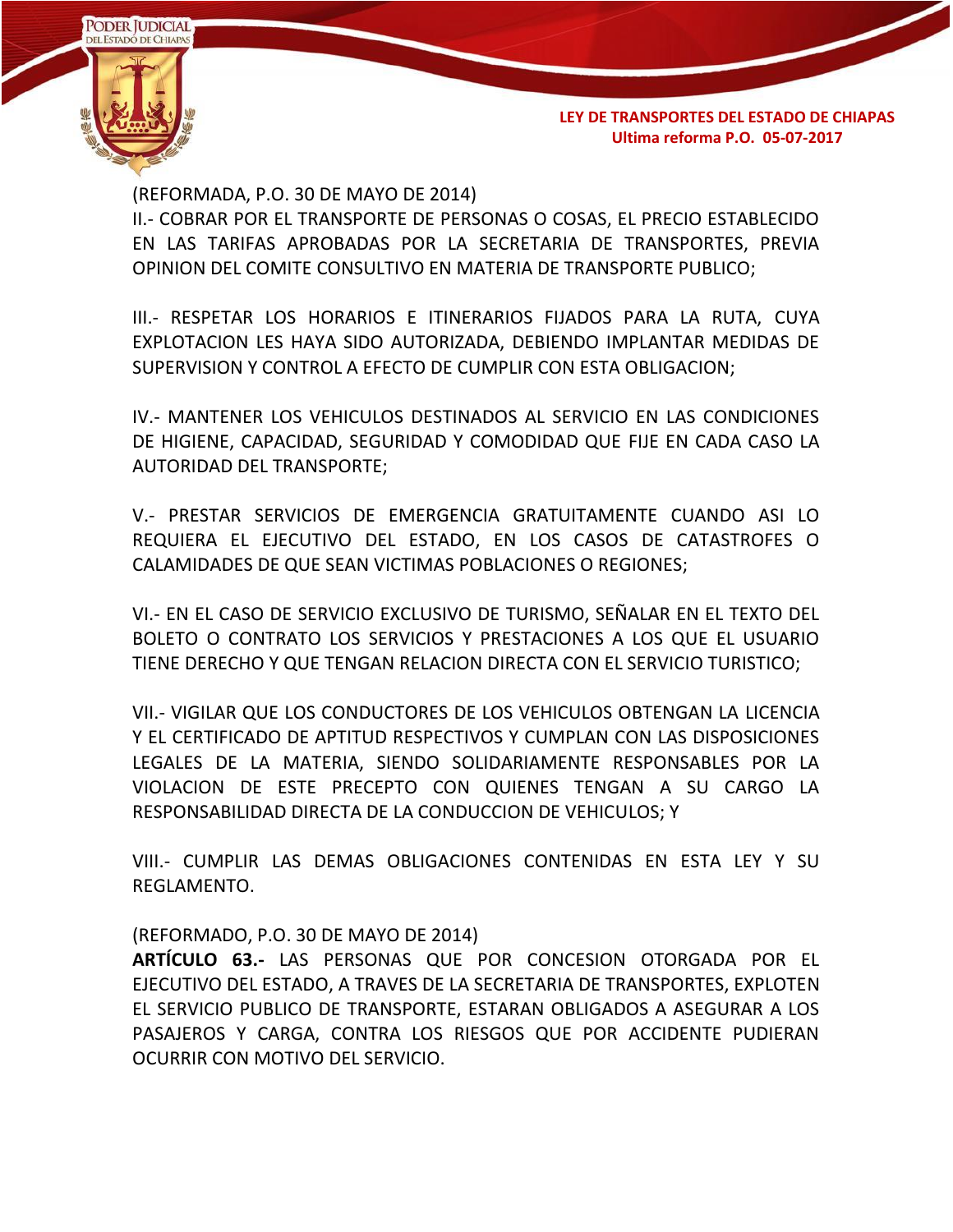**PODER JUDICIAL DEL ESTADO DE CHIAPAS** 

**LEY DE TRANSPORTES DEL ESTADO DE CHIAPAS Ultima reforma P.O. 05-07-2017**

**ARTÍCULO 64.-** EN CASO DE EMERGENCIA, TODOS LOS PROPIETARIOS DE VEHICULOS DE SERVICIO PUBLICO ESTARAN OBLIGADOS A BRINDAR TRANSPORTE GRATUITAMENTE A AGENTES DE CUALQUIER CORPORACION POLICIACA, PREVIA IDENTIFICACION, YA SEA QUE ESTEN EN SERVICIO O EN CUMPLIMIENTO DE ALGUNA COMISION.

**ARTÍCULO 65.-** LA AUTORIDAD DEL TRANSPORTE OYENDO A LOS INTERESADOS DESIGNARA LOS LUGARES O ESTACIONES PARA LOS VEHICULOS EN QUE SE PRESTE EL SERVICIO PUBLICO DE TRANSPORTE FORANEO. EN LOS CENTROS DE IMPORTANCIA, SI ASI LO REQUIEREN LAS NECESIDADES DEL SERVICIO, SE ESTABLECERAN ESTACIONES CENTRALES, TERMINALES Y DE PARADA, LAS QUE DEBERAN REUNIR LAS CONDICIONES DE SEGURIDAD E HIGIENE NECESARIAS Y CONTAR CON SERVICIOS SANITARIOS PARA AMBOS SEXOS.

**ARTÍCULO 66.-** EN LOS VEHICULOS DE SERVICIO PUBLICO DE TRANSPORTE DE PASAJEROS, A SOLICITUD DE ESTOS, EL CONDUCTOR NO ADMITIRA A QUIENES OSTENSIBLEMENTE PADEZCAN ENFERMEDADES INFECTO-CONTAGIOSAS O SE ENCUENTREN BAJO INFLUENCIA DE SUSTANCIAS QUE ALTEREN LA NORMALIDAD DE SU CONDUCTA, O LOS QUE POR FALTA DE COMPOSTURA EN SUS PALABRAS O ACCIONES LASTIMEN EL DECORO DE LOS PASAJEROS, ALTEREN EL ORDEN O PROVOQUEN RIÑAS Y DISCUSIONES; ASI COMO LOS QUE SE ENCUENTREN EN ESTADO DE EBRIEDAD O INGIERAN BEBIDAS EMBRIAGANTES EN SU INTERIOR.

**ARTÍCULO 67.-** EN VEHICULOS DE SERVICIO PUBLICO DE PASAJEROS QUEDA PROHIBIDO LLEVAR ANIMALES, PAQUETES U OTROS ANALOGOS QUE POR SU CONDICION, SU VOLUMEN, ASPECTO, RUIDO O MAL OLOR PUEDAN CAUSAR MOLESTIAS A LOS PASAJEROS, QUIENES PODRAN EXIGIRLE AL CONDUCTOR DEL VEHICULO Y A LOS SUPERVISORES QUE SE CUMPLA CON LO ESTABLECIDO EN ESTE ARTICULO.

## **CAPÍTULO XII**

## **DERECHOS DE LOS USUARIOS**

**ARTÍCULO 68.-** TODO USUARIO, A CAMBIO DEL IMPORTE DEL PASAJE, TENDRA DERECHO A QUE SE LE PRESTE EL SERVICIO DE TRANSPORTE Y RECIBIRA EN LAS RUTAS FORANEAS UN BOLETO EN EL QUE CONSTE LA CLASE DE SERVICIO, EL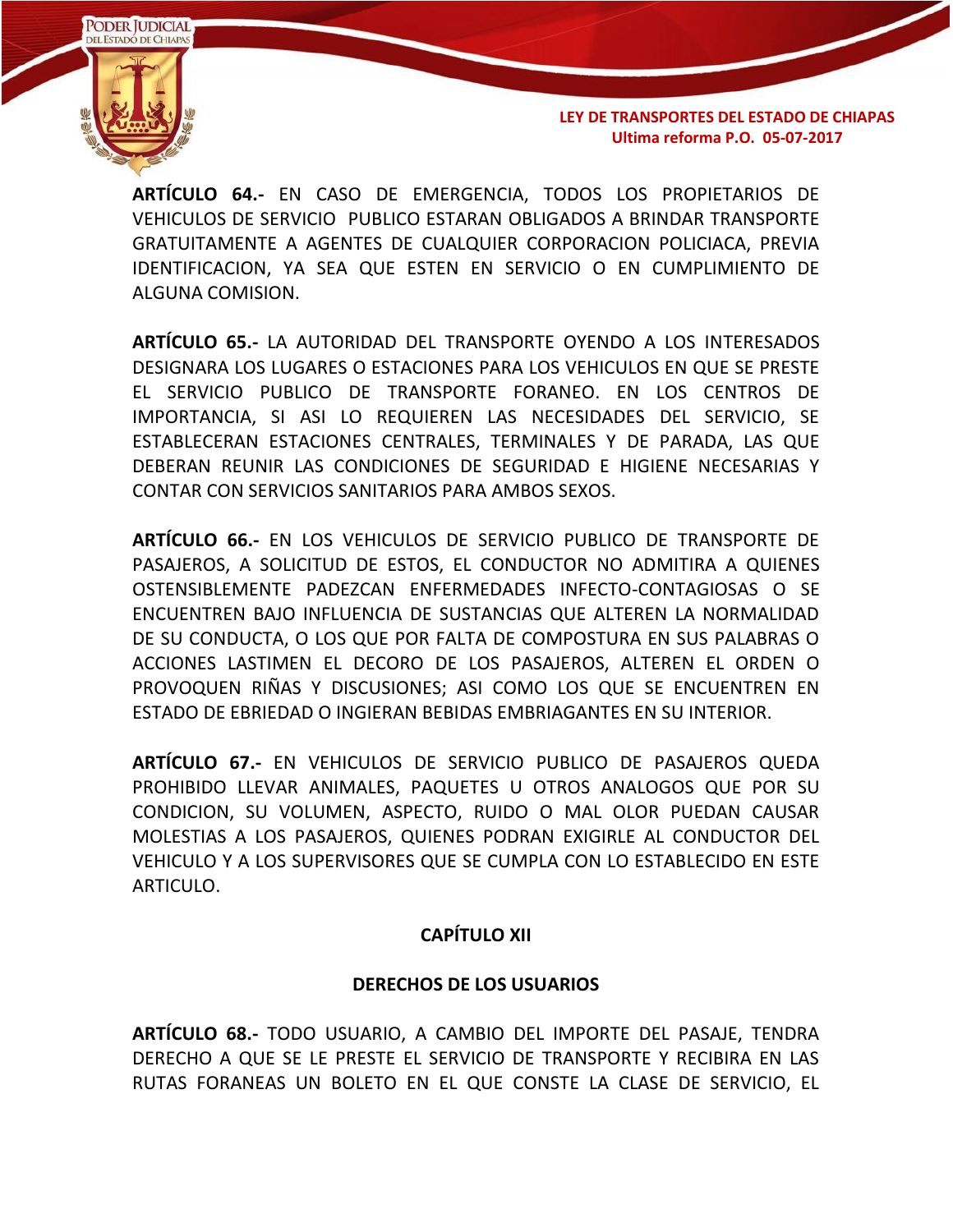

PRECIO Y LOS PUNTOS TERMINALES. EN LAS RUTAS URBANAS EL BOLETO CONTENDRA EL NOMBRE DE LA RUTA Y EL PRECIO DEL PASAJE.

EN EL TEXTO DEL BOLETO SE ASENTARA EL NOMBRE DE LA COMPAÑIA CON LA QUE HUBIERE CONTRATADO EL SEGURO DE VIAJERO Y LOS DERECHOS DE LOS PASAJEROS EN CASO DE ACCIDENTE.

**ARTÍCULO 69.-** LOS PASAJEROS TIENEN DERECHO A:

I.- OCUPAR HASTA EL TERMINO DE SU VIAJE LOS ASIENTOS QUE LE SEAN OTORGADOS, AUN CUANDO LOS ABANDONEN MOMENTANEAMENTE EN LAS TERMINALES TRATANDOSE DE SERVICIO FORANEO;

II.- CONSERVAR EN SU PODER LOS BULTOS QUE POR SU VOLUMEN O SU NATURALEZA NO OCASIONEN MOLESTIAS O DAÑOS A LOS DEMAS PASAJEROS;

III.- QUE SE LES ADMITAN EN VEHICULOS DE SERVICIO FORANEO POR CONCEPTO DE EQUIPAJE Y LIBRE DE PORTE POR CADA BOLETO, UN MAXIMO DE VEINTICINCO KILOGRAMOS;

IV.- EXIGIR EN CASO DE PERDIDA COMPROBADA, TRATANDOSE DE SERVICIO FORANEO, EL PAGO DEL VALOR DE SU EQUIPAJE, CONFORME A LAS DISPOSICIONES CONTEMPLADAS EN EL REGLAMENTO DE LA PRESENTE LEY;

V.- LOS MINUSVALIDOS DISPONDRAN DEL TIEMPO NECESARIO PARA ABANDONAR Y COLOCARSE CON SEGURIDAD EN EL INTERIOR DEL VEHICULO DEL TRANSPORTE PUBLICO DE PERSONAS;

VI.- EXIGIR A LOS PRESTADORES DEL SERVICIO QUE SE CUMPLA CON LAS DISPOSICIONES DE ESTA LEY Y SU REGLAMENTO;

**ARTÍCULO 70.-** EL PASAJERO QUE NO PUEDA PRESENTAR EL RECIBO QUE LE HUBIERE SIDO EXPEDIDO AL ENTREGAR SU EQUIPAJE, SOLO PODRA RETIRARLO SI IDENTIFICA SATISFACTORIAMENTE SU CONTENIDO O COMPRUEBA SU PROPIEDAD.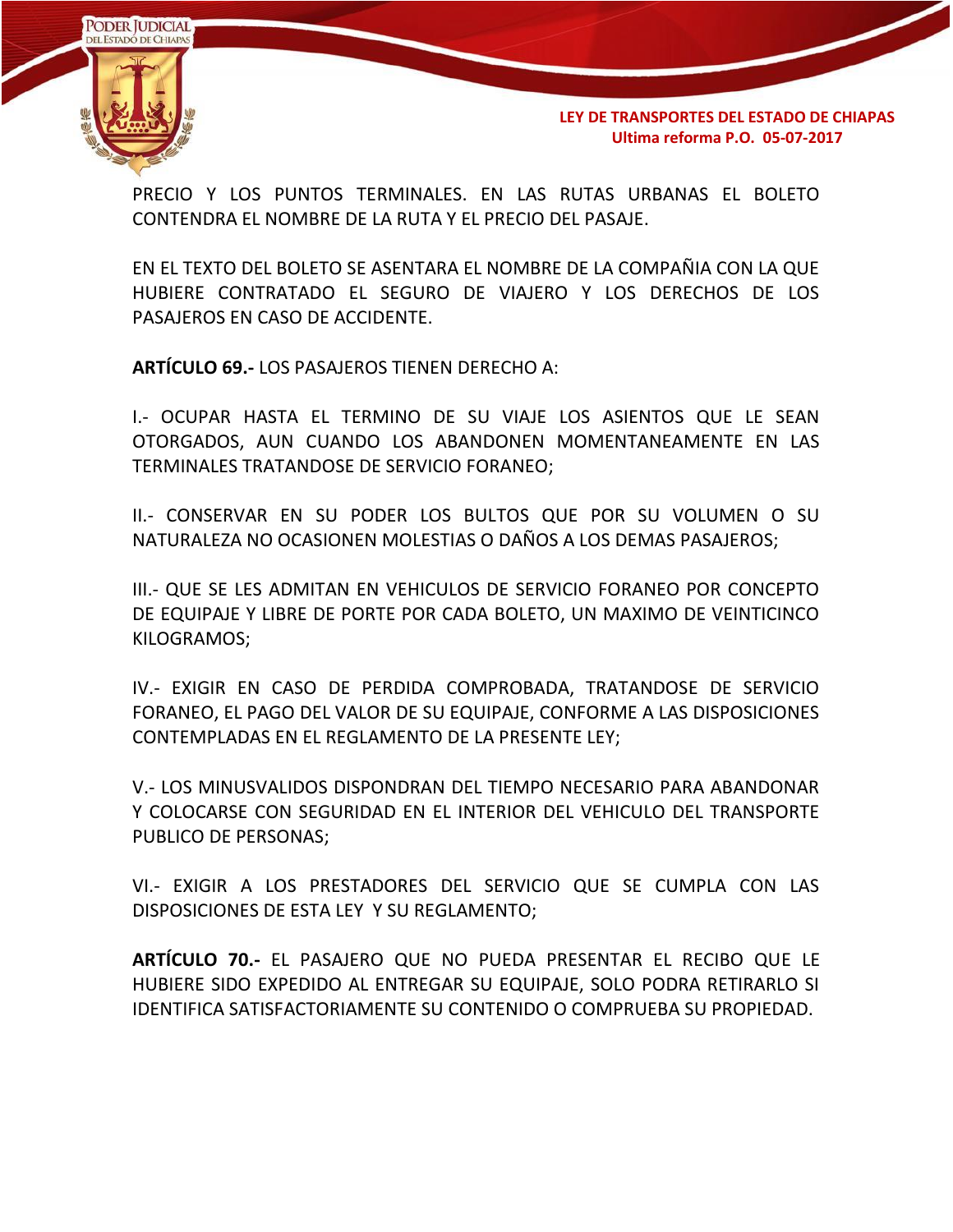

(REFORMADA SU DENOMINACIÓN, P.O. 16 DE NOVIEMBRE DE 2011) **CAPÍTULO XIII**

## **DE LA CESION, TRANSMISION, CANCELACION DE PERMISOS Y REVOCACION DE LAS CONCESIONES**

(REFORMADO, P.O. 30 DE MAYO DE 2014)

**ARTÍCULO 71.-** LOS DERECHOS DE LAS CONCESIONES OTORGADAS POR EL EJECUTIVO DEL ESTADO, A TRAVES DE LA SECRETARIA DE TRANSPORTES, A PERSONAS FISICAS, SERAN CONSIDERADOS COMO PARTE DEL PATRIMONIO FAMILIAR DE SUS TITULARES; TANTO ESTAS COMO LAS OTORGADAS A PERSONAS MORALES, NO PODRAN ENAJENARSE, EMBARGARSE, ARRENDARSE, HIPOTECARSE O GRAVARSE, TOTAL O PARCIALMENTE, SIN LA PREVIA AUTORIZACION POR ESCRITO DEL PODER EJECUTIVO. SOLO PODRAN TRANSMITIRSE LOS DERECHOS DERIVADAS (SIC) DE LAS CONCESIONES DE RUTA O ZONA, POR MUERTE O INVALIDEZ DEL CONCESIONARIO AL CONYUGE, A LA CONCUBINA, AL CONCUBINARIO Y A LOS PARIENTES CONSANGUINEOS EN LINEA DIRECTA HASTA EL SEGUNDO GRADO, EN EL ORDEN Y CON LOS REQUISITOS QUE ESTABLECE EL REGLAMENTO GENERAL DE ESTA LEY.

LOS FEDATARIOS PUBLICOS SE ABSTENDRAN DE INTERVENIR, EN CUALQUIER FORMA, EN ACTOS O CONTRATOS JURIDICOS RELACIONADOS CON LAS CONCESIONES QUE IMPLIQUEN CONTRAVENCION A LO DISPUESTO EN EL PARRAFO ANTERIOR.

#### (REFORMADO, P.O. 8 DE NOVIEMBRE DE 2004)

**ARTÍCULO 72.-** CUANDO HAYA FALSEDAD EN LOS INFORMES O DOCUMENTOS QUE SE ANEXEN A LA SOLICITUD, EL PERMISO O LA CONCESION DE RUTA O ZONA SE ANULARA SIN PERJUICIO DE APLICAR AL RESPONSABLE LAS PENAS ESTABLECIDAS EN LAS LEYES RESPECTIVAS.

#### (REFORMADO, P.O. 30 DE MAYO DE 2014)

**ARTÍCULO 73.-** LOS PERMISOS Y CONCESIONES SE SUSPENDERAN, REVOCARAN O CANCELARAN, PREVIO PROCEDIMIENTO Y RESOLUCION DE LA SECRETARIA DE TRANSPORTES, DE ACUERDO CON LAS SIGUIENTES CAUSAS:

I.- POR REINCIDIR TRES VECES EN LA PRESTACION DE UN SERVICIO DISTINTO AL EXPRESADO EN LA CONCESION.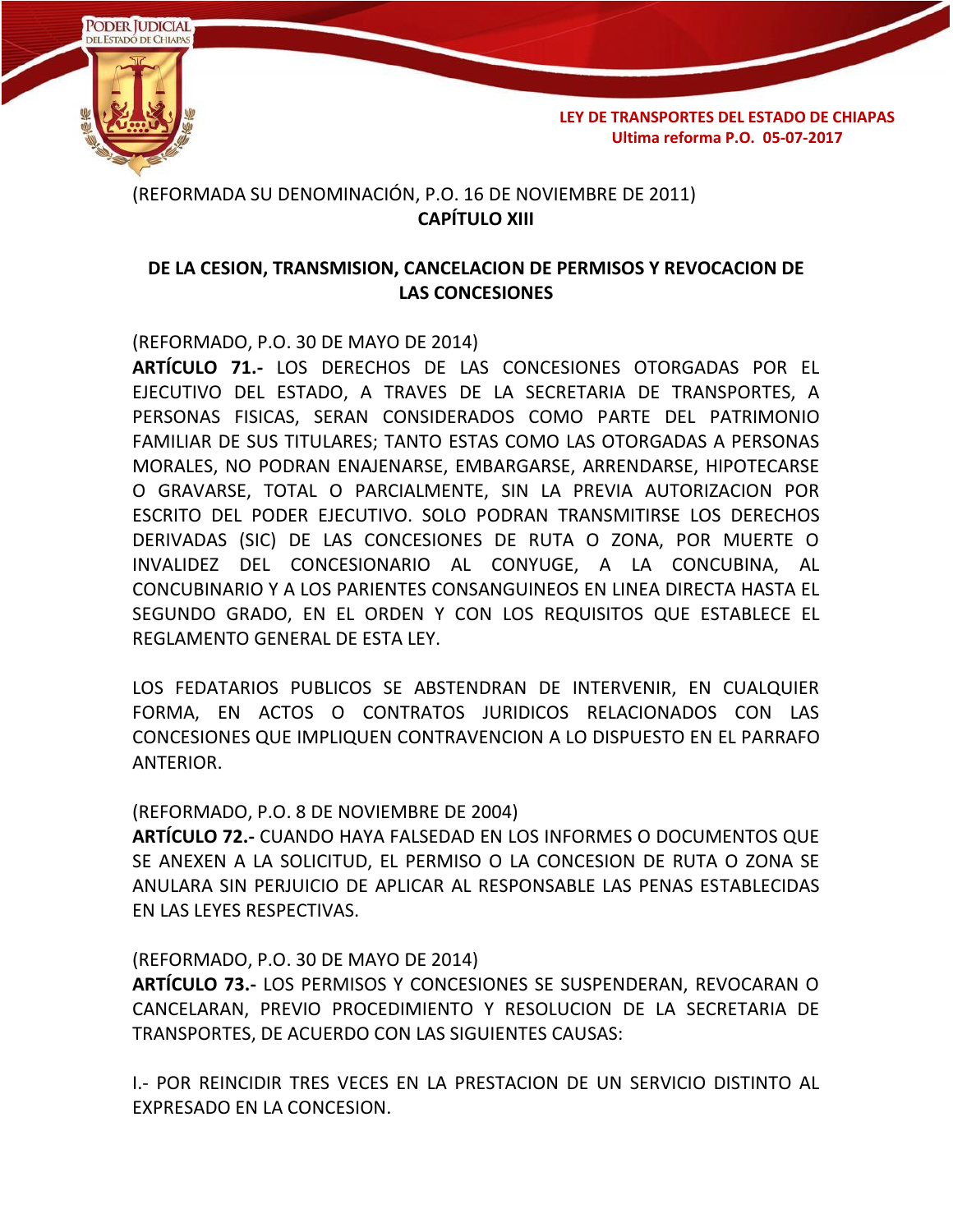

II.- POR SER AMONESTADO EN TRES OCASIONES POR SERVICIO NOTORIAMENTE DEFICIENTE O CAREZCAN LOS VEHICULOS DE LOS REQUISITOS DE SEGURIDAD PREVISTOS EN LA PRESENTE LEY Y SU REGLAMENTO.

III.- AL SER INFRACCIONADO LA UNIDAD EN TRES OCASIONES CONSECUTIVAS EN EL PERIODO DE UN AÑO, POR PRESTAR EL SERVICIO FUERA DE LA RUTA O ZONA QUE EXPRESE LA CONCESION, PERMISO Y/O AUTORIZACION.

IV.- POR REALIZAR CAMBIOS DE VEHICULOS SIN LA AUTORIZACION CORRESPONDIENTE O PORTAR PLACAS SOBREPUESTAS.

V.- POR SUSPENDER EL SERVICIO SIN AUTORIZACION PREVIA, SIEMPRE Y CUANDO DICHA SUSPENSION SEA IMPUTABLE AL CONCESIONARIO Y/O PERMISIONARIO.

VI.- POR REINCIDENCIA EN EL INCUMPLIMIENTO DE HORARIO O TARIFA U OTRAS FALTAS ANALOGAS, A JUICIO DE LA AUTORIDAD DEL TRANSPORTE.

VII.- CUANDO EL CONCESIONARIO Y/O PERMISIONARIO PARTICIPE EN LA COMISION DE UN DELITO DE LOS CONSIDERADOS COMO GRAVES, SIEMPRE Y CUANDO EXISTA SENTENCIA CONDENATORIA POR LA AUTORIDAD JUDICIAL, CON MOTIVO O DURANTE LA PRESTACION DEL SERVICIO.

VIII.- CUANDO EL CONCESIONARIO CONDUZCA EL VEHICULO DE SERVICIO PUBLICO DE TRANSPORTES, BAJO LOS INFLUJOS DEL ALCOHOL, DROGAS O ENERVANTES Y ESTUPEFACIENTES.

IX.- PORQUE LA CONCESION, PERMISO Y/O AUTORIZACION HAYA SIDO OTORGADA SIN CUMPLIR LOS REQUISITOS QUE ESTABLECE ESTA LEY Y SU REGLAMENTO.

X.- POR FALTA DE PAGO DE LAS CONTRIBUCIONES FISCALES DERIVADAS DE LA CONCESION DE CONFORMIDAD CON LA LEY DE INGRESOS DEL ESTADO DE CHIAPAS.

XI.- POR HACERSE CARGO EL ESTADO, A TRAVES DEL EJECUTIVO, DE LA PRESTACION DEL SERVICIO PUBLICO DE TRANSPORTE EN UNA RUTA O ZONA, CUANDO LO EXIJA ASI EL INTERES GENERAL.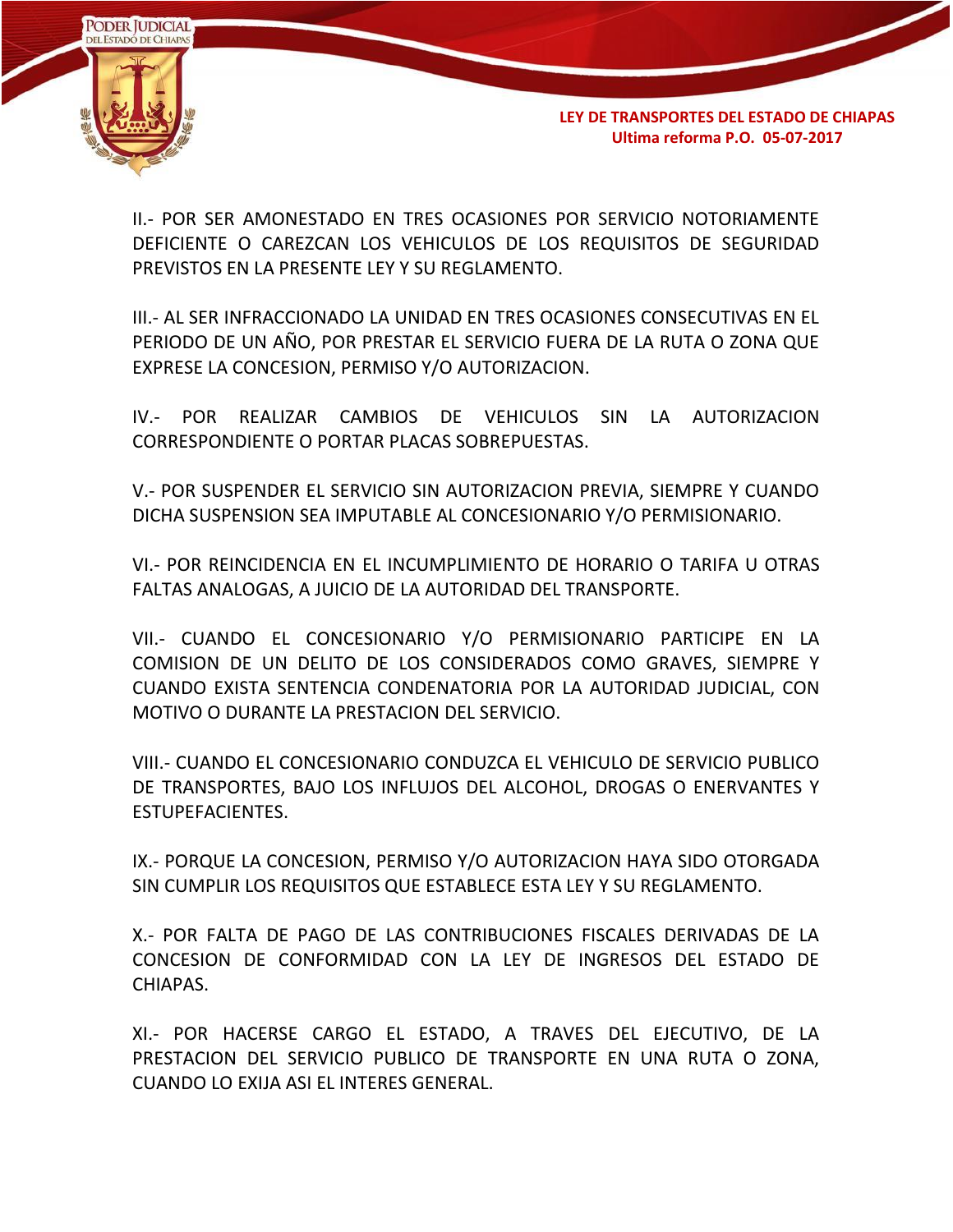

XII.- POR NO CUMPLIR CON LAS SANCIONES QUE LE SEAN IMPUESTAS, DENTRO DEL TERMINO AL EFECTO SEÑALADO.

XIII.- POR TRANSPORTAR SUSTANCIAS PSICOTROPICAS O PELIGROSAS SIN AUTORIZACION DE LA AUTORIDAD COMPETENTE, CON CONOCIMIENTO DE ELLO POR PARTE DEL CONCESIONARIO Y/O PERMISIONARIO.

XIV.- POR NO REGISTRAR LA UNIDAD CON LA CUAL SE PRESTARA EL SERVICIO DENTRO DEL TERMINO SEÑALADO POR EL REGLAMENTO.

XV.- POR UTILIZAR LOS VEHICULOS DE SERVICIO PUBLICO DE TRANSPORTES EN SUS DIFERENTES MODALIDADES, QUE IMPIDAN LA LIBRE CIRCULACION DE LA VIAS DE COMUNICACION O PUBLICAS, QUE TRAIGAN COMO CONSECUENCIA LA ALTERACION DE LA PAZ SOCIAL Y EL ORDEN PUBLICO.

XVI.- POR HABERSE EXPULSADO O DISGREGARSE A LOS SOCIOS DE LA ORGANIZACION O PERSONA MORAL CONCESIONARIA, PREVIA AUDIENCIA CONCILIATORIA ENTRE LAS PARTES ANTE LA SECRETARIA DE TRANSPORTES PARA SU DETERMINACION, CUIDANDO SIEMPRE EL DERECHO DE TRABAJO DE LOS SOCIOS EN TERMINOS DEL ARTICULO 23 DE ESTA MISMA LEY.

XVII.- EN LOS DEMAS CASOS QUE ESTABLEZCA ESTA LEY O SU REGLAMENTO.

(ADICIONADO CON LOS ARTÍCULOS QUE LO INTEGRAN, P.O. 23 DE SEPTIEMBRE DE 2009)

## **CAPÍTULO XIII BIS**

# **DE LA MODERNIZACION DEL TRANSPORTE PÚBLICO**

(ADICIONADO, P.O. 23 DE SEPTIEMBRE DE 2009)

**ARTÍCULO 73 BIS.-** SE CONSIDERA PROGRAMA PARA LA MODERNIZACION DEL TRANSPORTE PUBLICO AL CONJUNTO DE ACCIONES MEDIANTE LOS CUALES EL EJECUTIVO DEL ESTADO IMPLEMENTA MECANISMOS QUE PERMITAN EFICIENTAR EL SERVICIO EN BENEFICIO DE LOS USUARIOS, BAJO LOS ESQUEMAS QUE SE CONSIDEREN APROPIADOS PARA ESE FIN, PUDIENDO CONSTITUIRSE PARA SU EJECUCION, LA FIGURA ASOCIATIVA CORRESPONDIENTE, CON LA PARTICIPACION DE LOS CONCESIONARIOS.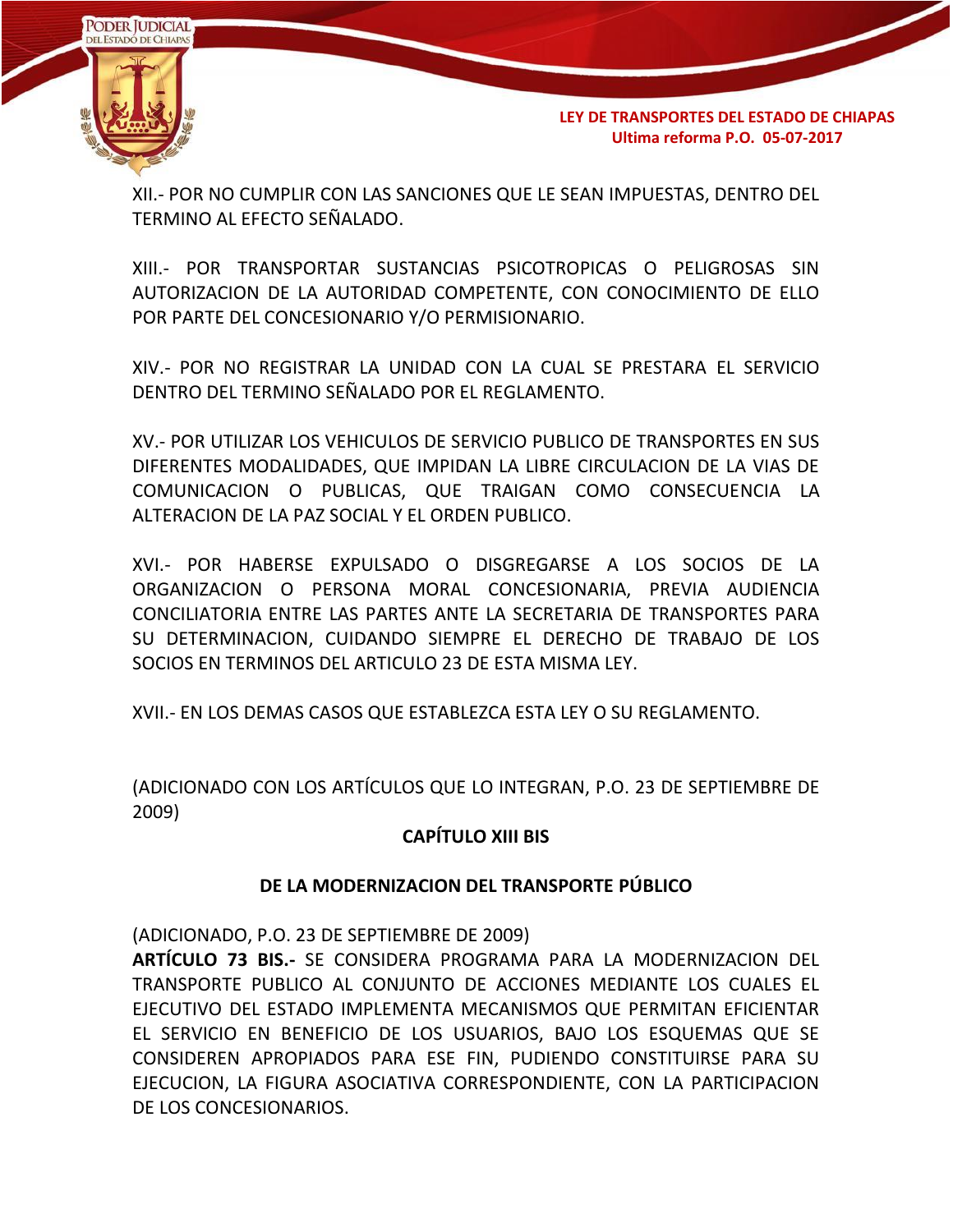

(ADICIONADO, P.O. 23 DE SEPTIEMBRE DE 2009)

**ARTÍCULO 73 TER.-** PARA LA EJECUCION DEL PROGRAMA PARA LA MODERNIZACION DEL TRANSPORTE PUBLICO, EL EJECUTIVO DEL ESTADO, A TRAVES DE LA SECRETARIA DE TRANSPORTES, PODRA, PREVIO DICTAMEN, AUTORIZAR A LOS CONCESIONARIOS A QUE SE REFIERE EL ARTICULO 23, DE ESTA LEY, SIEMPRE QUE SE TRATE DE CONCESIONARIOS QUE VENGAN PRESTANDO EL SERVICIO EN RUTAS O ZONAS DONDE SE IMPLEMENTEN ESQUEMAS DE MODERNIZACION, PARA QUE PUEDAN ASOCIARSE CON UN FIDEICOMISO, Y, EN SU DEFECTO, PODRAN ARRENDAR AL MISMO LOS DERECHOS DERIVADOS DE SU CONCESION, EN TERMINOS DEL ARTICULO 71, DE LA PRESENTE LEY.

### (ADICIONADO, P.O. 23 DE SEPTIEMBRE DE 2009)

**ARTÍCULO 73 QUATER.-** LOS CONCESIONARIOS A QUE SE REFIERE EL ARTICULO ANTERIOR, DEBERAN ENTREGAR LAS PLACAS DE LAS UNIDADES CON LAS QUE PRESTAN EL SERVICIO, AL FIDEICOMISO PUBLICO PARA LA MODERNIZACION DEL TRANSPORTE, MISMO QUE DARA CONSTANCIA DE LA ENTREGA DE ESTAS A CADA CONCESIONARIO, Y UNA VEZ QUE TENGA EL CONCENTRADO DE DICHAS PLACAS, LAS ENTREGARA PARA SU RESGUARDO A LA SECRETARIA DE TRANSPORTES, LA CUAL EXPEDIRA LA CORRESPONDIENTE CONSTANCIA DE RESGUARDO A CADA CONCESIONARIO.

## (ADICIONADO, P.O. 23 DE SEPTIEMBRE DE 2009)

**ARTÍCULO 73 QUINQUIES.-** EN CASO DE QUE EVENTUALMENTE LLEGARA A DISOLVERSE ALGUNA DE LAS EMPRESAS QUE ESTEN DESARROLLANDO ESQUEMAS DE MODERNIZACION EN LAS RUTAS O ZONAS AUTORIZADAS POR LA SECRETARIA DE TRANSPORTES, ESTA, ESTARA OBLIGADA A CERCIORARSE DE LA MATERIALIZACION JURIDICA DE LA DISOLUCION DE LA EMPRESA, Y, SI FUERA EL CASO, EMITIRA DICTAMEN EN DONDE LO HAGA CONSTAR Y PROCEDERA A DEVOLVER A LOS CONCESIONARIOS LAS PLACAS QUE VENIA RESGUARDANDO.

EL CONCESIONARIO AL QUE LE SEA DEVUELTA LA PLACA DE SERVICIO PUBLICO, POR ACTUALIZARSE LA FIGURA PREVISTA EN EL PARRAFO QUE ANTECEDE, ESTARA OBLIGADO A REINCORPORARSE EN LA PRESTACION DEL SERVICIO, UNA VEZ QUE HAYA CUBIERTO LOS REQUISITOS DE REGISTRO VEHICULAR PREVISTOS POR EL REGLAMENTO GENERAL DE LA LEY DE TRANSPORTES, A MAS TARDAR EN SEIS MESES, CONTADOS A PARTIR DEL DIA EN QUE LE SEAN ENTREGADAS SUS PLACAS POR PARTE DE LA SECRETARIA DE TRANSPORTES.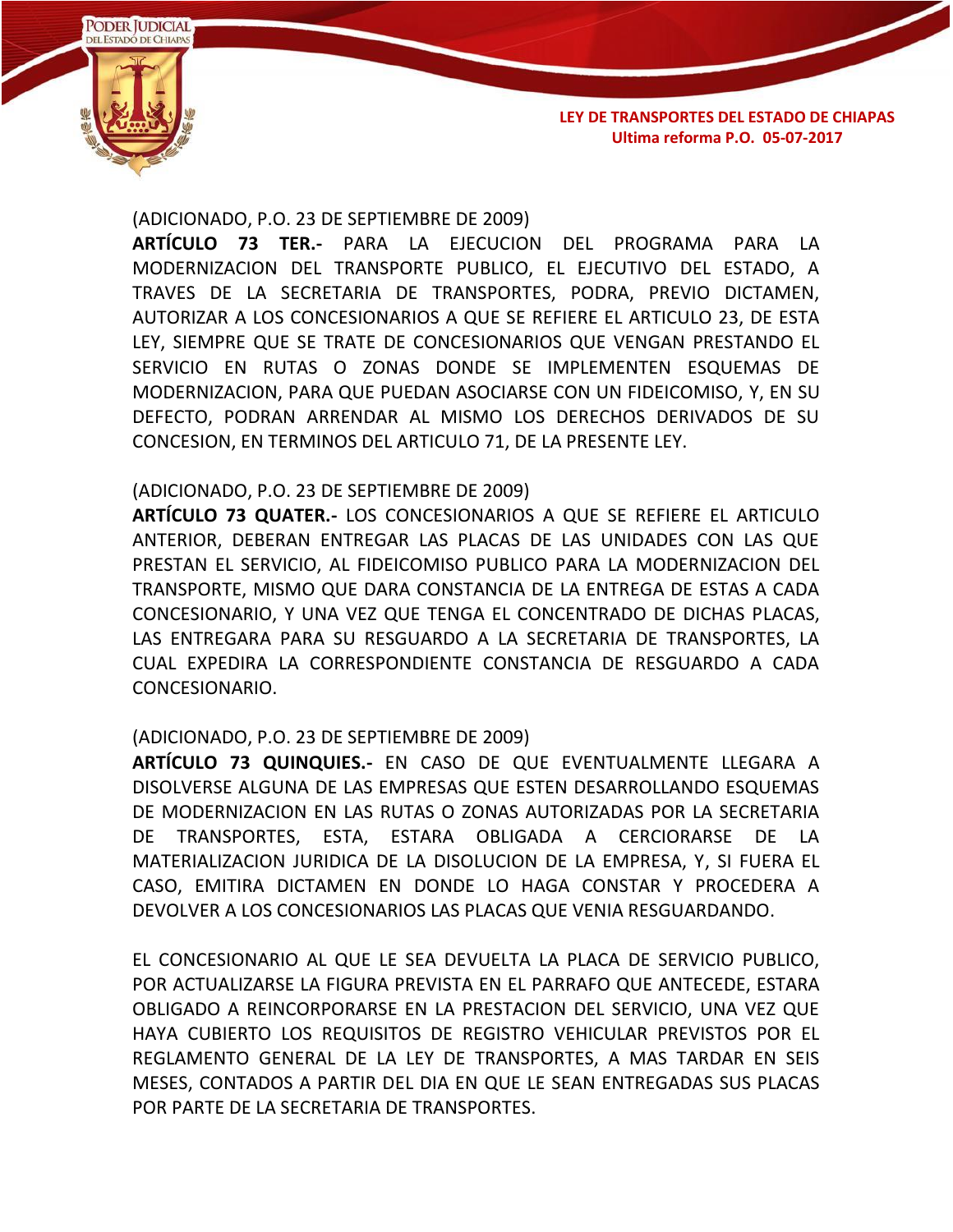

### (ADICIONADO, P.O. 23 DE SEPTIEMBRE DE 2009)

**ARTÍCULO 73 SEXIES.-** LOS CONCESIONARIOS SOCIOS Y ARRENDADORES, DEBERAN CUMPLIR CON LAS OBLIGACIONES FISCALES DERIVADAS DE LOS DERECHOS DE SU CONCESION, EN TERMINOS DE LO ESTABLECIDO EN EL REGLAMENTO GENERAL DE LA PRESENTE LEY, MIENTRAS CUMPLAN CON LO ANTERIOR, ESTARAN EXCEPTUADOS DE REALIZAR EL REGISTRO DE UNIDAD DENTRO DEL TERMINO PREVISTO POR DICHO REGLAMENTO, EN RELACION CON LO DISPUESTO POR EL ARTICULO 73, FRACCION XII, DE ESTA LEY.

## (ADICIONADO, P.O. 23 DE SEPTIEMBRE DE 2009)

**ARTÍCULO 73 SEPTIES.-** LOS CONCESIONARIOS QUE SE COLOQUEN EN LA HIPOTESIS PREVISTA POR EL ARTICULO ANTERIOR, ESTARAN EXIMIDOS DE REALIZAR EMPLACAMIENTOS EN TANTO SUBSISTA LA EMPRESA QUE OPERA EN LA RUTA O ZONA AUTORIZADA POR LA SECRETARIA DE TRANSPORTES.

## (ADICIONADO, P.O. 23 DE SEPTIEMBRE DE 2009)

**ARTÍCULO 73 OCTIES.-** LOS CONCESIONARIOS QUE EJECUTEN E IMPULSEN CON SU PARTICIPACION EL PROYECTO DE MODERNIZACION DEL TRANSPORTE, EN LAS RUTAS O ZONAS AUTORIZADAS POR LA SECRETARIA DE TRANSPORTES, CONSERVARAN LOS DERECHOS PATRIMONIALES DE SU CONCESION EN TERMINOS DE LO PREVISTO POR EL ARTICULO 71, DE ESTA LEY, LO CUAL SERA REFRENDADO ANTE FEDATARIO PUBLICO, COMO TITULO DE PROPIEDAD, POR CUANTO A QUE LA LEY LE OTORGA A LAS CONCESIONES EL CARACTER DE PATRIMONIO FAMILIAR.

## (REFORMADO, P.O. 30 DE MAYO DE 2014)

**ARTÍCULO 74.-** TODA PERSONA FISICA O MORAL, QUE HAYA SIDO TITULAR DE UN PERMISO O CONCESION DE RUTA O ZONA DEL SERVICIO PUBLICO DE TRANSPORTE, Y QUE HAYA DEJADO DE SERLO POR CESION O REVOCACION, NO PODRA OBTENER LA TITULARIDAD DE OTRA, SI ESTA FUERA POR CAUSAS IMPUTABLES AL PERMISIONADO Y/O CONCESIONADO. DE IGUAL FORMA NO PODRA SER REPRESENTANTE ANTE EL COMITE CONSULTIVO EN MATERIA DE TRANSPORTE PUBLICO.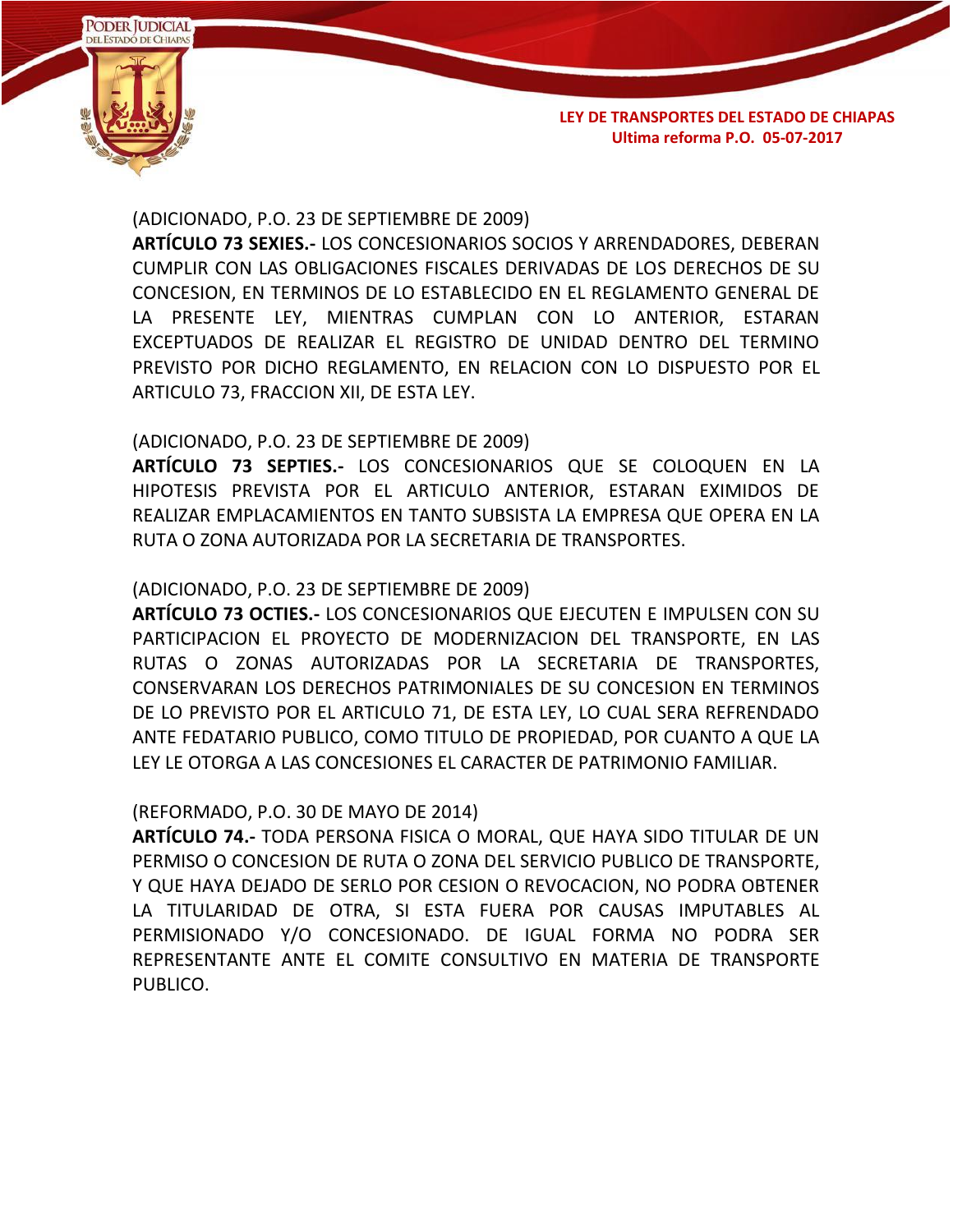

## (REFORMADA SU DENOMINACIÓN, P.O. 8 DE NOVIEMBRE DE 2004) **CAPÍTULO XV (SIC)**

## **DE LA VIGILANCIA DEL TRANSPORTE ESTATAL**

(REFORMADO PRIMER PÁRRAFO, P.O. 30 DE MAYO DE 2014) **ARTÍCULO 75.-** PARA LA VIGILANCIA DEL SERVICIO PUBLICO DE TRANSPORTE CONCESIONADO Y/O PERMISIONADO A PROPUESTA DEL EJECUTIVO ESTATAL, LA SECRETARIA DE TRANSPORTES, CONTARA CON EL NUMERO DE SUPERVISORES QUE EL EJECUTIVO DEL ESTADO CONSIDERE NECESARIO, LOS CUALES TENDRAN LAS SIGUIENTES FACULTADES Y ATRIBUCIONES:

(REFORMADA, P.O. 23 DE SEPTIEMBRE DE 2009)

I. CON RELACION AL TRANSPORTE PUBLICO, VIGILAR EL CUMPLIMIENTO Y APLICACION DE HORARIOS, ITINERARIOS, ZONAS, RUTAS, TARIFAS Y DEMAS DISPOSICIONES LEGALES QUE SEÑALE LA SECRETARIA DE TRASPORTES.

(REFORMADA, P.O. 8 DE NOVIEMBRE DE 2004)

II.- VIGILAR LAS DISPOSICIONES DE SEGURIDAD, COMODIDAD E HIGIENE DE LAS TERMINALES, ANDENES Y PARADAS Y DE LOS VEHICULOS DESTINADOS A LA PRESTACION DEL SERVICIO PUBLICO DE TRANSPORTE.

(REFORMADA, P.O. 8 DE NOVIEMBRE DE 2004)

III.- REALIZAR LAS ACTIVIDADES NECESARIAS PARA EL CONTROL, CUMPLIMIENTO Y MEJORAMIENTO DEL SERVICIO PARTICULAR Y LA PRESTACION DEL SERVICIO PUBLICO.

(REFORMADA, P.O. 8 DE NOVIEMBRE DE 2004)

IV.- INFORMAR SOBRE LOS TRASPASOS Y VENTAS HECHAS SIN AUTORIZACION DE CONCESIONES DE RUTA O ZONA.

## (REFORMADA, P.O. 23 DE SEPTIEMBRE DE 2009)

V.- ELABORAR LAS ACTAS NECESARIAS PARA HACER CONSTAR LAS TRANSGRESIONES A LA LEGISLACION EN MATERIA DE TRANSPORTE DEL SERVICIO PUBLICO QUE SE COMETAN; ASI COMO INTERVENIR EN LOS HECHOS DE INFRACCIONES COMETIDAS A LA LEY Y SU REGLAMENTO GENERAL, APEGANDOSE AL PROCEDIMIENTO ESTABLECIDO, PROCURANDO LA ASISTENCIA OPORTUNA A LAS PERSONAS QUE RESULTEN LESIONADAS, DETENIENDO A LAS PERSONAS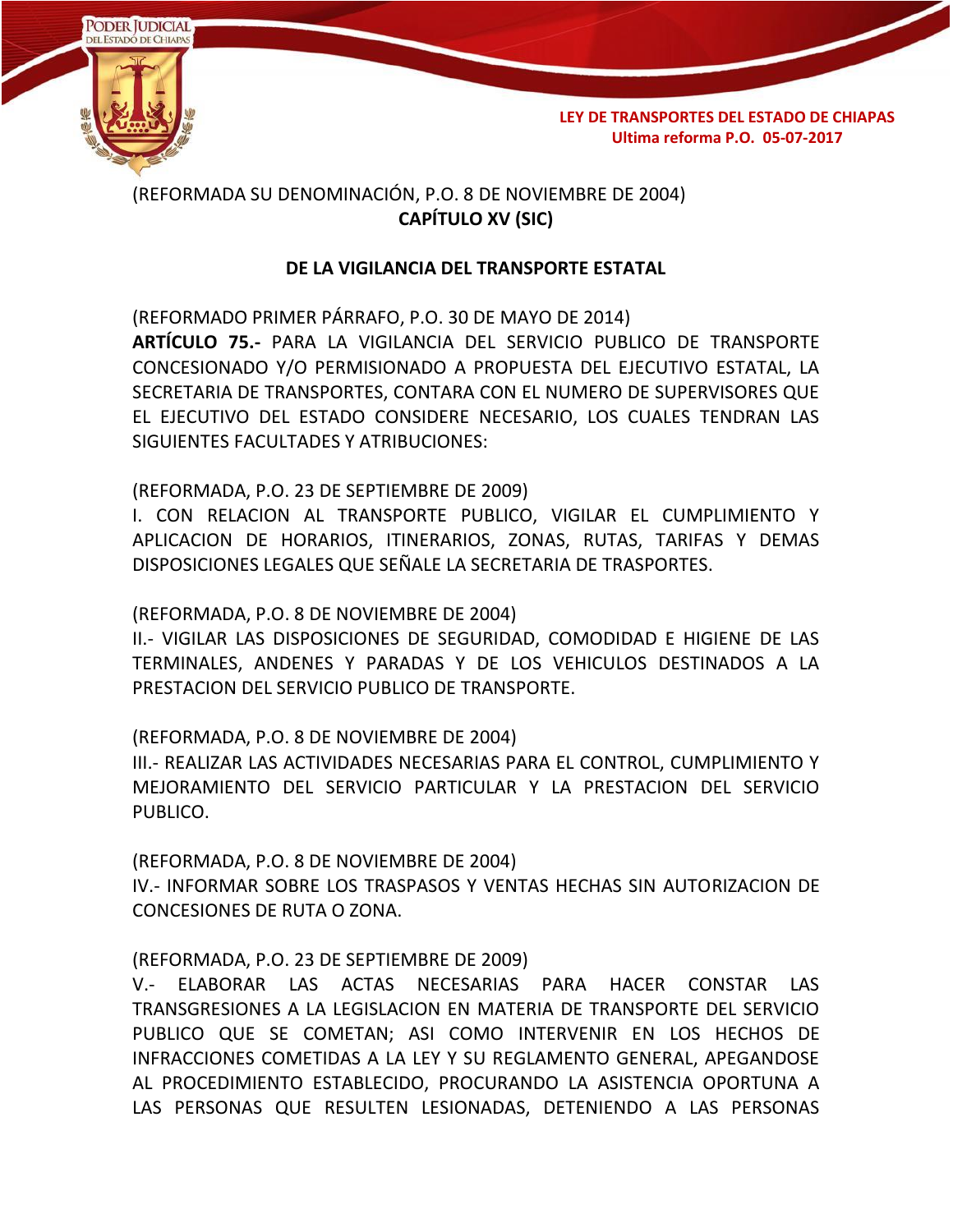

RELACIONADAS CON LOS HECHOS QUE IMPLIQUEN LA COMISION DE UN DELITO FLAGRANTE, SIEMPRE Y CUANDO SEA DE LOS QUE SE CASTIGAN CON PENA CORPORAL, PONIENDOLAS INMEDIATAMENTE A DISPOSICION DEL MINISTERIO PUBLICO Y TOMANDO LAS PROVIDENCIAS NECESARIAS PARA EVITAR DAÑOS MAYORES.

(REFORMADA, P.O. 8 DE NOVIEMBRE DE 2004) VI.- IMPEDIR LA CIRCULACION DE LOS VEHICULOS EN LOS CASOS QUE ESTA LEY Y SU REGLAMENTO GENERAL SEÑALAN.

(REFORMADA, P.O. 23 DE SEPTIEMBRE DE 2009) VII.- CUMPLIR LAS ORDENES QUE AL EFECTO ESTABLEZCA LA SECRETARIA DE TRANSPORTES.

(REFORMADA, P.O. 8 DE NOVIEMBRE DE 2004)

VIII.- PREVENIR DENTRO DE SUS POSIBILIDADES, LOS CASOS DE INFRACCION AL REGLAMENTO GENERAL Y LOS ACCIDENTES DE TRANSITO.

(REFORMADA, P.O. 8 DE NOVIEMBRE DE 2004)

IX.- LAS DEMAS QUE EXPRESAMENTE LE SEÑALEN LA PRESENTE LEY, EL REGLAMENTO GENERAL Y DEMAS DISPOSICIONES EN LA MATERIA.

**ARTÍCULO 76.-** (DEROGADO, P.O. 8 DE NOVIEMBRE DE 2004)

## **CAPÍTULO XV**

#### **DE LAS SANCIONES**

**ARTÍCULO 77.-** LAS VIOLACIONES A LO DISPUESTO EN ESTA LEY Y SU REGLAMENTO QUE SE REFIERAN A LA EXPLOTACION DEL SERVICIO PUBLICO DE TRANSPORTE, SE SANCIONARAN EN LOS TERMINOS DEL PRESENTE CAPITULO.

(REFORMADO, P.O. 8 DE NOVIEMBRE DE 2004)

**ARTÍCULO 78.-** ATENDIENDO A SU GRAVEDAD, LA AUTORIDAD DEL TRANSPORTE PODRA APLICAR POR LAS TRANSGRESIONES A LA PRESENTE LEY Y SU REGLAMENTO, SANCIONES CONSISTENTES EN LA DETENCION DE LA UNIDAD, DETENCION Y RETIRO DE LOS DOCUMENTOS, PLACAS Y TARJETA DE CIRCULACION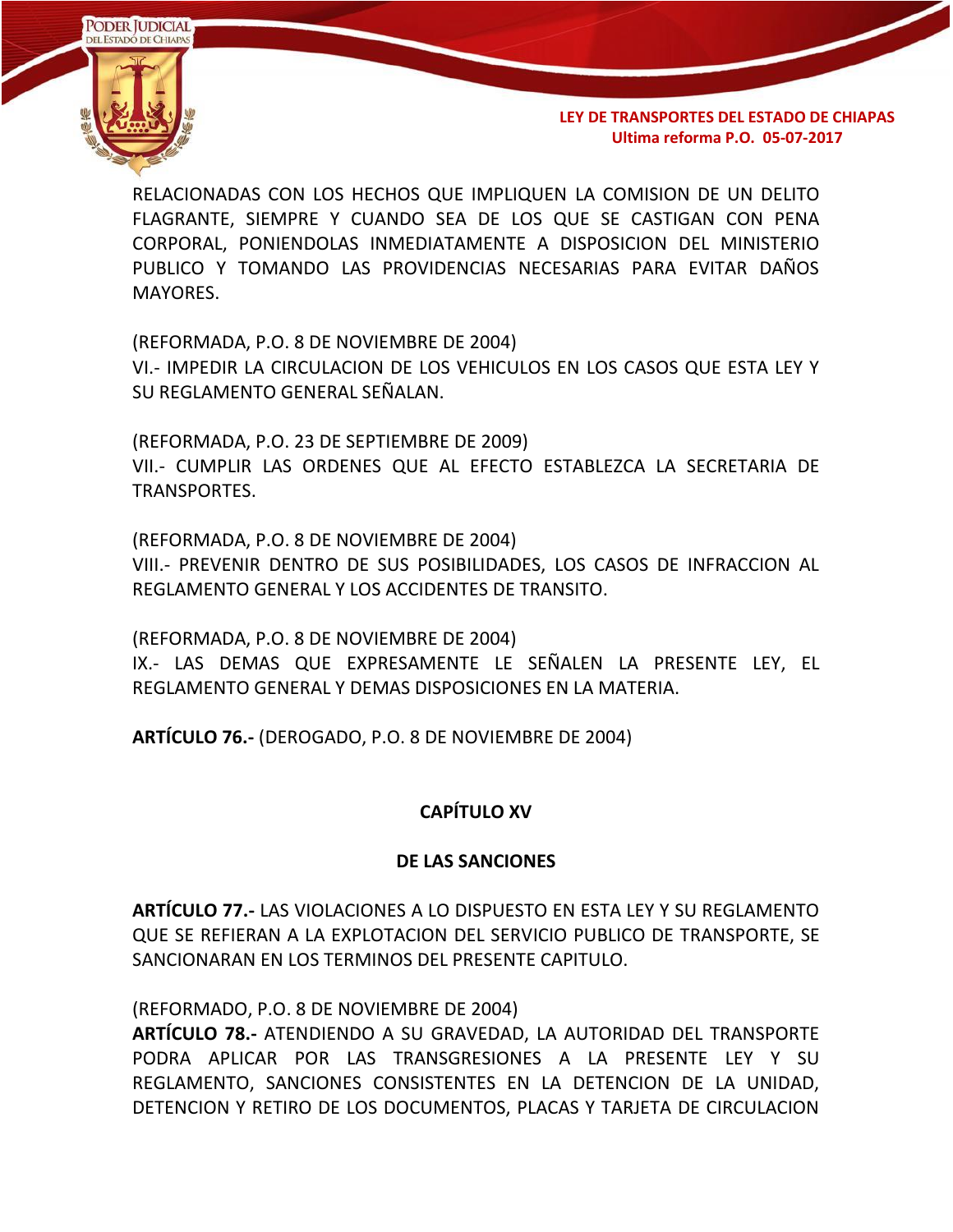

O SANCIONES ECONOMICAS DE CONFORMIDAD CON EL TABULADOR DE INFRACCIONES PREVISTO EN EL REGLAMENTO GENERAL Y REMITIR ANTE EL AGENTE DEL MINISTERIO PUBLICO AL POSIBLE RESPONSABLE, EN CASO DE DELITO FLAGRANTE, QUE SE CASTIGUE CON PENA CORPORAL.

(REFORMADO, P.O. 30 DE MAYO DE 2014)

**ARTÍCULO 79.-** LA APLICACION DE HORARIOS, ITINERARIOS O RUTAS, TARIFAS Y DEMAS CIRCUNSTANCIAS RELACIONADAS CON EL SERVICIO PUBLICO DE TRANSPORTE, QUE NO TENGAN LA APROBACION DEL EJECUTIVO DEL ESTADO, SEGUN CORRESPONDA, SE SANCIONARAN CON MULTAS QUE VARIARAN DEL IMPORTE DE UNO A TREINTA DIAS DE SALARIO MINIMO GENERAL VIGENTE EN LA ZONA ECONOMICA EN QUE SE COMETA LA INFRACCION A JUICIO DE LA AUTORIDAD COMPETENTE.

### (REFORMADO, P.O. 30 DE MAYO DE 2014)

**ARTÍCULO 80.-** A LOS CONDUCTORES DE VEHICULOS QUE REALICEN EL SERVICIO PUBLICO DE TRANSPORTE DE PASAJE O CARGA, SIN CONTAR CON LA AUTORIZACION RESPECTIVA EN LOS TERMINOS DE ESTA LEY, SE PROCEDERA A LA PUESTA A DISPOSICION ANTE EL AGENTE DEL MINISTERIO PUBLICO POR LA POSIBLE COMISION DE UN DELITO Y SE LE IMPONDRA UNA MULTA EQUIVALENTE DE QUINIENTOS DIAS DE SALARIO MINIMO GENERAL VIGENTE EN EL ESTADO.

**ARTÍCULO 81.-** (DEROGADO, P.O. 8 DE NOVIEMBRE DE 2004)

**ARTÍCULO 82.-** LAS INFRACCIONES A LA PRESENTE LEY QUE NO TENGAN SEÑALADA SANCION ESPECIAL ESTARAN SUJETAS A MULTA Y SU MONTO SERA FINCADO DENTRO DE LOS LIMITES COMPRENDIDOS DE UNO A TREINTA DIAS DE SALARIO MINIMO GENERAL VIGENTE, ACORDE A LA GRAVEDAD DE LA FALTA A JUICIO DE LA AUTORIDAD DEL TRANSPORTE.

**ARTÍCULO 83.-** CUANDO EL CONDUCTOR DE LAS UNIDADES DESTINADAS A LA PRESTACION DEL SERVICIO PUBLICO DE TRANSPORTE DE PASAJEROS, ADOPTE UNA CONDUCTA QUE IMPLIQUE FALTAS A LA MORAL Y AL BUEN TRATO QUE DEBE DAR A LOS USUARIOS, PREVIA COMPROBACION DE LA FALTA, SE LE MULTARA Y CANCELARA LA LICENCIA O CERTIFICADO DE APTITUD, SEGUN PROCEDA.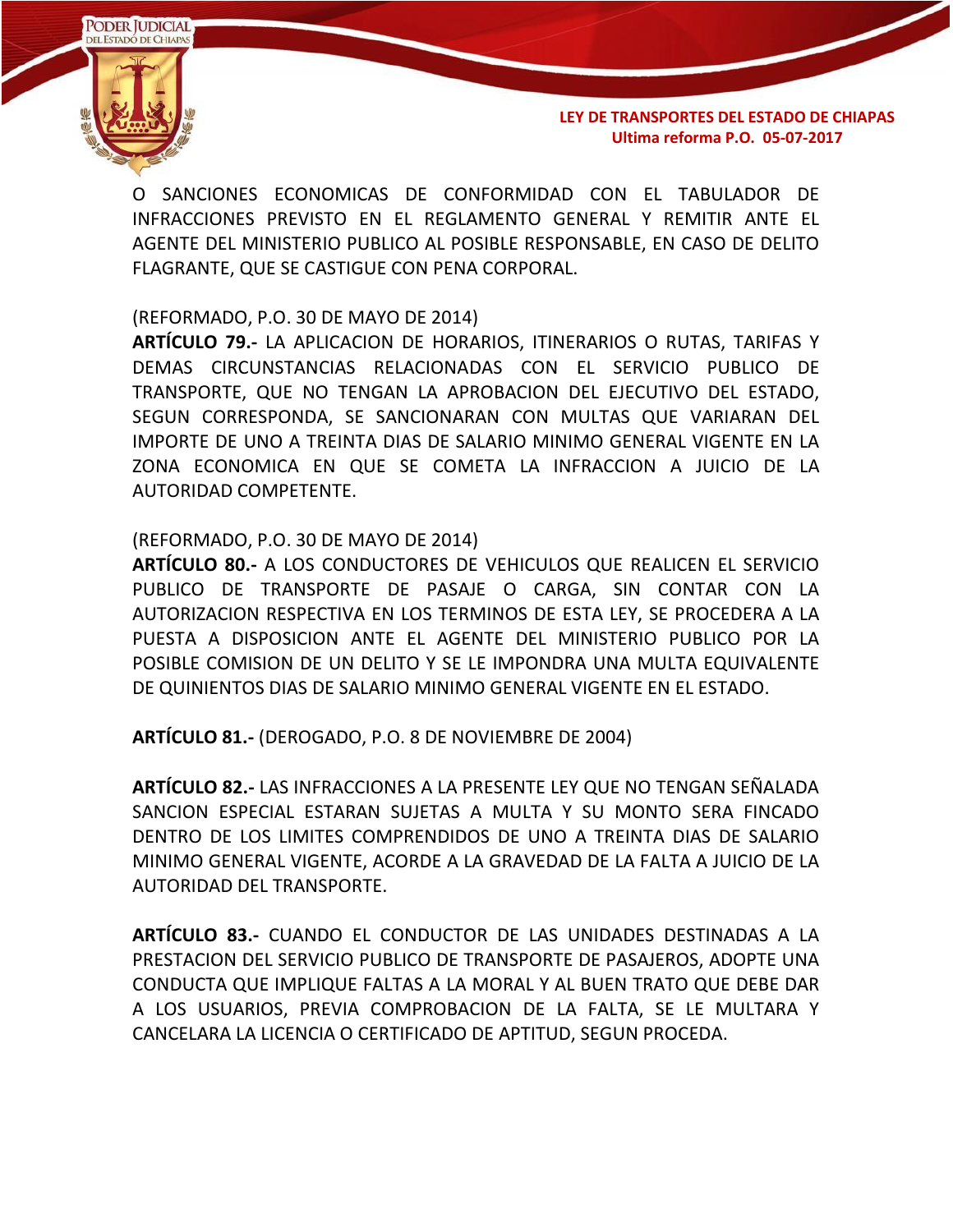

**ARTÍCULO 84.-** EL EJECUTIVO DEL ESTADO, EXPEDIRA, REVOCARA, MODIFICARA O ADICIONARA EL TABULADOR DE INFRACCIONES Y SANCIONES ECONOMICAS CORRESPONDIENTES, CUANDO A SU JUICIO SEA NECESARIO.

(REFORMADO, P.O. 23 DE JUNIO DE 2011)

**ARTÍCULO 85.-** CON LA FINALIDAD DE HACER EFECTIVO EL PAGO DE LAS SANCIONES ECONOMICAS PREVISTAS EN EL REGLAMENTO GENERAL DE LA PRESENTE LEY, LA AUTORIDAD DEL TRANSPORTE PODRA SOLICITAR A LA SECRETARIA DE HACIENDA, EMPLEAR EL PROCEDIMIENTO ADMINISTRATIVO DE EJECUCION PREVISTO POR EL CODIGO DE LA HACIENDA PUBLICA DEL ESTADO.

**ARTÍCULO 86.-** CUANDO EL INFRACTOR COMETA VARIAS TRANSGRESIONES A LA LEY EN UN MISMO ACTO, SE LE ACUMULARAN LAS SANCIONES CORRESPONDIENTES A CADA UNA DE ELLAS, NO DEBIENDO EXCEDER DE TREINTA DIAS DE SALARIO.

#### (REFORMADO, P.O. 30 DE MAYO DE 2014)

**ARTÍCULO 87.-** CUANDO CONSTE QUE EL INFRACTOR HA INCURRIDO EN LA MISMA FALTA, SERA CONSIDERADO COMO REINCIDENTE Y LA MULTA SE AUMENTARA A 750 DIAS DE SALARIO MINIMO Y, EN CASO DE UNA TERCERA REINCIDENCIA, SE AUMENTARA A 1000 DIAS DE SALARIO MINIMO.

CUANDO EL INFRACTOR CUENTE CON UNA SOLICITUD DE CONCESION, POR NINGUN MOTIVO PODRA DICTAMINARSE PARA SER MERECEDOR DE LA MISMA, POR CONTRAVENIR LOS PRECEPTOS LEGALES DE ESTA LEY.

(REFORMADO, P.O. 23 DE JUNIO DE 2011)

**ARTÍCULO 88.-** EL PAGO DE LAS SANCIONES ECONOMICAS DEBERA HACERSE EN LAS DELEGACIONES DE LA SECRETARIA DE HACIENDA O EN LAS OFICINAS QUE DEPENDAN DE ESTA O SEAN AUTORIZADAS POR LA MISMA.

#### **CAPÍTULO XVI**

#### **DE LOS RECURSOS**

(REFORMADO, P.O. 23 DE SEPTIEMBRE DE 2009)

**ARTÍCULO 89.-** LOS RECURSOS QUE PUEDEN INTERPONERSE EN CONTRA DE LOS ACTOS DE LAS AUTORIDADES SEÑALADAS EN ESTA LEY Y SU REGLAMENTO, SON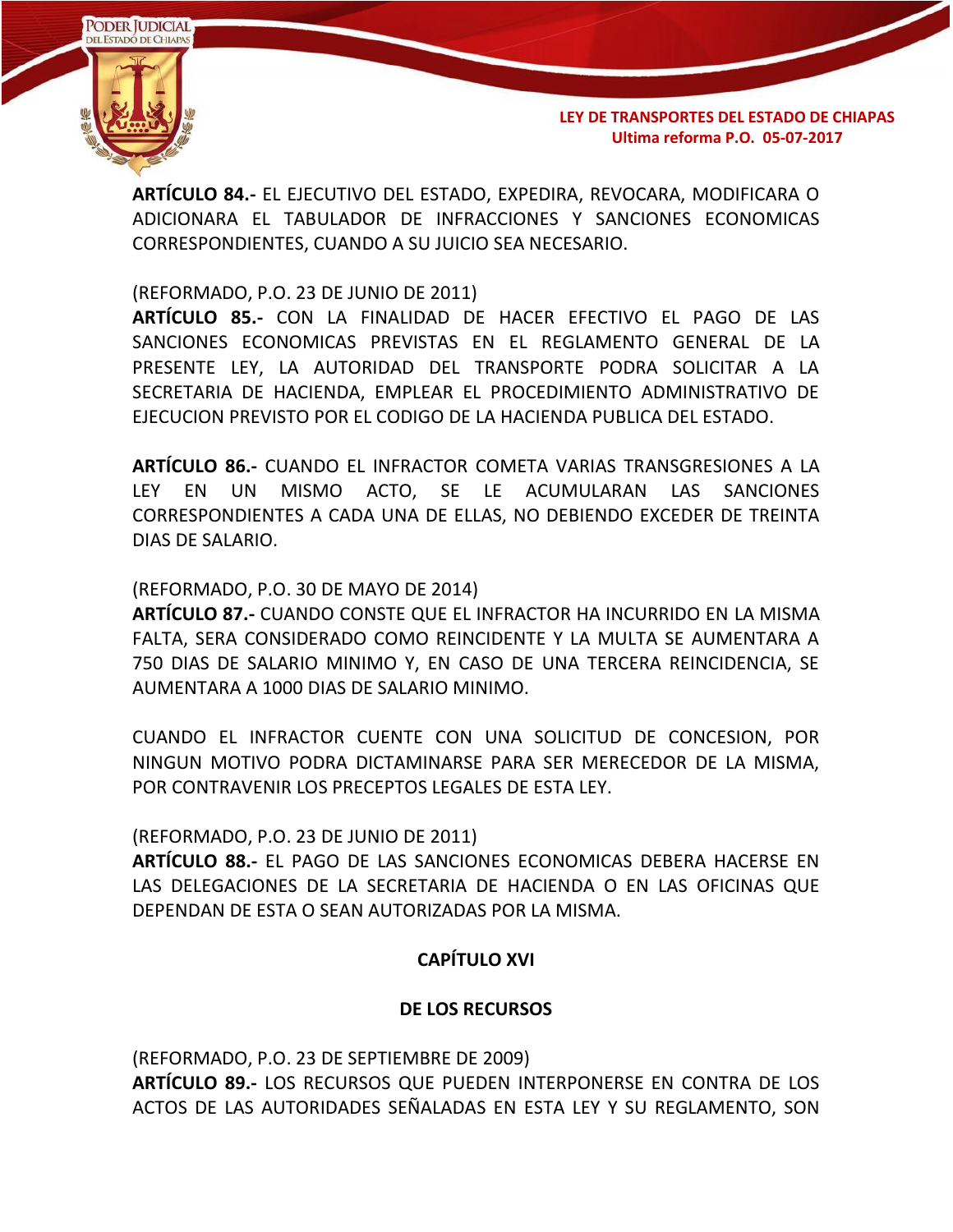

LOS PREVISTOS EN LA LEY DE PROCEDIMIENTOS ADMINISTRATIVOS DEL ESTADO DE CHIAPAS Y SE TRAMITARAN CONFORME A LA MISMA.

(ADICIONADO CON LOS ARTÍCULOS QUE LO INTEGRAN, P.O. 8 DE NOVIEMBRE DE 2004)

# **CAPÍTULO XVII**

# **DE LOS CENTROS DE APRENDIZAJE DE CONDUCCION VEHICULAR**

**ARTÍCULO 90.-** (DEROGADO, P.O. 23 DE SEPTIEMBRE DE 2009)

**ARTÍCULO 91.-** (DEROGADO, P.O. 23 DE SEPTIEMBRE DE 2009)

**ARTÍCULO 92.-** (DEROGADO, P.O. 23 DE SEPTIEMBRE DE 2009)

**ARTÍCULO 93.-** (DEROGADO, P.O. 23 DE SEPTIEMBRE DE 2009)

# **TRANSITORIOS**

**ARTÍCULO PRIMERO.-** ESTA LEY ENTRARA EN VIGOR EL DIA SIGUIENTE DE SU PUBLICACION EN EL PERIODICO OFICIAL DEL GOBIERNO DEL ESTADO DE CHIAPAS.

**ARTÍCULO SEGUNDO.-** SE DEROGAN LOS ARTICULOS 14, 25, 29, 40 FRACCION X, 41, 42, 43 FRACCION III, 47 FRACCIONES II Y III, 48, 49 Y 60; EL CAPITULO SEGUNDO DEL TITULO SEXTO Y TITULO SEPTIMO DEL REGLAMENTO DE TRANSITO DEL ESTADO, PUBLICADO EN EL ALCANCE AL NUMERO 31 DEL PERIODICO OFICIAL DEL GOBIERNO CONSTITUCIONAL DEL ESTADO DE CHIAPAS, EL 4 DE AGOSTO DE 1971, Y TODOS LOS ORDENAMIENTOS QUE SE OPONGAN A ESTA LEY.

LAS FRACCIONES, ARTICULOS, CAPITULOS Y TITULOS DEL REGLAMENTO DE TRANSITO DEL ESTADO QUE SE DEROGAN Y EL TABULADOR DE INFRACCIONES VIGENTE, CONTINUARAN APLICANDOSE EN TANTO NO SE APRUEBEN LOS NUEVOS ORDENAMIENTOS.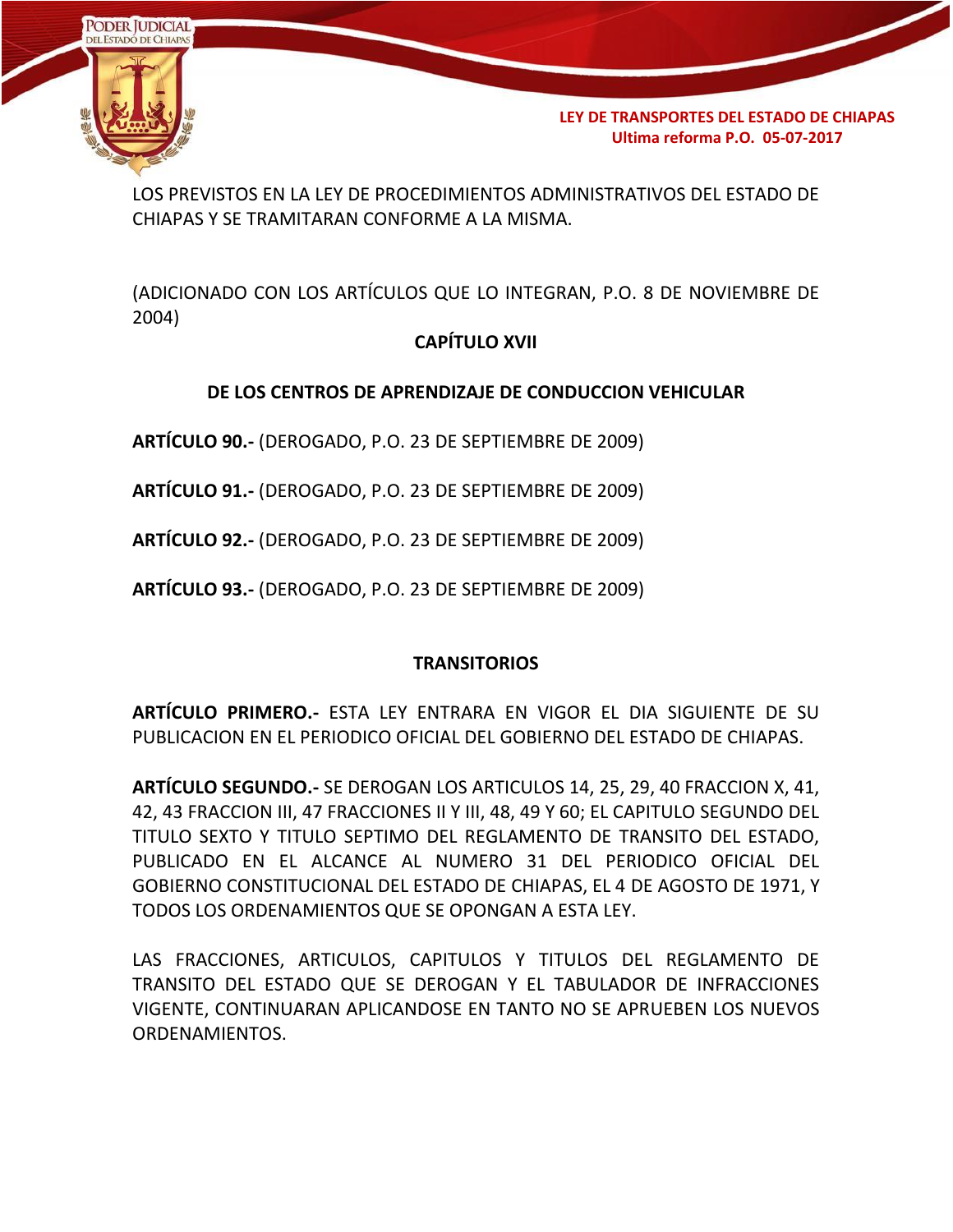

**ARTÍCULO TERCERO.-** EL EJECUTIVO DEL ESTADO EXPEDIRA EL REGLAMENTO GENERAL DE LA LEY DE TRANSPORTE DEL ESTADO DE CHIAPAS, EN UN PLAZO DE 30 DIAS, A PARTIR DE LA PUBLICACION DE LA PRESENTE LEY.

**ARTÍCULO CUARTO.-** EL PERSONAL DE LAS DIRECCIONES DE TRANSITO Y DEL AUTOTRANSPORTE PUBLICO Y DE LAS SECRETARIAS DE DESARROLLO URBANO, COMUNICACIONES Y OBRAS PUBLICAS Y DE HACIENDA DEL ESTADO QUE PASE A TRABAJAR A LA INSTANCIA COMPETENTE QUE ESTABLECEN LOS ARTICULOS 2 Y 3 DE ESTA LEY, NO SERA AFECTADO EN SU RELACION LABORAL Y SE DEBERAN RESPETAR SUS DERECHOS, EN APEGO A LA LEY DEL SERVICIO CIVIL DEL ESTADO Y LOS MUNICIPIOS DE CHIAPAS.

**ARTÍCULO QUINTO.-** SE CONCEDE UN PLAZO DE SESENTA DIAS A PARTIR DE LA VIGENCIA DE ESTA LEY, PARA QUE QUIENES HAYAN PRESENTADO SOLICITUD DE CONCESION, LA RATIFIQUEN ANTE LA AUTORIDAD DEL TRANSPORTE, SATISFACIENDO LOS EXTREMOS DE LOS CAPITULOS III, IV, V, VI, VII, VIII, IX, X, XI, XII, XIII, XV Y XVI DE LA MISMA. TRANSCURRIDO ESTE PLAZO, LAS SOLICITUDES QUE NO SE RATIFIQUEN SE TENDRAN POR NO PRESENTADAS.

LA AUTORIDAD DEL TRANSPORTE CLASIFICARA LAS SOLICITUDES RATIFICADAS CON BASE EN SU ANTIGÜEDAD Y COMUNICARA LA RESPUESTA A LOS INTERESADOS NOVENTA DIAS DESPUES.

**ARTÍCULO SEXTO.-** LOS CONCESIONARIOS DE RUTA O ZONA QUE HUBIEREN ESTABLECIDO CONVENIOS PRIVADOS ENTRE SI O CON LA PARTICIPACION DE AUTORIDADES NO COMPETENTES EN MATERIA DE TRANSPORTES, TENDRAN UN PLAZO DE 180 DIAS, A PARTIR DE LA PUBLICACION DE LA PRESENTE LEY, PARA PRESENTARSE ANTE LA AUTORIDAD DEL TRANSPORTE Y ENTREGAR LOS CONVENIOS REFERIDOS A EFECTO DE CONOCER Y ANALIZAR SU PROCEDENCIA Y, EN SU CASO, RATIFICARLOS O REVOCARLOS, CON APEGO A LA PRESENTE LEY Y SU REGLAMENTO.

**ARTÍCULO SEPTIMO.-** LA AUTORIDAD DEL TRANSPORTE DEBERA CONVOCAR EN EL TERMINO DE TREINTA DIAS DE ENTRADA EN VIGENCIA LA PRESENTE LEY A LOS TRANSPORTISTAS DEL ESTADO Y A ORGANISMOS DE LOS SECTORES SOCIAL Y PRIVADO PARA LA INTEGRACION DEL ORGANO TECNICO AUXILIAR, EN LOS TERMINOS DE ESTA LEY.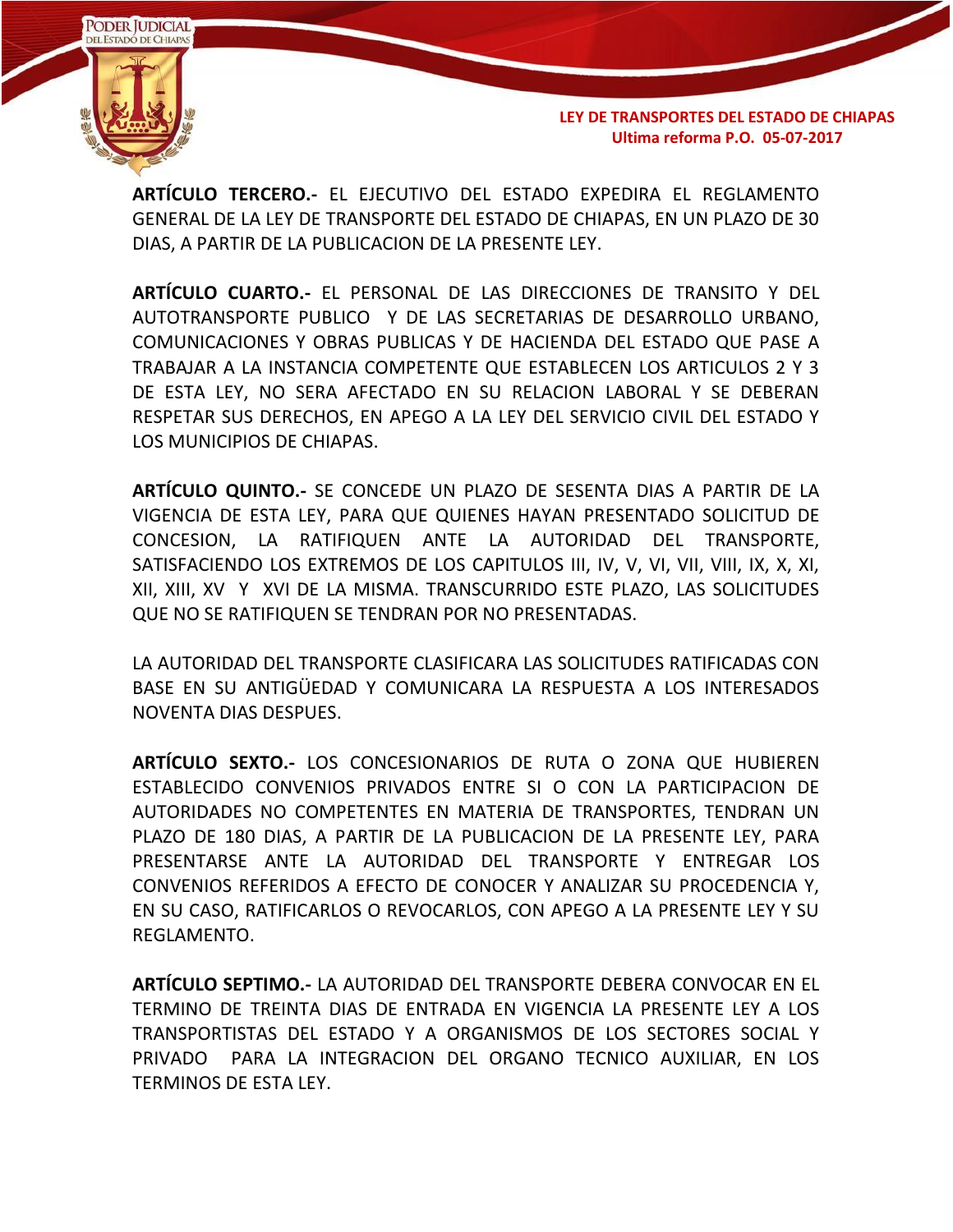

EL EJECUTIVO DEL ESTADO DISPONDRA SE PUBLIQUE, CIRCULE Y SE LE DE EL DEBIDO CUMPLIMIENTO.

DADO EN EL SALON DE SESIONES DEL HONORABLE CONGRESO DEL ESTADO DE CHIAPAS, EN LA CIUDAD DE TUXTLA GUTIERREZ, CHIAPAS, A LOS 18 DIAS DEL MES DE JUNIO DE MIL NOVECIENTOS NOVENTA Y OCHO.- D.P. C. AUGUSTO ARTURO LOPEZ GUILLEN.- D.S. C. BLADIMIR RAMIREZ SANTIAGO.- RUBRICAS.

DE CONFORMIDAD CON LA FRACCION I DEL ARTICULO 42 DE LA CONSTITUCION POLITICA LOCAL Y PARA SU OBSERVANCIA, PROMULGO EL PRESENTE DECRETO EN LA RESIDENCIA DEL PODER EJECUTIVO DEL ESTADO, EN LA CIUDAD DE TUXTLA GUTIERREZ, CHIAPAS; A LOS VEINTICUATRO DIAS DEL MES DE JUNIO DE MIL NOVECIENTOS NOVENTA Y OCHO.

ROBERTO ALBORES GUILLEN.- GOBERNADOR DEL ESTADO.- ARELY MADRID TOVILLA.- SECRETARIA DE GOBIERNO.- RUBRICAS.

LAS FIRMAS DE ESTE DOCUMENTO CORRESPONDEN A LA PROMULGACION DEL DECRETO NUMERO 293.- LEY DE TRANSPORTES DEL ESTADO DE CHIAPAS.

N. DE E. A CONTINUACIÓN SE TRANSCRIBEN LOS ARTÍCULOS TRANSITORIOS DE LOS DECRETOS DE REFORMAS A LA PRESENTE LEY:

P.O. 8 DE NOVIEMBRE DE 2004.

**ARTÍCULO PRIMERO.-** EL PRESENTE DECRETO ENTRARA EN VIGOR AL DIA SIGUIENTE DE SU PUBLICACION EN EL PERIODICO OFICIAL DEL ESTADO.

**ARTÍCULO SEGUNDO.-** LA COORDINACION GENERAL DE TRANSPORTES Y LA DIRECCION DE LA POLICIA DE TRANSITO, EN RAZON DE LA FUSION, SE CONVIERTEN EN EL ORGANO ADMINISTRATIVO DESCONCENTRADO DENOMINADO, COORDINACION DE TRANSPORTE, TRANSITO Y VIALIDAD, DEPENDIENTE DE LA SECRETARIA DE SEGURIDAD PUBLICA, PARA TODOS LOS EFECTOS LEGALES Y ADMINISTRATIVOS CORRESPONDIENTES.

**ARTÍCULO TERCERO.-** PARA EFECTOS DE DAR SOLUCION A LA SESION (SIC) DE DERECHOS REALIZADAS ENTRE PARTICULARES Y QUE NO ESTAN PREVISTAS EN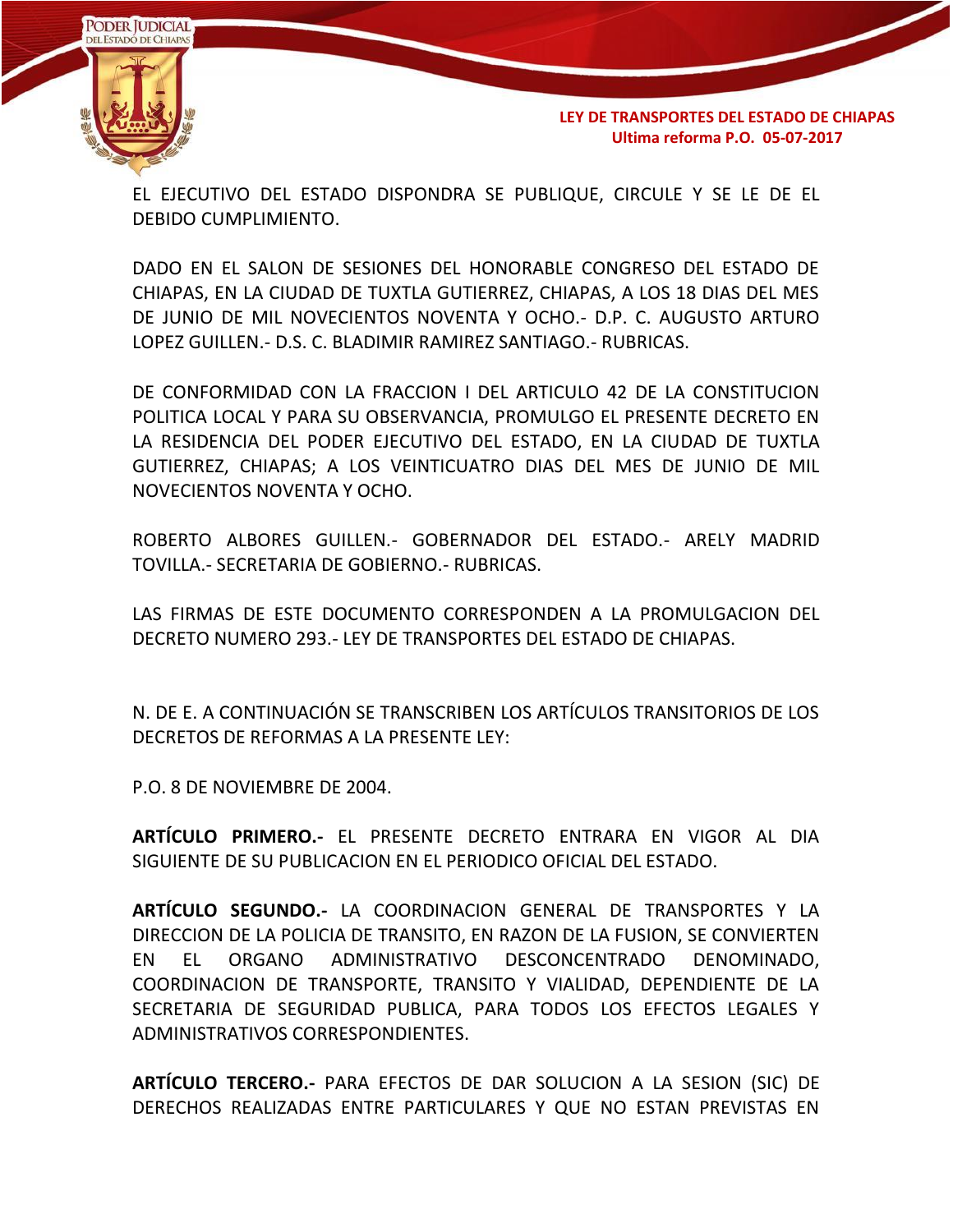

TERMINOS DE LA PRESENTE LEY, POR ESTA UNICA OCASION, A QUIENES SE ENCUENTREN EN ESTA IRREGULARIDAD, SE LES CONCEDE UN TERMINO DE SEIS MESES, A PARTIR DE ESTA PUBLICACION, PARA PRESENTAR LA SOLICITUD DE REGULARIZACION DE LA CONCESION ANTE LA COORDINACION DE TRANSPORTE, TRANSITO Y VIALIDAD.

CONFORME A LA PRESENTE LEY, EL PAGO CORRESPONDIENTE POR EL DERECHO, DEBERA REALIZARSE EN LAS DELEGACIONES DE LA SECRETARIA DE PLANEACION Y FINANZAS O EN LAS OFICINAS QUE DEPENDAN DE ESTA O SEAN AUTORIZADAS POR LA MISMA.

**ARTÍCULO CUARTO.-** SE DEROGAN LAS DISPOSICIONES QUE SE OPONGAN AL PRESENTE DECRETO.

P.O. 23 DE SEPTIEMBRE DE 2009.

**ARTÍCULO PRIMERO.-** El Presente decreto entrará en vigor al día siguiente de su publicación en el Periódico Oficial del Estado.

**ARTÍCULO SEGUNDO.-** Se derogan todas las disposiciones que se opongan al presente decreto.

**ARTÍCULO TERCERO.-** La Secretaría de Transportes en un término no mayor a 30 días hábiles, contados a partir de la entrada en vigor del presente decreto, deberá prever la constitución de la empresa de participación y llevar a cabo de inmediato las acciones que al efecto le correspondan, con relación al Programa de Modernización del Transporte en el Estado.

P.O. 23 DE JUNIO DE 2011.

**ARTÍCULO PRIMERO.-** El presente Decreto entrará en vigor al día siguiente de su publicación en el Periódico Oficial del Estado.

**ARTÍCULO SEGUNDO.-** La Secretaría de Transportes deberá ajustar el Reglamento General de la Ley de Transportes del Estado de Chiapas, conforme a las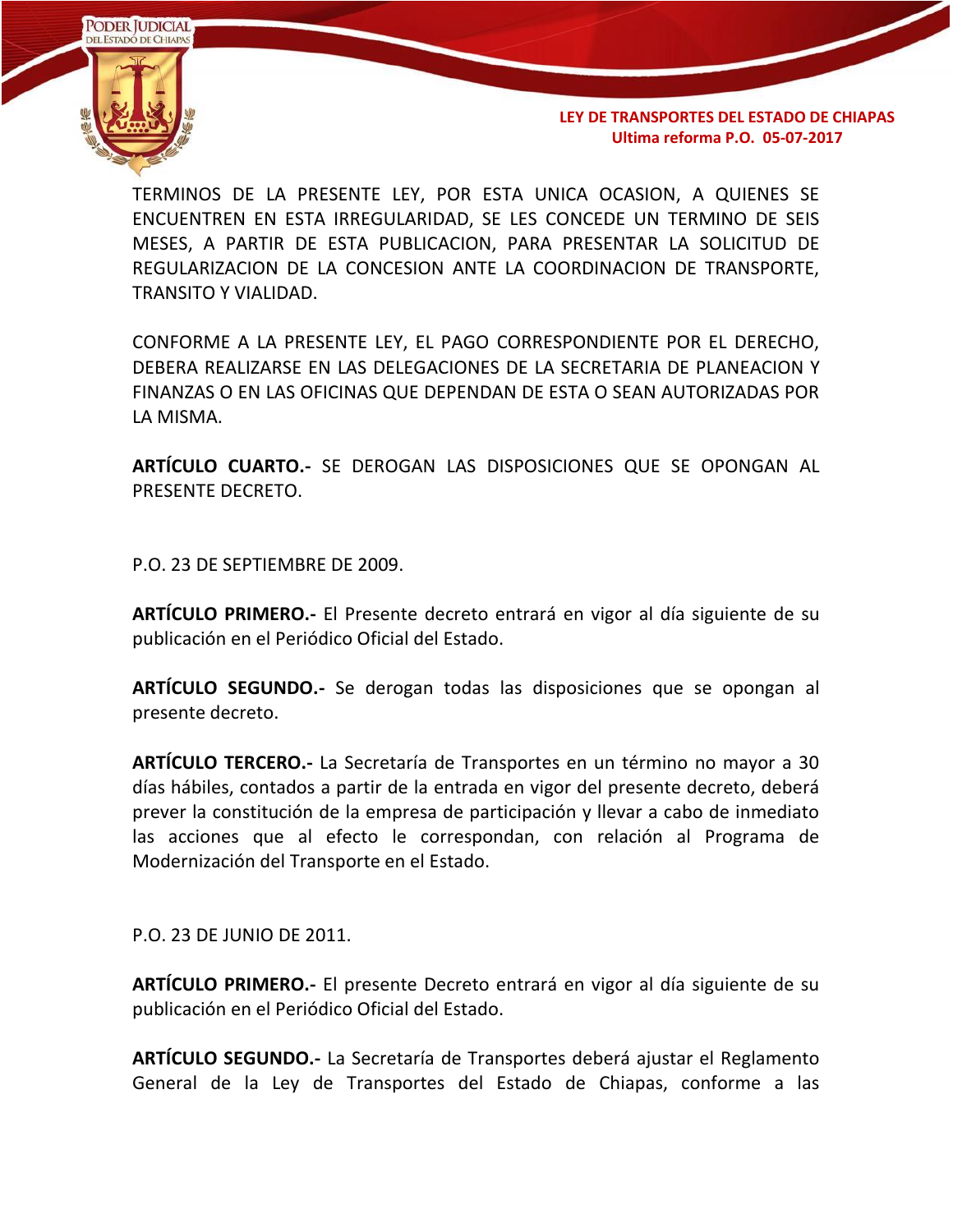

disposiciones contenidas en el presente Decreto, dentro de un lapso no mayor a sesenta días, contados a partir de la entrada en vigencia de este.

**ARTÍCULO TERCERO.-** Si durante el periodo previo a la adecuación del Reglamento General de la Ley de Transportes del Estado de Chiapas a que se refiere el artículo que antecede, se tuviere que someter a aprobación del Congreso de Estado la autorización de concesiones, el procedimiento respectivo ante la Representación Popular se iniciará, por única ocasión, sin contar con la opinión favorable a que se refiere el artículo 46 de la Ley, bastando para ello con la sola integración del expediente técnico por parte de la Secretaría de Transportes.

**ARTÍCULO CUARTO.-** Se derogan las disposiciones que se opongan a lo dispuesto en el presente Decreto.

P.O. 16 DE NOVIEMBRE DE 2011.

**ARTÍCULO PRIMERO.-** El Presente Decreto entrará en vigor al día siguiente de su publicación en el Periódico Oficial del Estado.

**ARTÍCULO SEGUNDO.-** La Secretaría de Transportes, deberá ajustar el Reglamento General de la Ley de Transportes del Estado de Chiapas, conforme a las disposiciones contenidas en el presente Decreto, dentro de un lapso de noventa días, contados a partir de la entrada en vigencia de este.

P.O. 3 DE OCTUBRE DE 2012.

**ARTÍCULO PRIMERO.-** El Presente Decreto entrará en vigor al día siguiente de su publicación en el Periódico Oficial del Estado.

**ARTÍCULO SEGUNDO.-** El Ejecutivo del Estado, deberá ajustar el Reglamento General de la Ley de Transportes del Estado de Chiapas, conforme a las disposiciones contenidas en el presente Decreto, dentro de un lapso de noventa días, contados a partir de la entrada en vigencia de éste.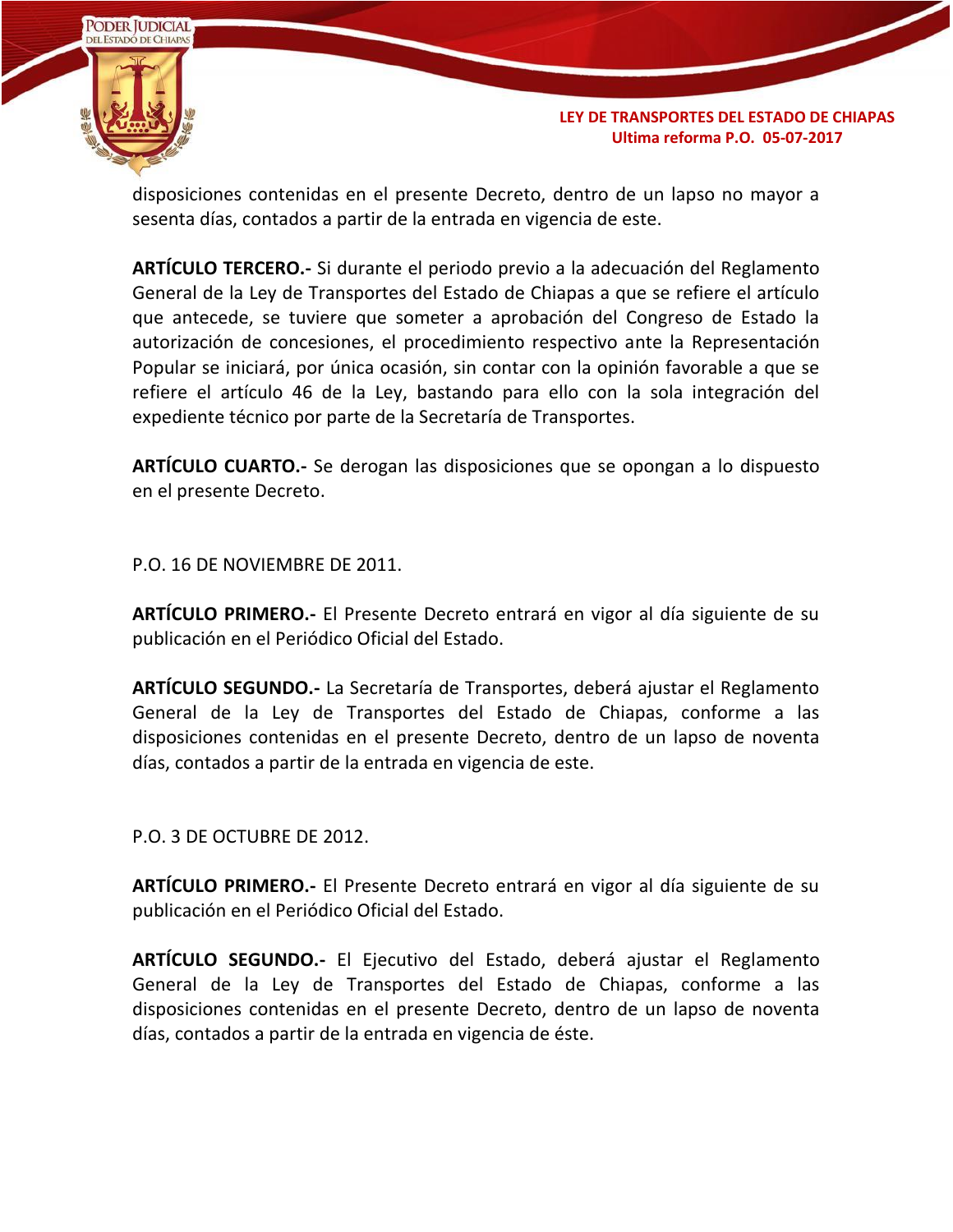

P.O. 30 DE MAYO DE 2014.

**ARTÍCULO PRIMERO.-** El Presente Decreto entrará en vigor al día siguiente de su publicación en el Periódico Oficial del Estado.

**ARTÍCULO SEGUNDO.-** Se derogan todas las disposiciones que se opongan al presente Decreto.

**ARTÍCULO TERCERO.-** El Titular de la Secretaría de Transportes, en un término no mayor de 90 días hábiles, contados a partir de la entrada en vigor del presente Decreto, someterá a consideración del Ejecutivo del Estado, las adecuaciones que al efecto requiera el Reglamento General de la Ley de Transportes del Estado de Chiapas, para su aprobación, expedición y publicación correspondiente.

P.O. 8 DE JUNIO DE 2016.

[N. DE E. TRANSITORIOS DEL "DECRETO NO. 219 POR EL QUE SE REFORMAN LA FRACCIÓN I Y EL INCISO F) DE LA FRACCIÓN II DEL ARTÍCULO 50 TER DE LA LEY DE TRANSPORTES DEL ESTADO DE CHIAPAS".]

**ARTÍCULO PRIMERO.-** El presente Decreto entrará en vigor al día siguiente de su publicación en el Periódico Oficial del Estado.

**ARTÍCULO SEGUNDO.-** Se derogan todas las disposiciones que se opongan a lo dispuesto en el presente Decreto.

**ARTÍCULO TERCERO.-** El Titular de la Secretaría de Transportes, en el ámbito de su respectiva competencia, realizará las acciones necesarias para el debido cumplimiento del presente Decreto.

**ARTÍCULO CUARTO.-** El Titular de la Secretaría de Transportes, deberá someter a consideración del Titular del Ejecutivo del Estado, las adecuaciones que correspondan al marco jurídico de su actuación, a efecto de hacerlos congruentes con las disposiciones del presente Decreto.